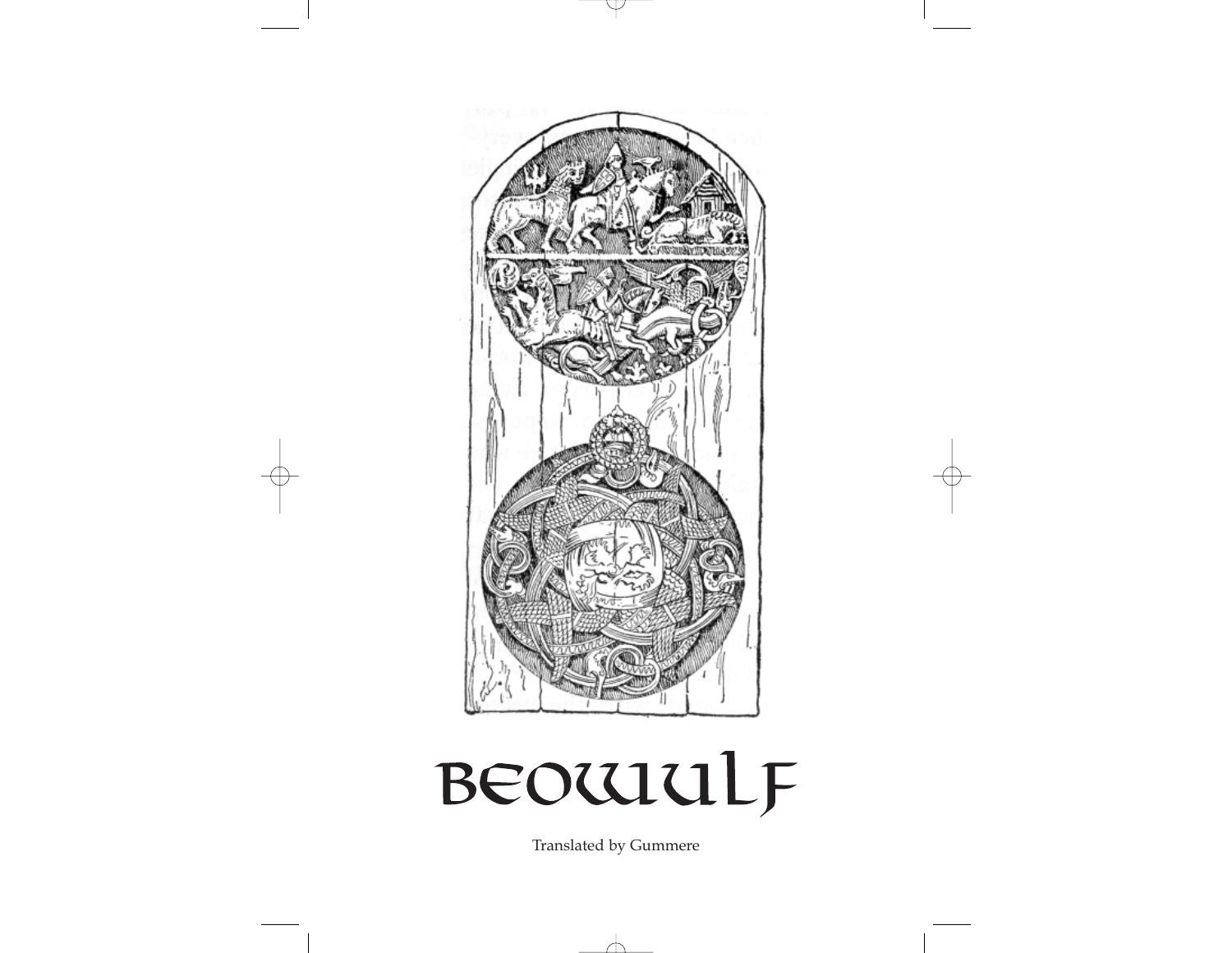Title: Beowulf Author: Anonymous Electronic text by Project Gutenberg (July, 1997 [EBook #981]) used with permission

see also The Electronic Beowulf Project

# **Samizdat ebook 2007**

na mzeru dazum. bed cynniza puym se Frumon huda cepelingal elle Fre medon. Oft fcyld feeping feetben ppearum mone gu maghum meodo forla of cent esfore copil syran quere peut peu scente punden he per quoque seba peox under polenum peops myndom bala ody him athpyle haper somb freemana opqi Intoni pade hypan soolde zombar syl dan ppar 500 cyning. dan europa par eft ces cenned 50005 in 5024 Dum pone 500 fende polce corporpe pypor dange on zeur plus equipmen alderange.  $lm$ ge hpile him beg lip freu pulsuq parlses popols are you get begun bl.ed pide finanz fe Landum in Wircein Phonish post of tur marden

> First page of the Cotton-Vitellius A.xv manuscript containing the text of Beowulf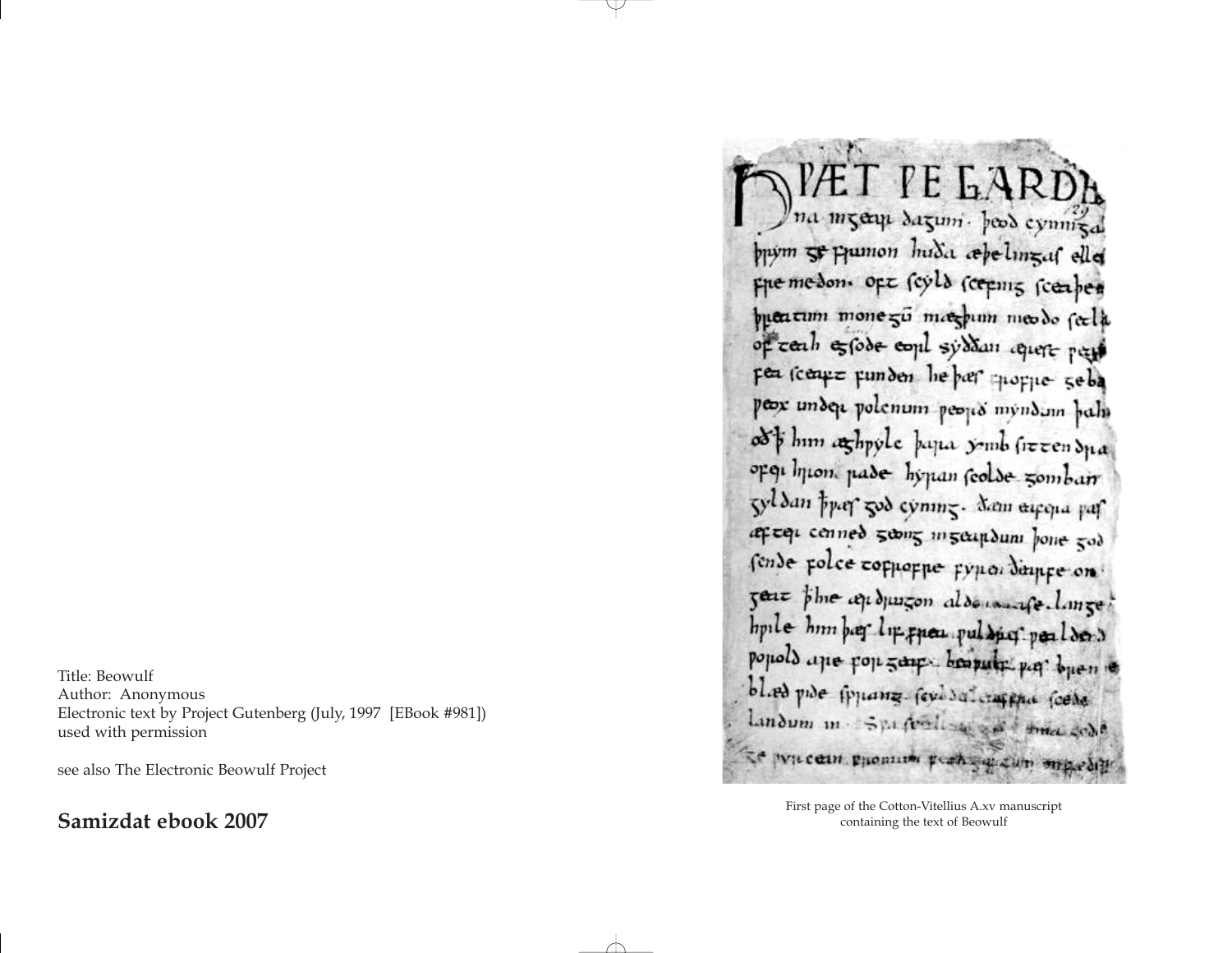# **Table of contents**

 $-\varphi$ 

 $\forall$ 

| Introduction                               | 3  |
|--------------------------------------------|----|
| <b>BEOWULF</b>                             |    |
| PRELUDE OF THE FOUNDER OF THE DANISH HOUSE | 7  |
| I                                          | 8  |
| $\mathop{\rm II}\nolimits$                 | 10 |
| $\rm III$                                  | 12 |
| IV                                         | 14 |
| $\ensuremath{\mathbf{V}}$                  | 15 |
| VI                                         | 17 |
| <b>VII</b>                                 | 19 |
| <b>VIII</b>                                | 20 |
| IX                                         | 22 |
| $\chi$                                     | 24 |
| XI                                         | 26 |
| XII                                        | 28 |
| XIII                                       | 29 |
| XIV                                        | 31 |
| XV                                         | 33 |
| XVI                                        | 35 |
| <b>XVII</b>                                | 37 |
| <b>XVIII</b>                               | 38 |
| XIX                                        | 40 |
| $\mathsf{X}\mathsf{X}$                     | 42 |
| XXI                                        | 44 |
| <b>XXII</b>                                | 46 |
| <b>XXIII</b>                               | 48 |
| <b>XXIV</b>                                | 51 |
| <b>XXV</b>                                 | 53 |
| <b>XXVI</b>                                | 55 |
| <b>XXVII</b>                               | 57 |
| <b>XXVIII</b>                              | 59 |
| <b>XXIX</b>                                | 64 |
| <b>XXX</b>                                 | 66 |
| <b>XXXI</b>                                | 68 |
| <b>XXXII</b>                               | 70 |
| <b>XXXIII</b>                              | 72 |
| <b>XXXIV</b>                               | 76 |
| <b>XXXV</b>                                | 78 |
| <b>XXXVI</b>                               | 80 |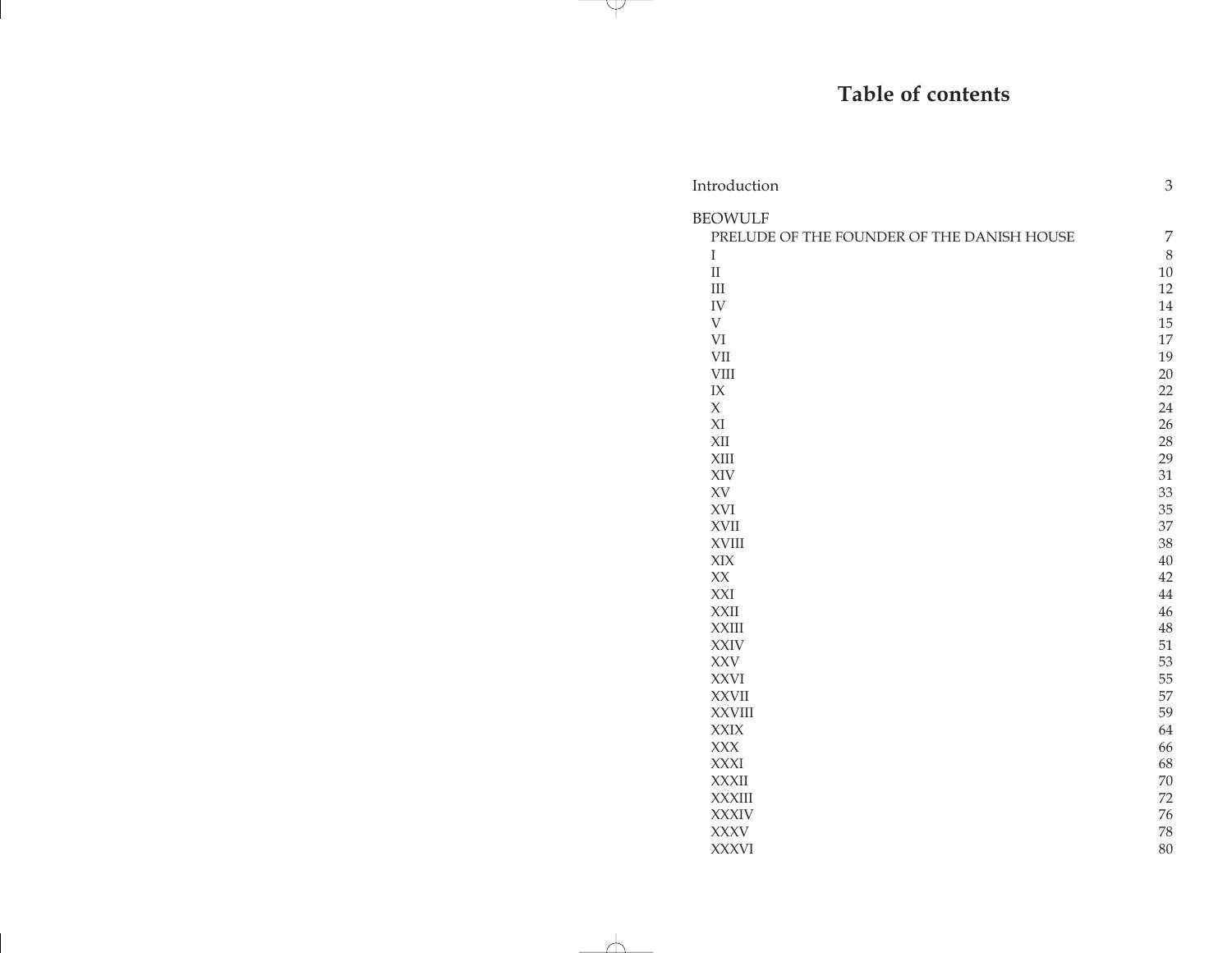| 2 |                | <b>Beowulf</b> |
|---|----------------|----------------|
|   | <b>XXXVII</b>  | 81             |
|   | <b>XXXVIII</b> | 83             |
|   | <b>XXXIX</b>   | 85             |
|   | XL             | 88             |
|   | <b>XLI</b>     | 90             |
|   |                |                |

| Footnotes                                          | 95  |
|----------------------------------------------------|-----|
| Beowulf and the Creatures of Denmark (Bill Cooper) | 103 |

| COW all and the Creatures of Definition (Diff Cooper) | ⊥∪∪ |
|-------------------------------------------------------|-----|
| Notes                                                 | 115 |

# **Introduction**

Beowulf was written in England but is set in Scandinavia. It is an epic poem told in historical perspective; a story of epic events of great people of a heroic past. Although the author is unknown its themes and subject matter are generally believed to be formed through oral tradition, the passing down of stories by scops (tale singers) and is considered partly historical. Originally thought to be a majority of oral tradition merely transcribed by a literate monk, the author is now understood to be an imaginative poet in his own right, who by taking the pagan elements, the traditional accounts of heroic events and combining them with his own imaginative ingenuity created a completely new work of his own, more unified than the originally oral stories.

The poem is known only from a single manuscript, which is estimated to date from close to AD 1000. Kiernan concluded from a detailed examination of the manuscript that it was the author's own working copy. He has dated the work to the reign of Canute the Great. The poem appears in what is today called the Beowulf manuscript or Nowell Codex (British Library MS Cotton Vitellius A.xv), along with other works. The manuscript is the product of two different scribes transcribing an earlier original, the second scribe taking over at line 1939 of Beowulf.

The spellings in the poem mix the West Saxon and Anglian dialects of Old English, though they are predominantly West Saxon, as are other Old English poems copied at the time. The earliest known owner is the 16th century scholar Laurence Nowell, after whom the manuscript is named, though its official designation is Cotton Vitellius A.XV due to its inclusion in the catalog of Robert Bruce Cotton's holdings in the middle of the 17th century. It suffered damage in the Cotton Library fire at Ashburnham House in 1731.

Icelandic scholar Grímur Jónsson Thorkelin made the first transcription of the manuscript in 1786 and published it in 1815, working under a historical research commission of the Danish government. Since that time, the manuscript has suffered additional decay, and the Thorkelin transcripts remain a prized secondary source for Beowulf scholars. Their accuracy has been called into question, however (e.g., by Chauncey

 $\forall$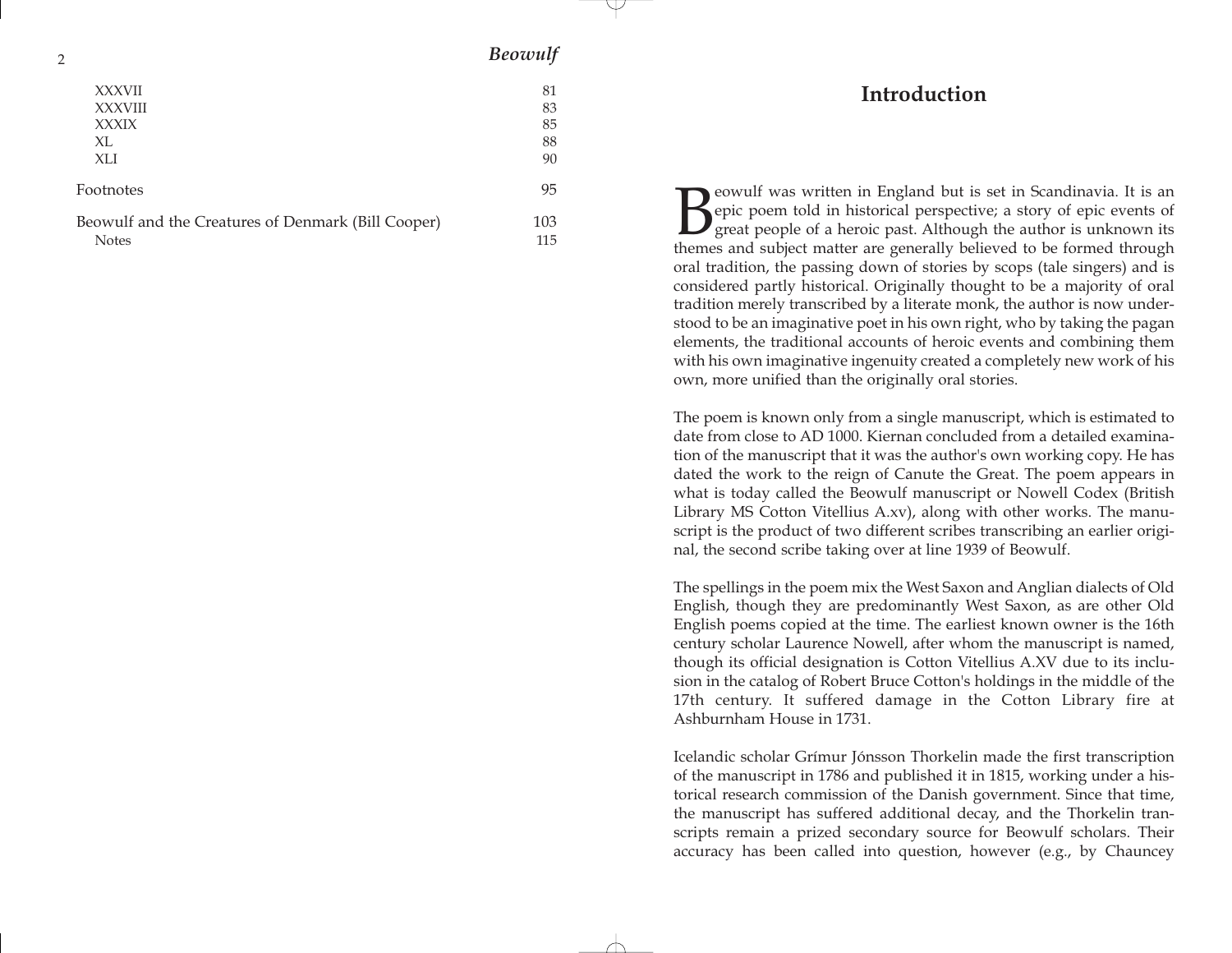$\downarrow$ 

₼

Brewster Tinker in The Translations of Beowulf, a comprehensive survey of 19th century translations and editions of Beowulf), and the extent to which the manuscript was actually more readable in Thorkelin's time is unclear. Beowulf also on his last battle died after slaying the firebreathing, poison spitting dragon.

The poem as we know it is filled with elements of the Norse legendarium along with Christian statements. It is often assumed that the work was written by a Christian monk, on the grounds that they were the only members of Anglo-Saxon society with access to writing materials. However, the example of King Alfred suggests the possibility of lay authorship.

In historical terms the poem's characters would have been pagans. The poem's narrator, however, places events into a Biblical context, casting Grendel and Grendel's Mother as the kin of Cain and placing monotheistic sentiments into the mouths of his characters. Although there are no direct references to Jesus in the text of the work, there are many indirect references. Also, the book of Genesis serves as a touchstone for the poem, since Grendel and Grendel's mother (due to their heritage) are seen as punished by the Curse and mark of Cain. Scholars disagree as to whether Beowulf's main thematic thrust is pagan or Christian in nature. Of particular note is the description of soldiers' helmets, decorated with boar-carvings, alongside references to God and Christ, such as when Beowulf is given up for lost in Grendel's Mere at the ninth hour, which was the time at which Christ dies on the cross in the Bible. This could possibly be evidence of Christian details being placed in the story alongside traditional accounts of ancient Germanic religious practices. However, the lack of a pre-Christian written version of the epic leaves the issue unresolved.

Thus reflecting the above historical context, Beowulf depicts a Germanic warrior society, in which the relationship between the leader, or king, and his thanes was of paramount importance. This relationship was defined in terms of provision and service; the thanes defended the interest of the king in return for material provisions: weapons, armor, gold, silver, food, and drinks

Source: Wikipedia

*Beowulf* <sup>4</sup>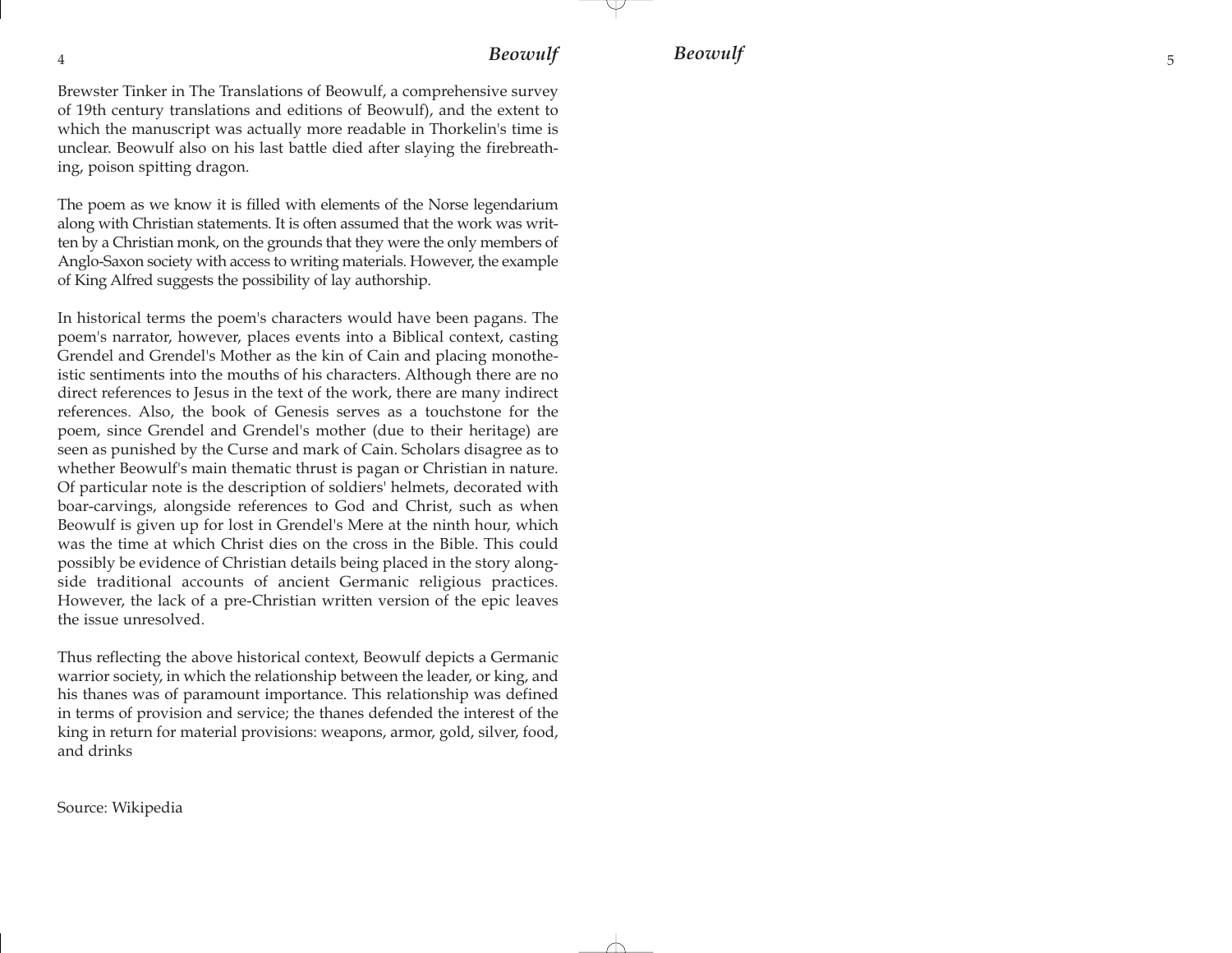# **PRELUDE OF THE FOUNDER OF THE DANISH HOUSE**

Y

 $\forall$ 

Lo, praise of the prowess of people-kings of spear-armed Danes, in days long sped, we have heard, and what honor the athelings won! Oft Scyld the Scefing from squadroned foes, from many a tribe, the mead-bench tore, awing the earls. Since erst he lay friendless, a foundling, fate repaid him: for he waxed under welkin, in wealth he throve, till before him the folk, both far and near, who house by the whale-path, heard his mandate, gave him gifts: a good king he! To him an heir was afterward born, a son in his halls, whom heaven sent to favor the folk, feeling their woe that erst they had lacked an earl for leader so long a while; the Lord endowed him, the Wielder of Wonder, with world's renown. Famed was this Beowulf: {0a} far flew the boast of him, son of Scyld, in the Scandian lands. So becomes it a youth to quit him well with his father's friends, by fee and gift, that to aid him, aged, in after days, come warriors willing, should war draw nigh, liegemen loyal: by lauded deeds shall an earl have honor in every clan.

Forth he fared at the fated moment, sturdy Scyld to the shelter of God. Then they bore him over to ocean's billow, loving clansmen, as late he charged them, while wielded words the winsome Scyld, the leader beloved who long had ruled.... In the roadstead rocked a ring-dight vessel, ice-flecked, outbound, atheling's barge: there laid they down their darling lord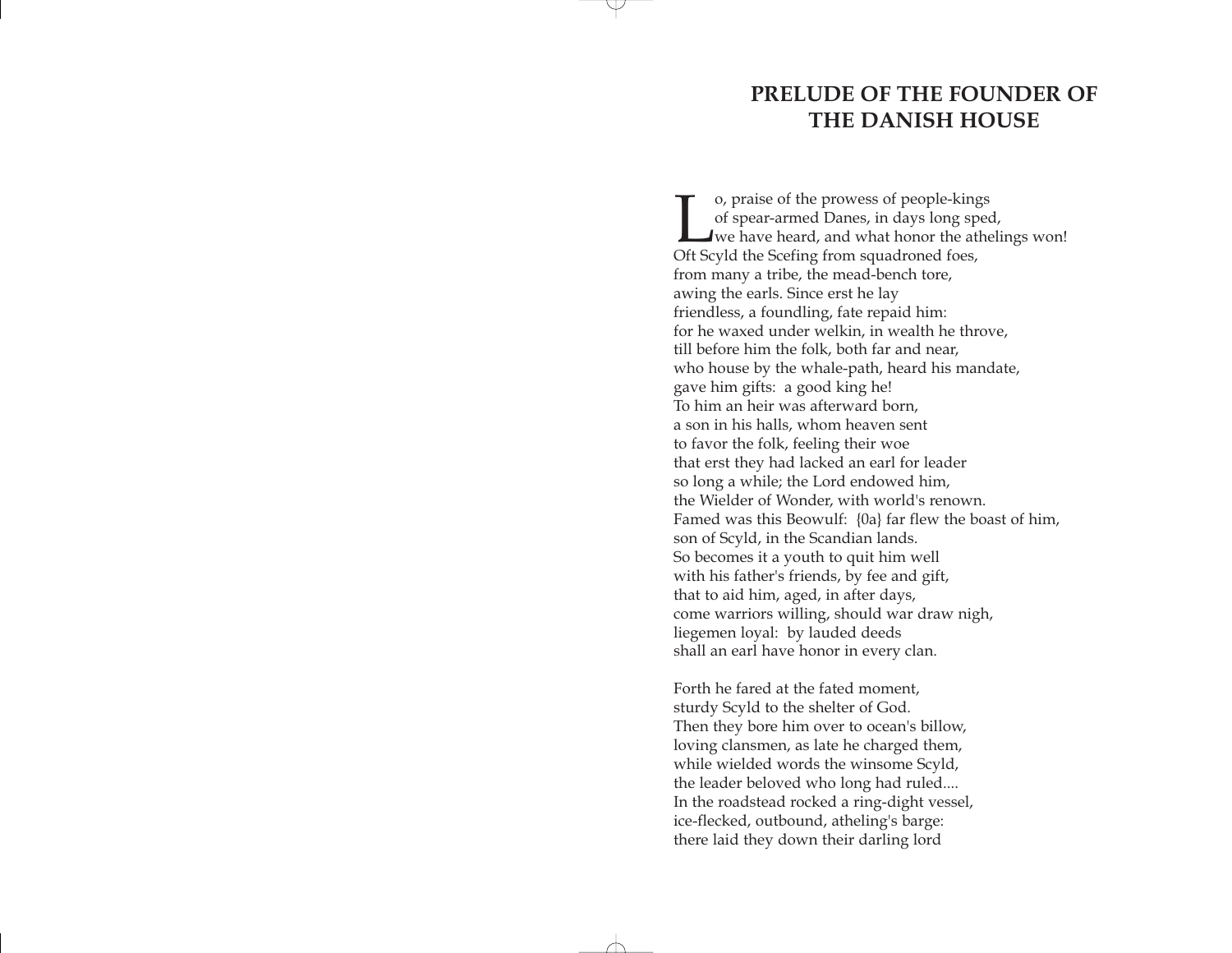on the breast of the boat, the breaker-of-rings, {0b} by the mast the mighty one. Many a treasure fetched from far was freighted with him. No ship have I known so nobly dight with weapons of war and weeds of battle, with breastplate and blade: on his bosom lay a heaped hoard that hence should go far o'er the flood with him floating away. No less these loaded the lordly gifts, thanes' huge treasure, than those had done who in former time forth had sent him sole on the seas, a suckling child. High o'er his head they hoist the standard, a gold-wove banner; let billows take him, gave him to ocean. Grave were their spirits, mournful their mood. No man is able to say in sooth, no son of the halls, no hero 'neath heaven, -- who harbored that freight!

# **I**

Now Beowulf bode in the burg of the Scyldings, leader beloved, and long he ruled in fame with all folk, since his father had gone away from the world, till awoke an heir, haughty Healfdene, who held through life, sage and sturdy, the Scyldings glad. Then, one after one, there woke to him, to the chieftain of clansmen, children four: Heorogar, then Hrothgar, then Halga brave; and I heard that -- was -- 's queen, the Heathoscylfing's helpmate dear. To Hrothgar was given such glory of war, such honor of combat, that all his kin obeyed him gladly till great grew his band of youthful comrades. It came in his mind to bid his henchmen a hall uprear, a master mead-house, mightier far

#### **Beowulf** 9

 $\forall$ 

than ever was seen by the sons of earth, and within it, then, to old and young he would all allot that the Lord had sent him, save only the land and the lives of his men. Wide, I heard, was the work commanded, for many a tribe this mid-earth round, to fashion the folkstead. It fell, as he ordered, in rapid achievement that ready it stood there, of halls the noblest: Heorot {1a} he named it whose message had might in many a land. Not reckless of promise, the rings he dealt, treasure at banquet: there towered the hall, high, gabled wide, the hot surge waiting of furious flame. {1b} Nor far was that day when father and son-in-law stood in feud for warfare and hatred that woke again. {1c} With envy and anger an evil spirit endured the dole in his dark abode, that he heard each day the din of revel high in the hall: there harps rang out, clear song of the singer. He sang who knew {1d} tales of the early time of man, how the Almighty made the earth, fairest fields enfolded by water, set, triumphant, sun and moon for a light to lighten the land-dwellers, and braided bright the breast of earth with limbs and leaves, made life for all of mortal beings that breathe and move. So lived the clansmen in cheer and revel a winsome life, till one began to fashion evils, that field of hell. Grendel this monster grim was called, march-riever {1e} mighty, in moorland living, in fen and fastness; fief of the giants the hapless wight a while had kept since the Creator his exile doomed. On kin of Cain was the killing avenged by sovran God for slaughtered Abel. Ill fared his feud, {1f} and far was he driven, for the slaughter's sake, from sight of men.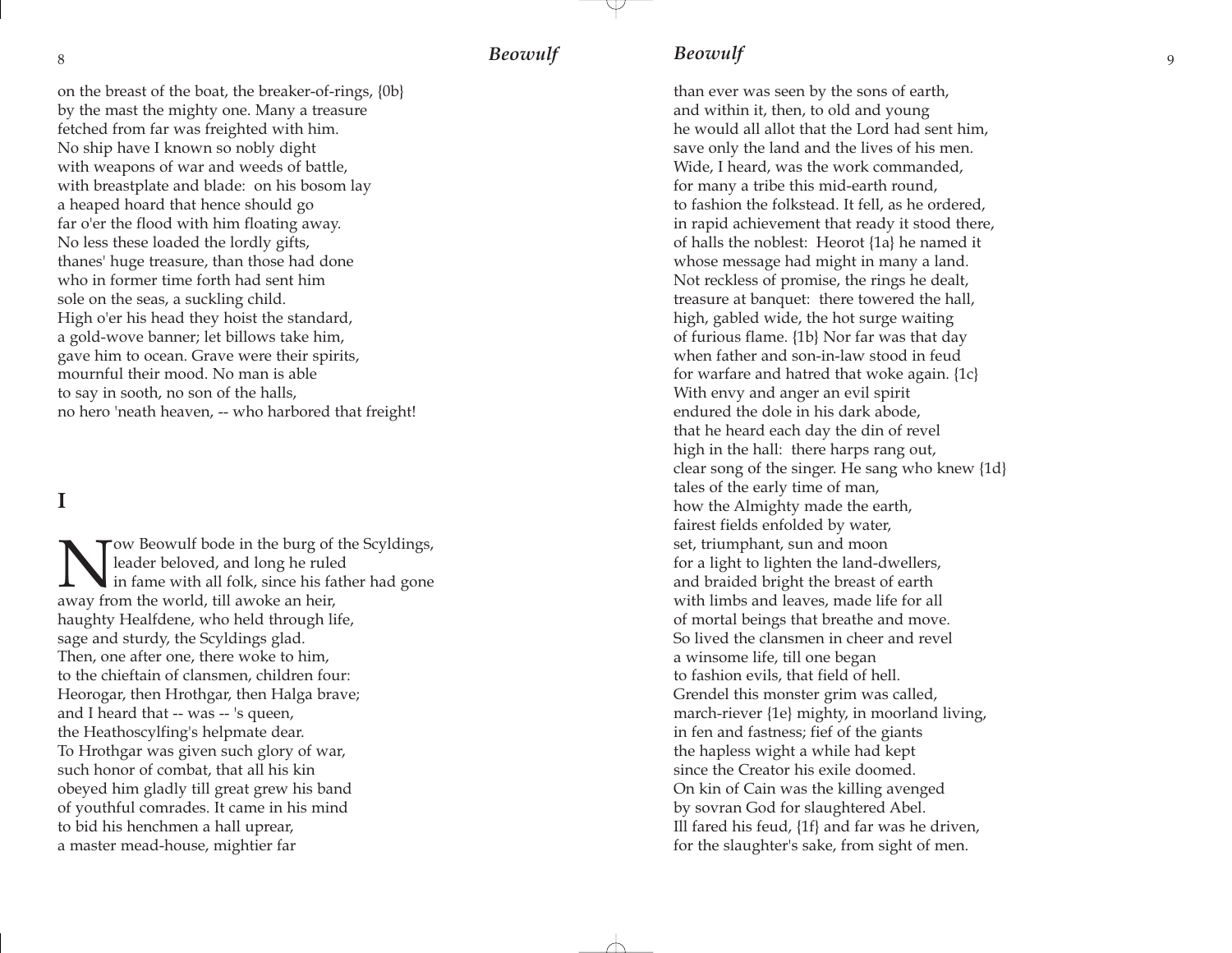Of Cain awoke all that woful breed, Etins {1g} and elves and evil-spirits, as well as the giants that warred with God weary while: but their wage was paid them!

# **II**

Tent he forth to find at fall of night<br>that haughty house, and heed wherever<br>the Ring-Danes, outrevelled, to rest had gone. Found within it the atheling band asleep after feasting and fearless of sorrow, of human hardship. Unhallowed wight, grim and greedy, he grasped betimes, wrathful, reckless, from resting-places, thirty of the thanes, and thence he rushed fain of his fell spoil, faring homeward, laden with slaughter, his lair to seek. Then at the dawning, as day was breaking, the might of Grendel to men was known; then after wassail was wail uplifted, loud moan in the morn. The mighty chief, atheling excellent, unblithe sat, labored in woe for the loss of his thanes, when once had been traced the trail of the fiend, spirit accurst: too cruel that sorrow, too long, too loathsome. Not late the respite; with night returning, anew began ruthless murder; he recked no whit, firm in his guilt, of the feud and crime. They were easy to find who elsewhere sought in room remote their rest at night, bed in the bowers, {2a} when that bale was shown, was seen in sooth, with surest token, - the hall-thane's {2b} hate. Such held themselves far and fast who the fiend outran! Thus ruled unrighteous and raged his fill one against all; until empty stood that lordly building, and long it bode so.

#### **Beowulf** 11

₼

Twelve years' tide the trouble he bore, sovran of Scyldings, sorrows in plenty, boundless cares. There came unhidden tidings true to the tribes of men, in sorrowful songs, how ceaselessly Grendel harassed Hrothgar, what hate he bore him, what murder and massacre, many a year, feud unfading, -- refused consent to deal with any of Daneland's earls, make pact of peace, or compound for gold: still less did the wise men ween to get great fee for the feud from his fiendish hands. But the evil one ambushed old and young death-shadow dark, and dogged them still, lured, or lurked in the livelong night of misty moorlands: men may say not where the haunts of these Hell-Runes {2c} be. Such heaping of horrors the hater of men, lonely roamer, wrought unceasing, harassings heavy. O'er Heorot he lorded, gold-bright hall, in gloomy nights; and ne'er could the prince {2d} approach his throne, -- 'twas judgment of God, -- or have joy in his hall. Sore was the sorrow to Scyldings'-friend, heart-rending misery. Many nobles sat assembled, and searched out counsel how it were best for bold-hearted men against harassing terror to try their hand. Whiles they vowed in their heathen fanes altar-offerings, asked with words {2e} that the slayer-of-souls would succor give them for the pain of their people. Their practice this, their heathen hope; 'twas Hell they thought of in mood of their mind. Almighty they knew not, Doomsman of Deeds and dreadful Lord, nor Heaven's-Helmet heeded they ever, Wielder-of-Wonder. -- Woe for that man who in harm and hatred hales his soul to fiery embraces; -- nor favor nor change awaits he ever. But well for him that after death-day may draw to his Lord,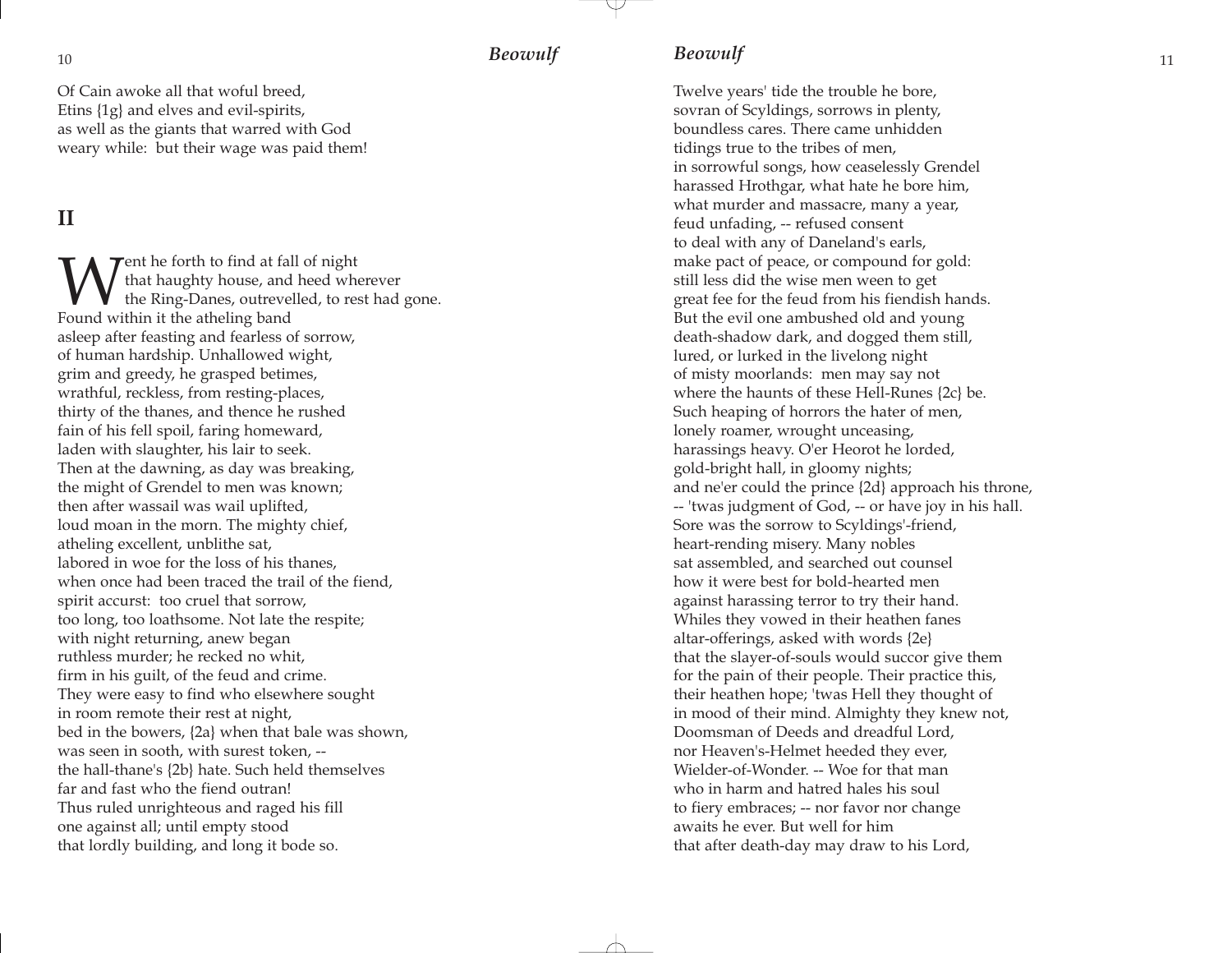and friendship find in the Father's arms!

# **III**

Thus seethed unceasing the son of Healfdene<br>with the woe of these days; not wisest men<br>assuaged his sorrow; too sore the anguish, loathly and long, that lay on his folk, most baneful of burdens and bales of the night.

This heard in his home Hygelac's thane, great among Geats, of Grendel's doings. He was the mightiest man of valor in that same day of this our life, stalwart and stately. A stout wave-walker he bade make ready. Yon battle-king, said he, far o'er the swan-road he fain would seek, the noble monarch who needed men! The prince's journey by prudent folk was little blamed, though they loved him dear; they whetted the hero, and hailed good omens. And now the bold one from bands of Geats comrades chose, the keenest of warriors <sup>e</sup>'er he could find; with fourteen men the sea-wood {3a} he sought, and, sailor proved, led them on to the land's confines. Time had now flown; {3b} afloat was the ship, boat under bluff. On board they climbed, warriors ready; waves were churning sea with sand; the sailors bore on the breast of the bark their bright array, their mail and weapons: the men pushed off, on its willing way, the well-braced craft. Then moved o'er the waters by might of the wind that bark like a bird with breast of foam, till in season due, on the second day, the curved prow such course had run that sailors now could see the land, sea-cliffs shining, steep high hills, headlands broad. Their haven was found,

#### **Beowulf** 13

 $\forall$ 

their journey ended. Up then quickly the Weders' {3c} clansmen climbed ashore, anchored their sea-wood, with armor clashing and gear of battle: God they thanked or passing in peace o'er the paths of the sea. Now saw from the cliff a Scylding clansman, a warden that watched the water-side, how they bore o'er the gangway glittering shields, war-gear in readiness; wonder seized him to know what manner of men they were. Straight to the strand his steed he rode, Hrothgar's henchman; with hand of might he shook his spear, and spake in parley. "Who are ye, then, ye armed men, mailed folk, that yon mighty vessel have urged thus over the ocean ways, here o'er the waters? A warden I, sentinel set o'er the sea-march here, lest any foe to the folk of Danes with harrying fleet should harm the land. No aliens ever at ease thus bore them, linden-wielders: {3d} yet word-of-leave clearly ye lack from clansmen here, my folk's agreement. -- A greater ne'er saw I of warriors in world than is one of you, - yon hero in harness! No henchman he worthied by weapons, if witness his features, his peerless presence! I pray you, though, tell your folk and home, lest hence ye fare suspect to wander your way as spies in Danish land. Now, dwellers afar, ocean-travellers, take from me simple advice: the sooner the better I hear of the country whence ye came."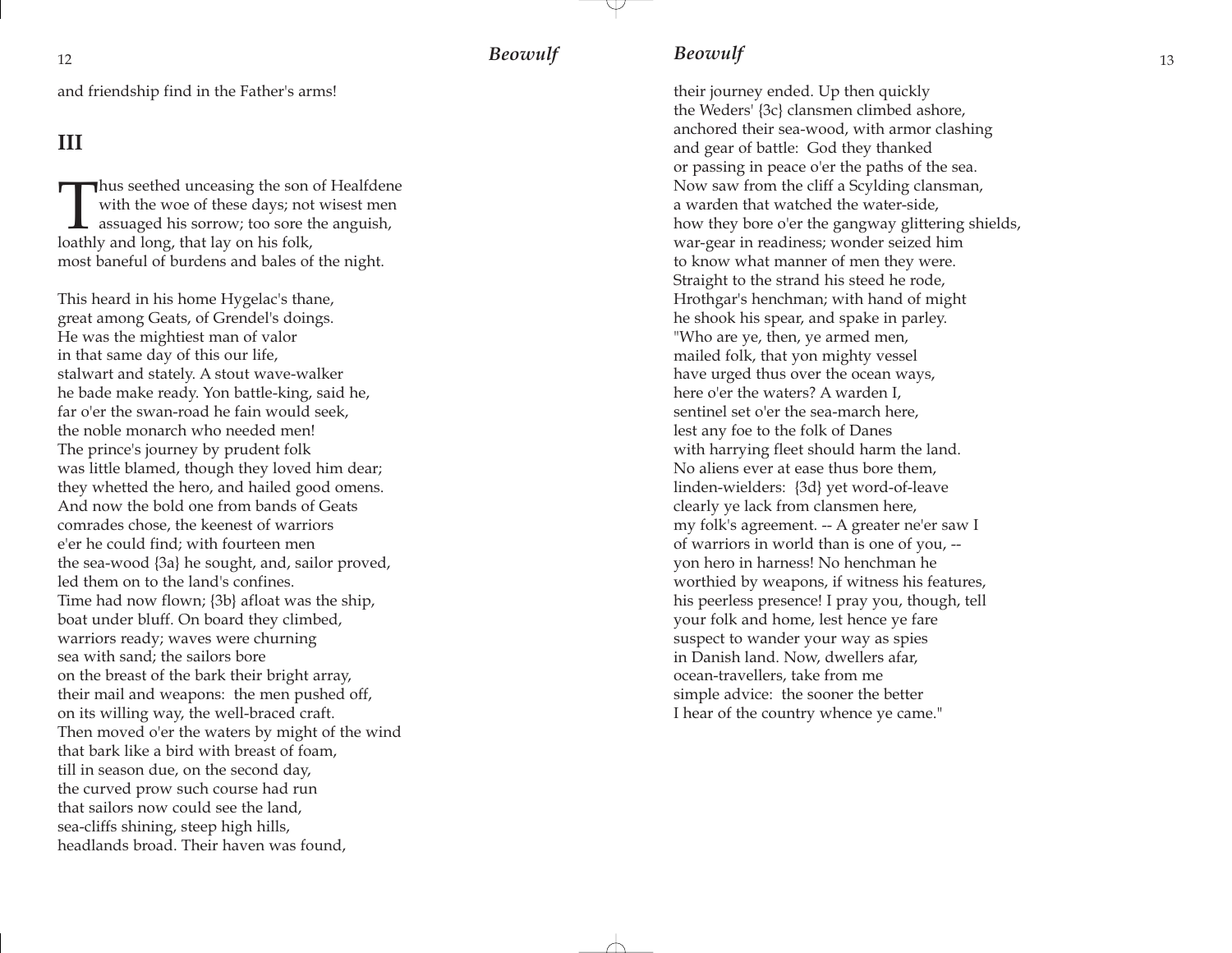# **IV**

To him the stateliest spake in answer;<br>the warriors' leader his word-hoard unlocked: --<br>"We are by kin of the clan of Geats, and Hygelac's own hearth-fellows we. To folk afar was my father known, noble atheling, Ecgtheow named. Full of winters, he fared away aged from earth; he is honored still through width of the world by wise men all. To thy lord and liege in loyal mood we hasten hither, to Healfdene's son, people-protector: be pleased to advise us! To that mighty-one come we on mickle errand, to the lord of the Danes; nor deem I right that aught be hidden. We hear -- thou knowest if sooth it is -- the saying of men, that amid the Scyldings a scathing monster, dark ill-doer, in dusky nights shows terrific his rage unmatched, hatred and murder. To Hrothgar I in greatness of soul would succor bring, so the Wise-and-Brave {4a} may worst his foes, - if ever the end of ills is fated, of cruel contest, if cure shall follow, and the boiling care-waves cooler grow; else ever afterward anguish-days he shall suffer in sorrow while stands in place high on its hill that house unpeered!" Astride his steed, the strand-ward answered, clansman unquailing: "The keen-souled thane must be skilled to sever and sunder duly words and works, if he well intends. I gather, this band is graciously bent to the Scyldings' master. March, then, bearing weapons and weeds the way I show you. I will bid my men your boat meanwhile to guard for fear lest foemen come, - your new-tarred ship by shore of ocean faithfully watching till once again

#### **Beowulf** 15

it waft o'er the waters those well-loved thanes, -- winding-neck'd wood, -- to Weders' bounds, heroes such as the hest of fate shall succor and save from the shock of war." They bent them to march, -- the boat lay still, fettered by cable and fast at anchor, broad-bosomed ship. -- Then shone the boars {4b} over the cheek-guard; chased with gold, keen and gleaming, guard it kept <sup>o</sup>'er the man of war, as marched along heroes in haste, till the hall they saw, broad of gable and bright with gold: that was the fairest, 'mid folk of earth, of houses 'neath heaven, where Hrothgar lived, and the gleam of it lightened o'er lands afar. The sturdy shieldsman showed that bright burg-of-the-boldest; bade them go straightway thither; his steed then turned, hardy hero, and hailed them thus: -- "'Tis time that I fare from you. Father Almighty in grace and mercy guard you well, safe in your seekings. Seaward I go, 'gainst hostile warriors hold my watch."

### **V**

 $\forall$ 

Stone-bright the street: {5a} it showed the way to the crowd of clansmen. Corselets glistened hand-forged, hard; on their harness bright the steel ring sang, as they strode along in mail of battle, and marched to the hall. There, weary of ocean, the wall along they set their bucklers, their broad shields, down, and bowed them to bench: the breastplates clanged, war-gear of men; their weapons stacked, spears of the seafarers stood together, gray-tipped ash: that iron band was worthily weaponed! -- A warrior proud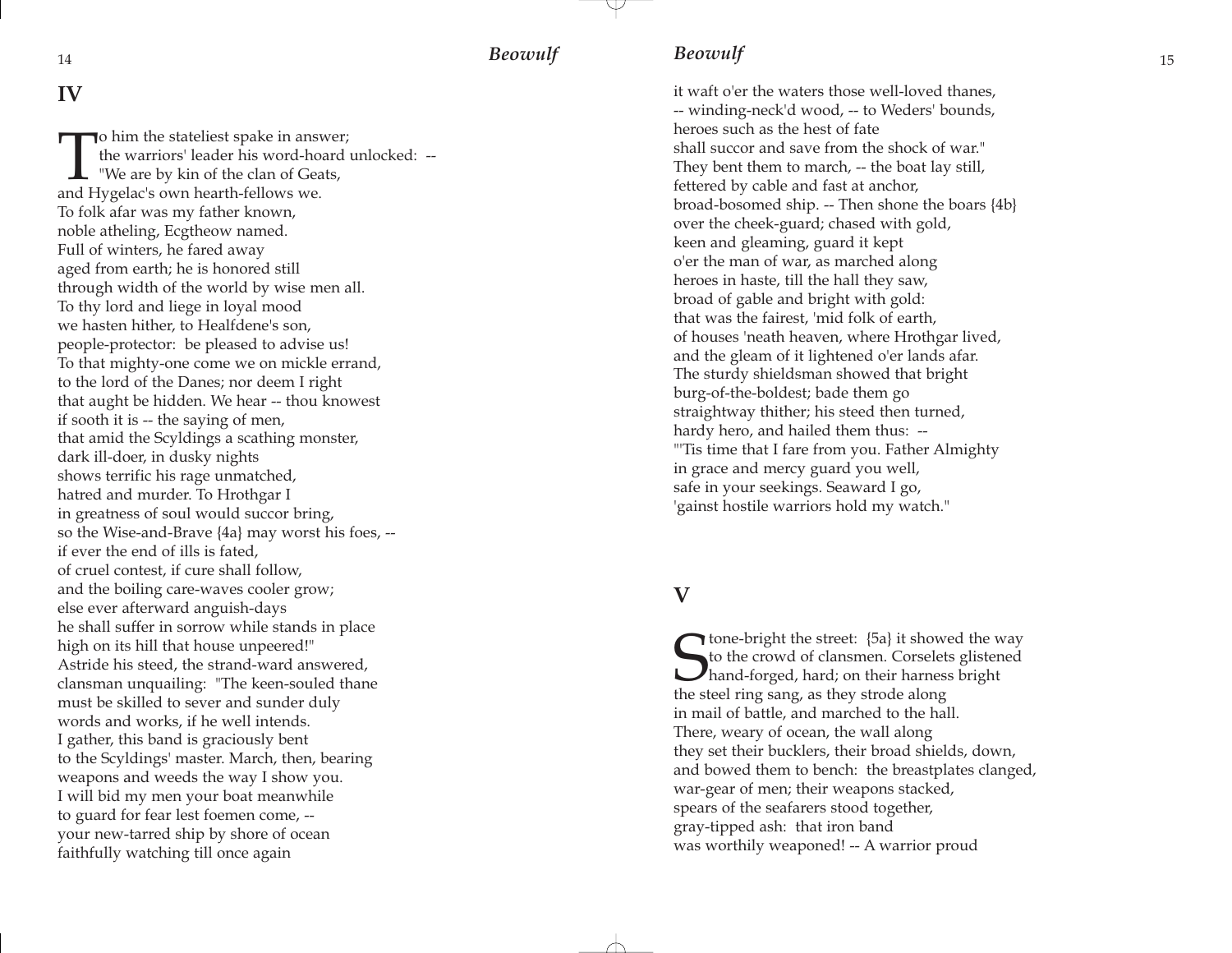asked of the heroes their home and kin. "Whence, now, bear ye burnished shields,

ne'er met I as strangers of mood so strong.

for high-hearted valor, Hrothgar ye seek!" Him the sturdy-in-war bespake with words, proud earl of the Weders answer made, hardy 'neath helmet: -- "Hygelac's, we, fellows at board; I am Beowulf named. I am seeking to say to the son of Healfdene this mission of mine, to thy master-lord, the doughty prince, if he deign at all

grace that we greet him, the good one, now." Wulfgar spake, the Wendles' chieftain, whose might of mind to many was known, his courage and counsel: "The king of Danes,

the Breaker-of-Rings, as the boon thou askest,

as the doughty monarch may deign to give." Hied then in haste to where Hrothgar sat white-haired and old, his earls about him, till the stout thane stood at the shoulder there

have speech at will: nor spurn their prayer to give them hearing, gracious Hrothgar! In weeds of the warrior worthy they,

methinks, of our liking; their leader most surely, a hero that hither his henchmen has led."

the Scyldings' friend, I fain will tell,

the famed prince, of thy faring hither, and, swiftly after, such answer bring

of the Danish king: good courtier he! Wulfgar spake to his winsome lord: -- "Hither have fared to thee far-come men <sup>o</sup>'er the paths of ocean, people of Geatland; and the stateliest there by his sturdy band is Beowulf named. This boon they seek, that they, my master, may with thee

'Tis plain that for prowess, not plunged into exile,

harness gray and helmets grim, spears in multitude? Messenger, I, Hrothgar's herald! Heroes so many

#### *Beowulf* <sup>16</sup>

**Beowulf** 17

# **VI**

₼

Hrothgar answered, helmet of Scyldings: -- "I knew him of yore in his youthful days; his aged father was Ecgtheow named, to whom, at home, gave Hrethel the Geat his only daughter. Their offspring bold fares hither to seek the steadfast friend. And seamen, too, have said me this, - who carried my gifts to the Geatish court, thither for thanks, -- he has thirty men's heft of grasp in the gripe of his hand, the bold-in-battle. Blessed God out of his mercy this man hath sent to Danes of the West, as I ween indeed, against horror of Grendel. I hope to give the good youth gold for his gallant thought. Be thou in haste, and bid them hither, clan of kinsmen, to come before me; and add this word, -- they are welcome guests to folk of the Danes." [To the door of the hall Wulfgar went] and the word declared: -- "To you this message my master sends, East-Danes' king, that your kin he knows, hardy heroes, and hails you all welcome hither o'er waves of the sea! Ye may wend your way in war-attire, and under helmets Hrothgar greet; but let here the battle-shields bide your parley, and wooden war-shafts wait its end." Uprose the mighty one, ringed with his men, brave band of thanes: some bode without, battle-gear guarding, as bade the chief. Then hied that troop where the herald led them, under Heorot's roof: [the hero strode,] hardy 'neath helm, till the hearth he neared. Beowulf spake, -- his breastplate gleamed, war-net woven by wit of the smith: -- "Thou Hrothgar, hail! Hygelac's I, kinsman and follower. Fame a plenty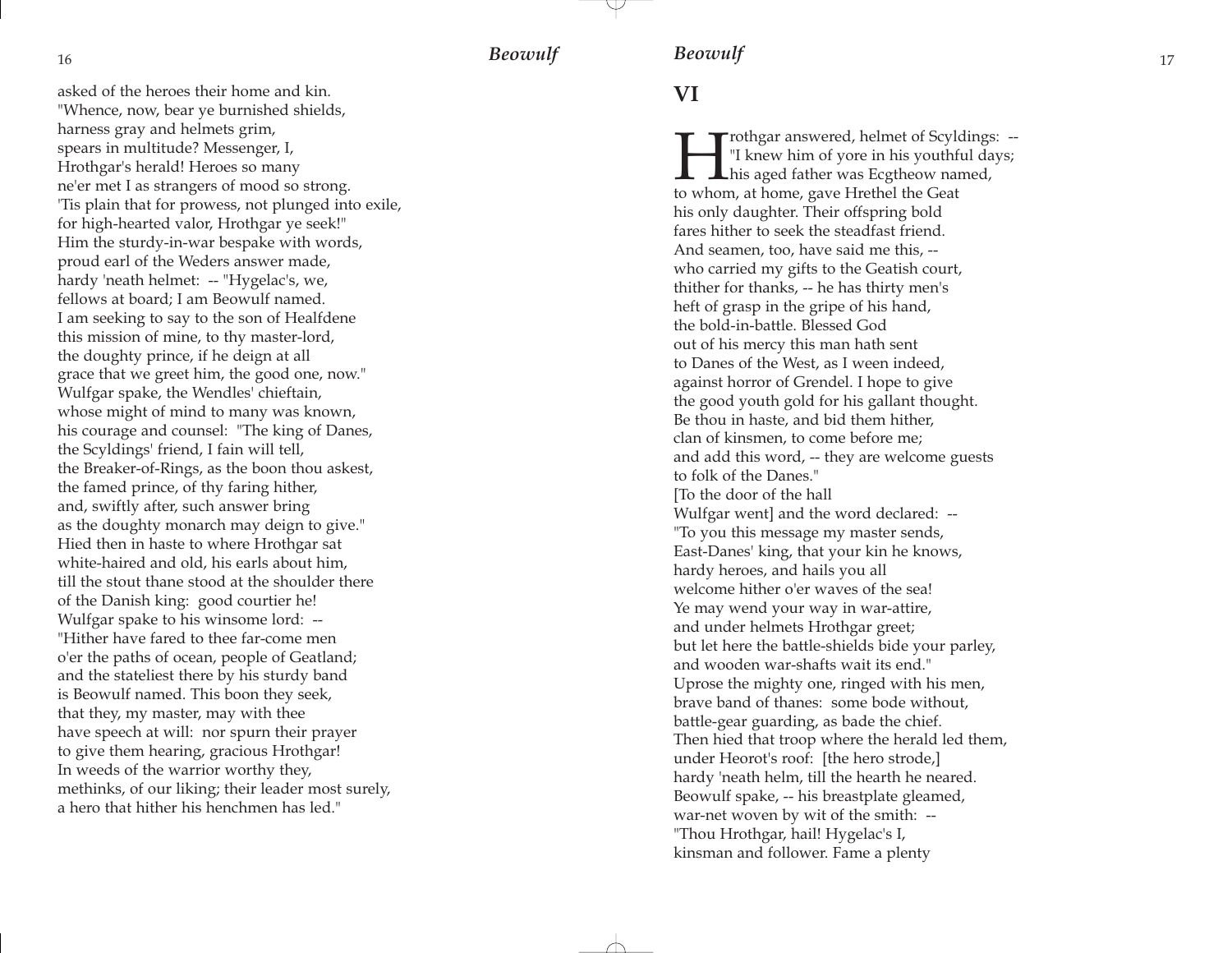have I gained in youth! These Grendel-deeds I heard in my home-land heralded clear. Seafarers say how stands this hall, of buildings best, for your band of thanes empty and idle, when evening sun in the harbor of heaven is hidden away. So my vassals advised me well, - brave and wise, the best of men, -- O sovran Hrothgar, to seek thee here, for my nerve and my might they knew full well. Themselves had seen me from slaughter come blood-flecked from foes, where five I bound, and that wild brood worsted. I' the waves I slew nicors {6a} by night, in need and peril avenging the Weders, {6b} whose woe they sought, - crushing the grim ones. Grendel now, monster cruel, be mine to quell in single battle! So, from thee, thou sovran of the Shining-Danes, Scyldings'-bulwark, a boon I seek, - and, Friend-of-the-folk, refuse it not, O Warriors'-shield, now I've wandered far, - that I alone with my liegemen here, this hardy band, may Heorot purge! More I hear, that the monster dire, in his wanton mood, of weapons recks not; hence shall I scorn -- so Hygelac stay, king of my kindred, kind to me! - brand or buckler to bear in the fight, gold-colored targe: but with gripe alone must I front the fiend and fight for life, foe against foe. Then faith be his in the doom of the Lord whom death shall take. Fain, I ween, if the fight he win, in this hall of gold my Geatish band will he fearless eat, -- as oft before, - my noblest thanes. Nor need'st thou then to hide my head; {6c} for his shall I be, dyed in gore, if death must take me; and my blood-covered body he'll bear as prey, ruthless devour it, the roamer-lonely,

#### **Beowulf** 19

with my life-blood redden his lair in the fen: no further for me need'st food prepare! To Hygelac send, if Hild {6d} should take me, best of war-weeds, warding my breast, armor excellent, heirloom of Hrethel and work of Wayland. {6e} Fares Wyrd {6f} as she must."

# **VII**

 $\forall$ 

**Herother Scyldings'-helmet:** --<br>"For fight defensive, Friend my Beowulf,<br>to succor and save, thou hast sought us here. Thy father's combat {7a} a feud enkindled when Heatholaf with hand he slew among the Wylfings; his Weder kin for horror of fighting feared to hold him. Fleeing, he sought our South-Dane folk, over surge of ocean the Honor-Scyldings, when first I was ruling the folk of Danes, wielded, youthful, this widespread realm, this hoard-hold of heroes. Heorogar was dead, my elder brother, had breathed his last, Healfdene's bairn: he was better than I! Straightway the feud with fee {7b} I settled, to the Wylfings sent, o'er watery ridges, treasures olden: oaths he {7c} swore me. Sore is my soul to say to any of the race of man what ruth for me in Heorot Grendel with hate hath wrought, what sudden harryings. Hall-folk fail me, my warriors wane; for Wyrd hath swept them into Grendel's grasp. But God is able this deadly foe from his deeds to turn! Boasted full oft, as my beer they drank, earls o'er the ale-cup, armed men, that they would bide in the beer-hall here, Grendel's attack with terror of blades. Then was this mead-house at morning tide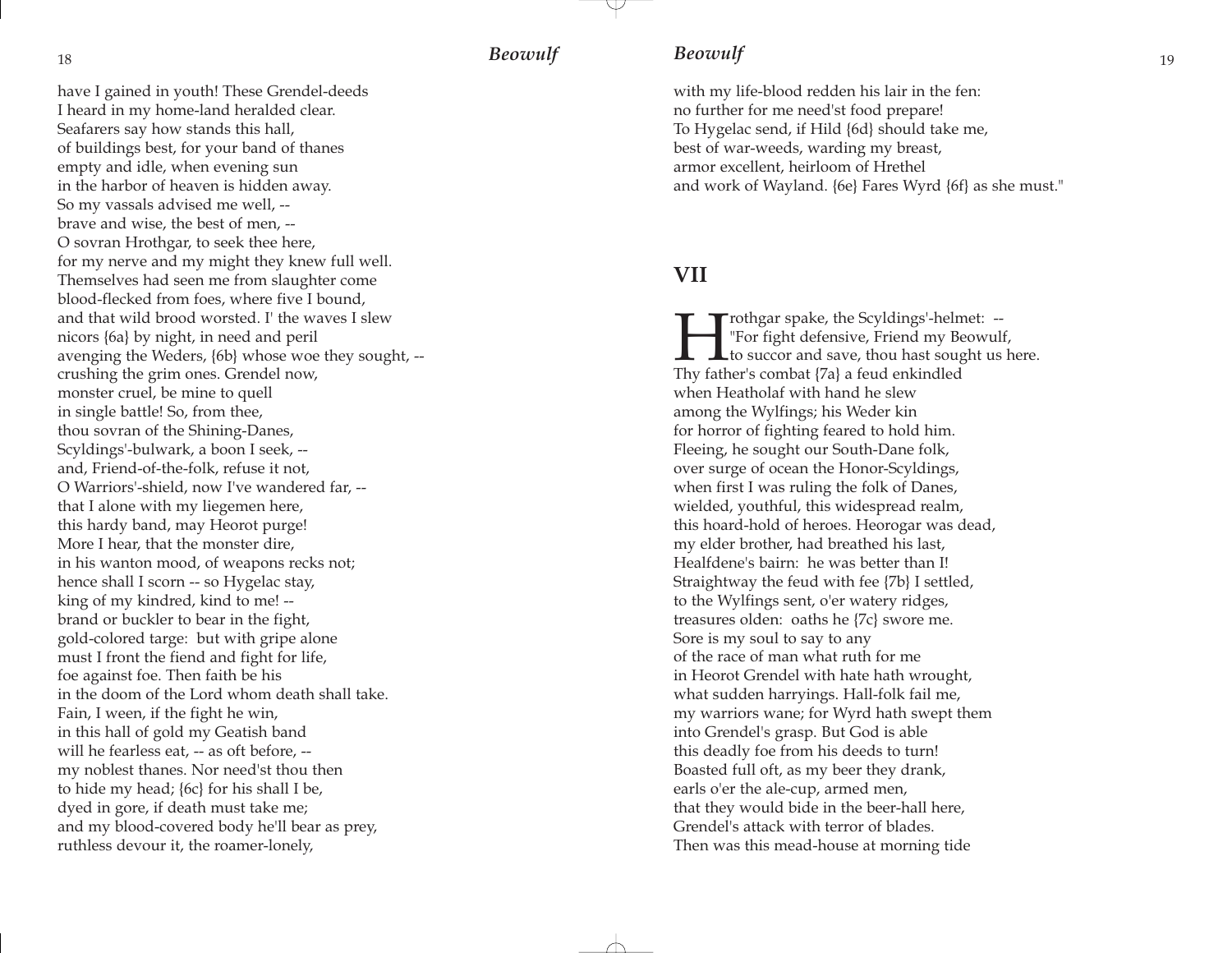dyed with gore, when the daylight broke, all the boards of the benches blood-besprinkled, gory the hall: I had heroes the less, doughty dear-ones that death had reft. -- But sit to the banquet, unbind thy words, hardy hero, as heart shall prompt thee."

Gathered together, the Geatish men in the banquet-hall on bench assigned, sturdy-spirited, sat them down, hardy-hearted. A henchman attended, carried the carven cup in hand, served the clear mead. Oft minstrels sang blithe in Heorot. Heroes revelled, no dearth of warriors, Weder and Dane.

## **VIII**

The spake, the son of Ecglaf,<br>who sat at the feet of the Scyldings' lord,<br>unbound the battle-runes. {8a} -- Beowulf's quest, sturdy seafarer's, sorely galled him; ever he envied that other men should more achieve in middle-earth of fame under heaven than he himself. -- "Art thou that Beowulf, Breca's rival, who emulous swam on the open sea, when for pride the pair of you proved the floods, and wantonly dared in waters deep to risk your lives? No living man, or lief or loath, from your labor dire could you dissuade, from swimming the main. Ocean-tides with your arms ye covered, with strenuous hands the sea-streets measured, swam o'er the waters. Winter's storm rolled the rough waves. In realm of sea a sennight strove ye. In swimming he topped thee, had more of main! Him at morning-tide

#### **Beowulf** 21

 $\forall$ 

billows bore to the Battling Reamas, whence he hied to his home so dear beloved of his liegemen, to land of Brondings, fastness fair, where his folk he ruled, town and treasure. In triumph o'er thee Beanstan's bairn {8b} his boast achieved. So ween I for thee a worse adventure -- though in buffet of battle thou brave hast been, in struggle grim, -- if Grendel's approach thou darst await through the watch of night!"

Beowulf spake, bairn of Ecgtheow: -- "What a deal hast uttered, dear my Unferth, drunken with beer, of Breca now, told of his triumph! Truth I claim it, that I had more of might in the sea than any man else, more ocean-endurance. We twain had talked, in time of youth, and made our boast, -- we were merely boys, striplings still, -- to stake our lives far at sea: and so we performed it. Naked swords, as we swam along, we held in hand, with hope to guard us against the whales. Not a whit from me could he float afar o'er the flood of waves, haste o'er the billows; nor him I abandoned. Together we twain on the tides abode five nights full till the flood divided us, churning waves and chillest weather, darkling night, and the northern wind ruthless rushed on us: rough was the surge. Now the wrath of the sea-fish rose apace; yet me 'gainst the monsters my mailed coat, hard and hand-linked, help afforded, - battle-sark braided my breast to ward, garnished with gold. There grasped me firm and haled me to bottom the hated foe, with grimmest gripe. 'Twas granted me, though, to pierce the monster with point of sword, with blade of battle: huge beast of the sea was whelmed by the hurly through hand of mine.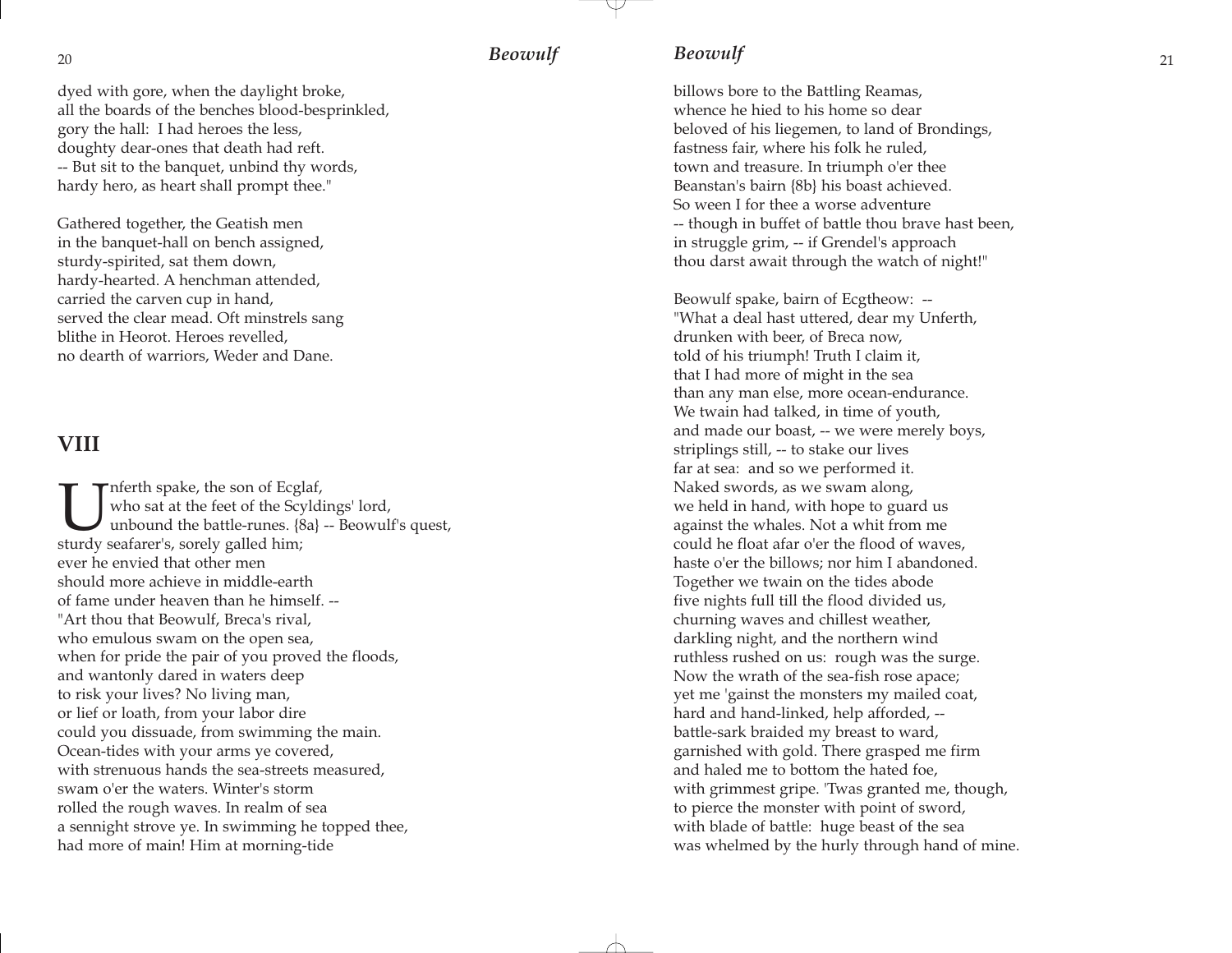**IX**

The thus often the evil monsters<br>thronging threatened. With thrust of my sword,<br>the darling, I dealt them due return! Nowise had they bliss from their booty then to devour their victim, vengeful creatures, seated to banquet at bottom of sea; but at break of day, by my brand sore hurt, on the edge of ocean up they lay, put to sleep by the sword. And since, by them on the fathomless sea-ways sailor-folk are never molested. -- Light from east, came bright God's beacon; the billows sank, so that I saw the sea-cliffs high, windy walls. For Wyrd oft saveth earl undoomed if he doughty be! And so it came that I killed with my sword nine of the nicors. Of night-fought battles ne'er heard I a harder 'neath heaven's dome, nor adrift on the deep a more desolate man! Yet I came unharmed from that hostile clutch, though spent with swimming. The sea upbore me, flood of the tide, on Finnish land, the welling waters. No wise of thee have I heard men tell such terror of falchions, bitter battle. Breca ne'er yet, not one of you pair, in the play of war such daring deed has done at all with bloody brand, -- I boast not of it! - though thou wast the bane {9a} of thy brethren dear, thy closest kin, whence curse of hell awaits thee, well as thy wit may serve! For I say in sooth, thou son of Ecglaf, never had Grendel these grim deeds wrought, monster dire, on thy master dear, in Heorot such havoc, if heart of thine were as battle-bold as thy boast is loud! But he has found no feud will happen; from sword-clash dread of your Danish clan he vaunts him safe, from the Victor-Scyldings.

#### **Beowulf** 23

 $\forall$ 

He forces pledges, favors none of the land of Danes, but lustily murders, fights and feasts, nor feud he dreads from Spear-Dane men. But speedily now shall I prove him the prowess and pride of the Geats, shall bid him battle. Blithe to mead go he that listeth, when light of dawn this morrow morning o'er men of earth, ether-robed sun from the south shall beam!" Joyous then was the Jewel-giver, hoar-haired, war-brave; help awaited the Bright-Danes' prince, from Beowulf hearing, folk's good shepherd, such firm resolve. Then was laughter of liegemen loud resounding with winsome words. Came Wealhtheow forth, queen of Hrothgar, heedful of courtesy, gold-decked, greeting the guests in hall; and the high-born lady handed the cup first to the East-Danes' heir and warden, bade him be blithe at the beer-carouse, the land's beloved one. Lustily took he banquet and beaker, battle-famed king.

Through the hall then went the Helmings' Lady, to younger and older everywhere carried the cup, till come the moment when the ring-graced queen, the royal-hearted, to Beowulf bore the beaker of mead. She greeted the Geats' lord, God she thanked, in wisdom's words, that her will was granted, that at last on a hero her hope could lean for comfort in terrors. The cup he took, hardy-in-war, from Wealhtheow's hand, and answer uttered the eager-for-combat. Beowulf spake, bairn of Ecgtheow: -- "This was my thought, when my thanes and I bent to the ocean and entered our boat, that I would work the will of your people fully, or fighting fall in death, in fiend's gripe fast. I am firm to do an earl's brave deed, or end the days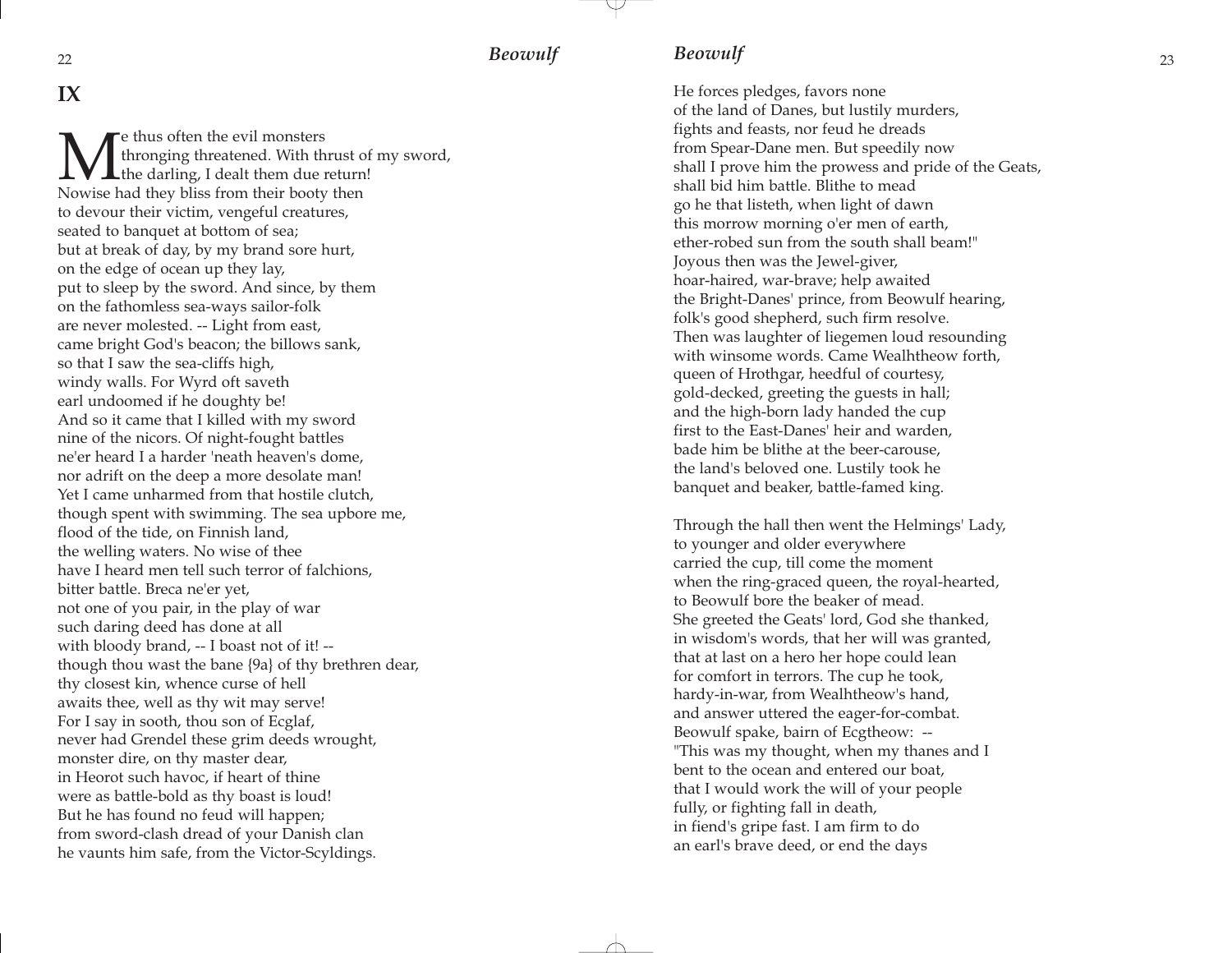of this life of mine in the mead-hall here." Well these words to the woman seemed, Beowulf's battle-boast. -- Bright with gold the stately dame by her spouse sat down. Again, as erst, began in hall warriors' wassail and words of power, the proud-band's revel, till presently the son of Healfdene hastened to seek rest for the night; he knew there waited fight for the fiend in that festal hall, when the sheen of the sun they saw no more, and dusk of night sank darkling nigh, and shadowy shapes came striding on, wan under welkin. The warriors rose. Man to man, he made harangue, Hrothgar to Beowulf, bade him hail, let him wield the wine hall: a word he added: -- "Never to any man erst I trusted, since I could heave up hand and shield, this noble Dane-Hall, till now to thee. Have now and hold this house unpeered; remember thy glory; thy might declare; watch for the foe! No wish shall fail thee if thou bidest the battle with bold-won life."

# **X**

Then Hrothgar went with his hero-train,<br>defence-of-Scyldings, forth from hall;<br>fain would the war-lord Wealhtheow seek, couch of his queen. The King-of-Glory against this Grendel a guard had set, so heroes heard, a hall-defender, who warded the monarch and watched for the monster. In truth, the Geats' prince gladly trusted his mettle, his might, the mercy of God! Cast off then his corselet of iron, helmet from head; to his henchman gave, --

#### **Beowulf** 25

 $\forall$ 

choicest of weapons, -- the well-chased sword, bidding him guard the gear of battle. Spake then his Vaunt the valiant man, Beowulf Geat, ere the bed be sought: -- "Of force in fight no feebler I count me, in grim war-deeds, than Grendel deems him. Not with the sword, then, to sleep of death his life will I give, though it lie in my power. No skill is his to strike against me, my shield to hew though he hardy be, bold in battle; we both, this night, shall spurn the sword, if he seek me here, unweaponed, for war. Let wisest God, sacred Lord, on which side soever doom decree as he deemeth right." Reclined then the chieftain, and cheek-pillows held the head of the earl, while all about him seamen hardy on hall-beds sank. None of them thought that thence their steps to the folk and fastness that fostered them, to the land they loved, would lead them back! Full well they wist that on warriors many battle-death seized, in the banquet-hall, of Danish clan. But comfort and help, war-weal weaving, to Weder folk the Master gave, that, by might of one, over their enemy all prevailed, by single strength. In sooth 'tis told that highest God o'er human kind hath wielded ever! -- Thro' wan night striding, came the walker-in-shadow. Warriors slept whose hest was to guard the gabled hall, -all save one. 'Twas widely known that against God's will the ghostly ravager him {10a} could not hurl to haunts of darkness; wakeful, ready, with warrior's wrath, bold he bided the battle's issue.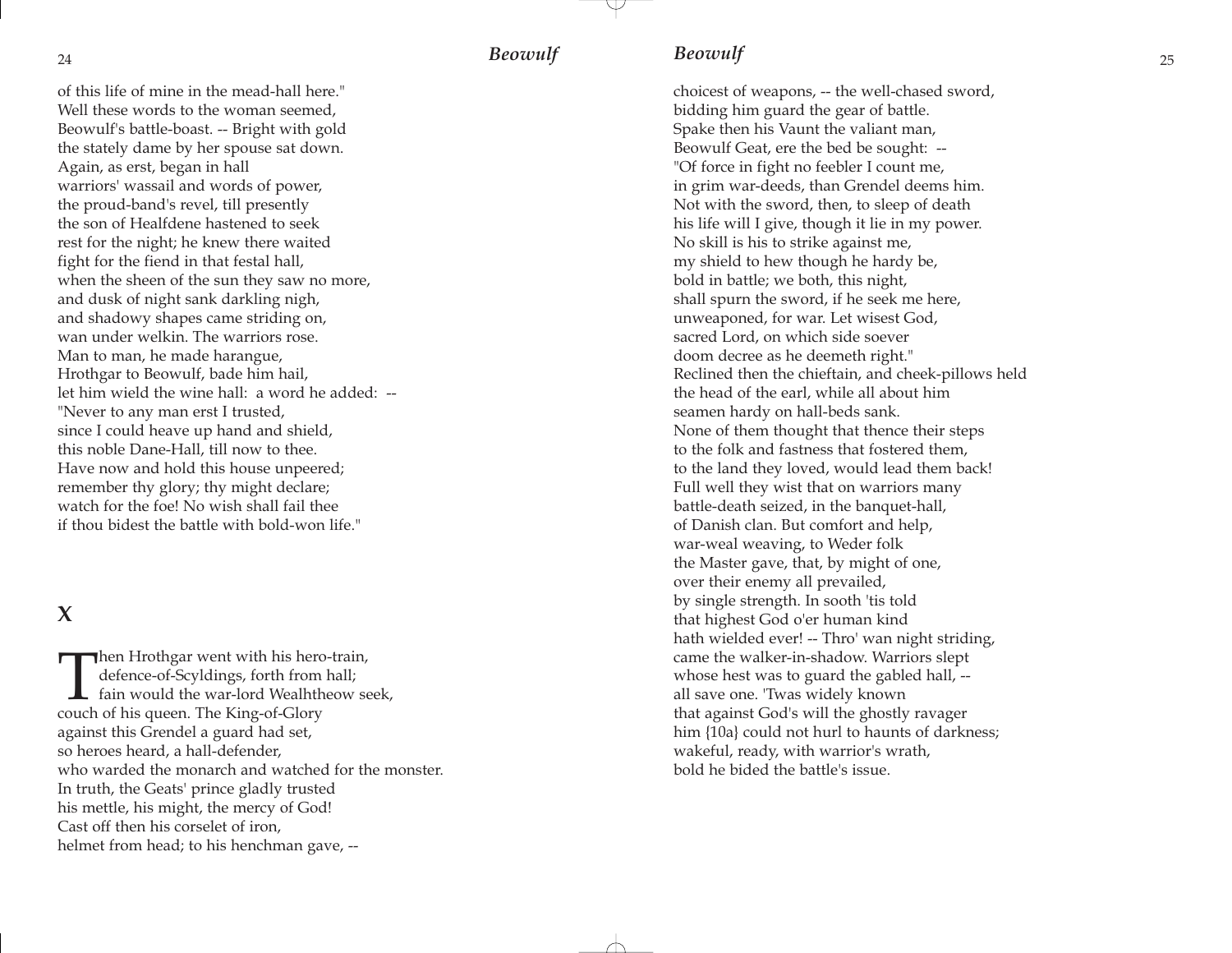$\forall$ 

# **XI**

Then from the moorland, by misty crags, with God's wrath laden, Grendel came.<br>The monster was minded of mankind now sundry to seize in the stately house. Under welkin he walked, till the wine-palace there, gold-hall of men, he gladly discerned, flashing with fretwork. Not first time, this, that he the home of Hrothgar sought, - yet ne'er in his life-day, late or early, such hardy heroes, such hall-thanes, found! To the house the warrior walked apace, parted from peace; {11a} the portal opended, though with forged bolts fast, when his fists had struck it, and baleful he burst in his blatant rage, the house's mouth. All hastily, then, <sup>o</sup>'er fair-paved floor the fiend trod on, ireful he strode; there streamed from his eyes fearful flashes, like flame to see.

He spied in hall the hero-band, kin and clansmen clustered asleep, hardy liegemen. Then laughed his heart; for the monster was minded, ere morn should dawn, savage, to sever the soul of each, life from body, since lusty banquet waited his will! But Wyrd forbade him to seize any more of men on earth after that evening. Eagerly watched Hygelac's kinsman his cursed foe, how he would fare in fell attack. Not that the monster was minded to pause! Straightway he seized a sleeping warrior for the first, and tore him fiercely asunder, the bone-frame bit, drank blood in streams, swallowed him piecemeal: swiftly thus the lifeless corse was clear devoured, <sup>e</sup>'en feet and hands. Then farther he hied; for the hardy hero with hand he grasped, felt for the foe with fiendish claw,

#### **Beowulf** 27

for the hero reclining, -- who clutched it boldly, prompt to answer, propped on his arm. Soon then saw that shepherd-of-evils that never he met in this middle-world, in the ways of earth, another wight with heavier hand-gripe; at heart he feared, sorrowed in soul, -- none the sooner escaped! Fain would he flee, his fastness seek, the den of devils: no doings now such as oft he had done in days of old! Then bethought him the hardy Hygelac-thane of his boast at evening: up he bounded, grasped firm his foe, whose fingers cracked. The fiend made off, but the earl close followed. The monster meant -- if he might at all - to fling himself free, and far away fly to the fens, -- knew his fingers' power in the gripe of the grim one. Gruesome march to Heorot this monster of harm had made! Din filled the room; the Danes were bereft, castle-dwellers and clansmen all, earls, of their ale. Angry were both those savage hall-guards: the house resounded. Wonder it was the wine-hall firm in the strain of their struggle stood, to earth the fair house fell not; too fast it was within and without by its iron bands craftily clamped; though there crashed from sill many a mead-bench -- men have told me - gay with gold, where the grim foes wrestled. So well had weened the wisest Scyldings that not ever at all might any man that bone-decked, brave house break asunder, crush by craft, -- unless clasp of fire in smoke engulfed it. -- Again uprose din redoubled. Danes of the North with fear and frenzy were filled, each one, who from the wall that wailing heard, God's foe sounding his grisly song, cry of the conquered, clamorous pain from captive of hell. Too closely held him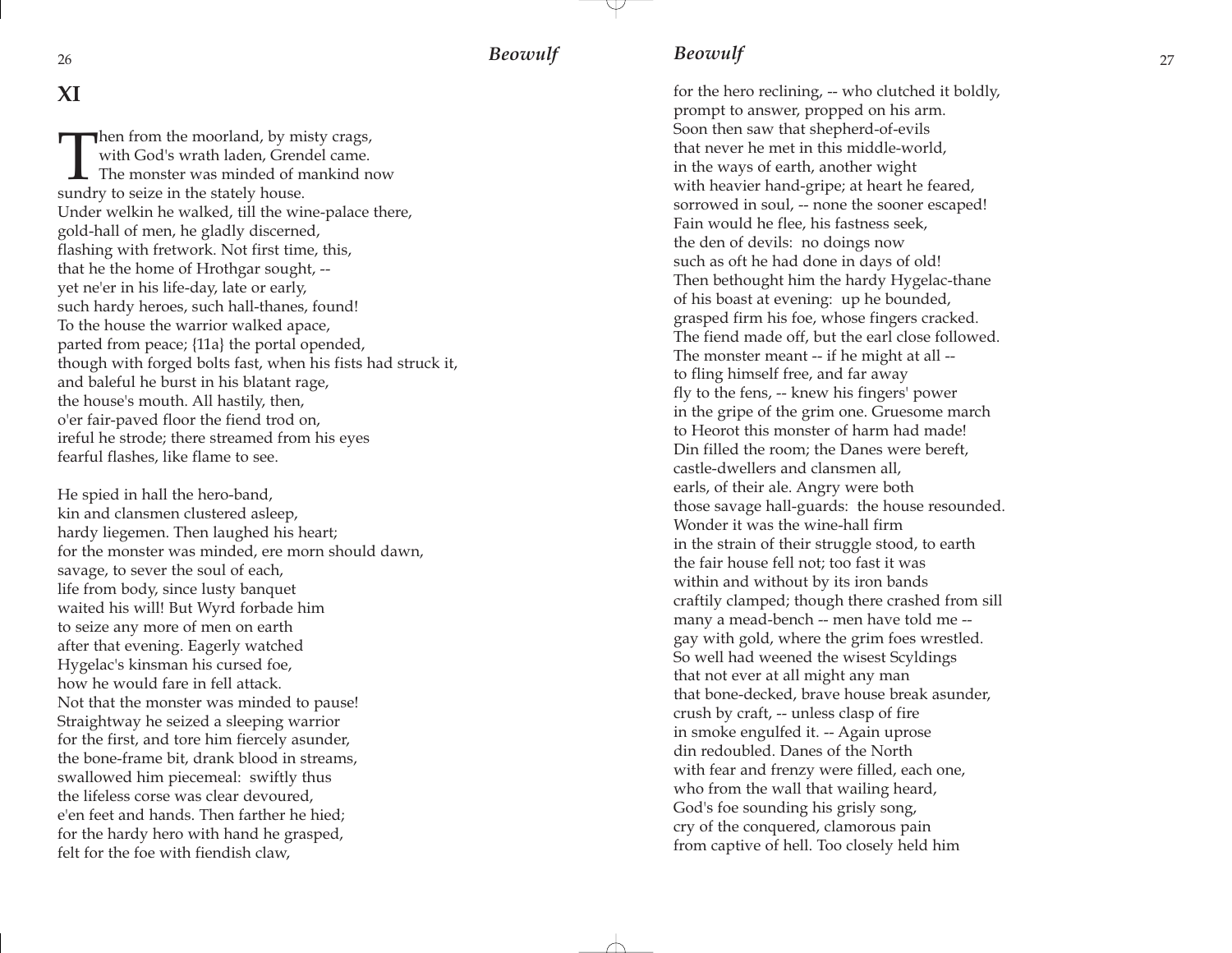he who of men in might was strongest in that same day of this our life.

# **XII**

Totin any wise would the earls'-defence {12a} suffer that slaughterous stranger to live, useless deeming his days and years to men on earth. Now many an earl of Beowulf brandished blade ancestral, fain the life of their lord to shield, their praised prince, if power were theirs; never they knew, -- as they neared the foe, hardy-hearted heroes of war, aiming their swords on every side the accursed to kill, -- no keenest blade, no farest of falchions fashioned on earth, could harm or hurt that hideous fiend! He was safe, by his spells, from sword of battle, from edge of iron. Yet his end and parting on that same day of this our life woful should be, and his wandering soul far off flit to the fiends' domain. Soon he found, who in former days, harmful in heart and hated of God, on many a man such murder wrought, that the frame of his body failed him now. For him the keen-souled kinsman of Hygelac held in hand; hateful alive was each to other. The outlaw dire took mortal hurt; a mighty wound showed on his shoulder, and sinews cracked, and the bone-frame burst. To Beowulf now the glory was given, and Grendel thence death-sick his den in the dark moor sought, noisome abode: he knew too well that here was the last of life, an end of his days on earth. -- To all the Danes

#### **Beowulf** 29

by that bloody battle the boon had come. From ravage had rescued the roving stranger Hrothgar's hall; the hardy and wise one had purged it anew. His night-work pleased him, his deed and its honor. To Eastern Danes had the valiant Geat his vaunt made good, all their sorrow and ills assuaged, their bale of battle borne so long, and all the dole they erst endured pain a-plenty. -- 'Twas proof of this, when the hardy-in-fight a hand laid down, arm and shoulder, -- all, indeed, of Grendel's gripe, -- 'neath the gabled roof.

## **XIII**

 $\forall$ 

Many at morning, as men have told me, warriors gathered the gift-hall round, folk-leaders faring from far and near, <sup>o</sup>'er wide-stretched ways, the wonder to view, trace of the traitor. Not troublous seemed the enemy's end to any man who saw by the gait of the graceless foe how the weary-hearted, away from thence, baffled in battle and banned, his steps death-marked dragged to the devils' mere. Bloody the billows were boiling there, turbid the tide of tumbling waves horribly seething, with sword-blood hot, by that doomed one dyed, who in den of the moor laid forlorn his life adown, his heathen soul, and hell received it. Home then rode the hoary clansmen from that merry journey, and many a youth, on horses white, the hardy warriors, back from the mere. Then Beowulf's glory eager they echoed, and all averred that from sea to sea, or south or north,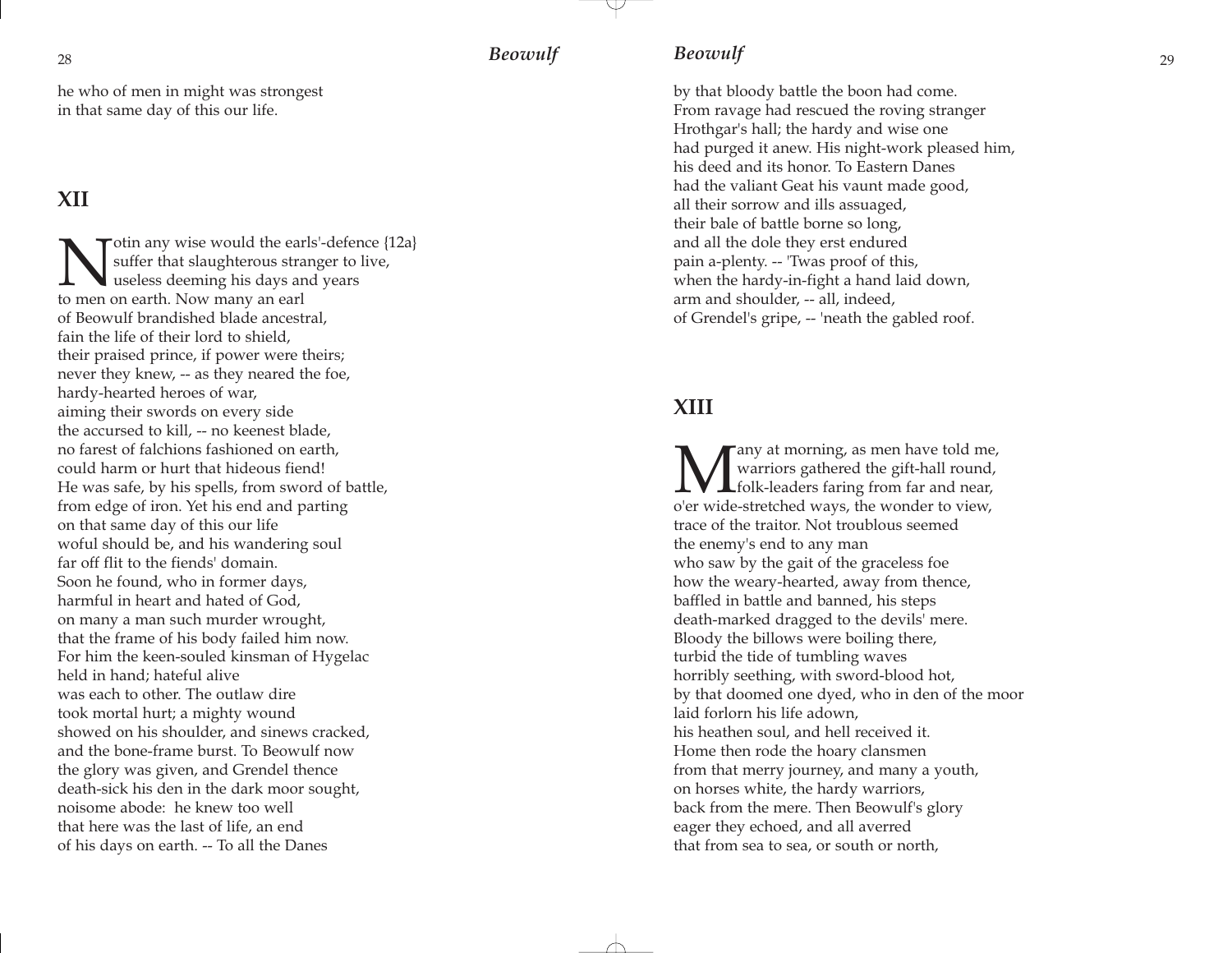there was no other in earth's domain, under vault of heaven, more valiant found, of warriors none more worthy to rule! (On their lord beloved they laid no slight, gracious Hrothgar: a good king he!) From time to time, the tried-in-battle their gray steeds set to gallop amain, and ran a race when the road seemed fair. From time to time, a thane of the king, who had made many vaunts, and was mindful of verses, stored with sagas and songs of old, bound word to word in well-knit rime, welded his lay; this warrior soon of Beowulf's quest right cleverly sang, and artfully added an excellent tale, in well-ranged words, of the warlike deeds he had heard in saga of Sigemund. Strange the story: he said it all, - the Waelsing's wanderings wide, his struggles, which never were told to tribes of men, the feuds and the frauds, save to Fitela only, when of these doings he deigned to speak, uncle to nephew; as ever the twain stood side by side in stress of war, and multitude of the monster kind they had felled with their swords. Of Sigemund grew, when he passed from life, no little praise; for the doughty-in-combat a dragon killed that herded the hoard: {13a} under hoary rock the atheling dared the deed alone fearful quest, nor was Fitela there. Yet so it befell, his falchion pierced that wondrous worm, -- on the wall it struck, best blade; the dragon died in its blood. Thus had the dread-one by daring achieved over the ring-hoard to rule at will, himself to pleasure; a sea-boat he loaded, and bore on its bosom the beaming gold, son of Waels; the worm was consumed. He had of all heroes the highest renown among races of men, this refuge-of-warriors,

#### **Beowulf** 31

for deeds of daring that decked his name since the hand and heart of Heremod grew slack in battle. He, swiftly banished to mingle with monsters at mercy of foes, to death was betrayed; for torrents of sorrow had lamed him too long; a load of care to earls and athelings all he proved. Oft indeed, in earlier days, for the warrior's wayfaring wise men mourned, who had hoped of him help from harm and bale, and had thought their sovran's son would thrive, follow his father, his folk protect, the hoard and the stronghold, heroes' land, home of Scyldings. -- But here, thanes said, the kinsman of Hygelac kinder seemed to all: the other {13b} was urged to crime! And afresh to the race, {13c} the fallow roads by swift steeds measured! The morning sun was climbing higher. Clansmen hastened to the high-built hall, those hardy-minded, the wonder to witness. Warden of treasure, crowned with glory, the king himself, with stately band from the bride-bower strode; and with him the queen and her crowd of maidens measured the path to the mead-house fair.

#### **XIV**

 $\forall$ 

**Herothear spake, -- to the hall he went,** stood by the steps, the steep roof saw, garnished with gold, and Grendel's hand: --"For the sight I see to the Sovran Ruler be speedy thanks! A throng of sorrows I have borne from Grendel; but God still works wonder on wonder, the Warden-of-Glory. It was but now that I never more for woes that weighed on me waited help long as I lived, when, laved in blood,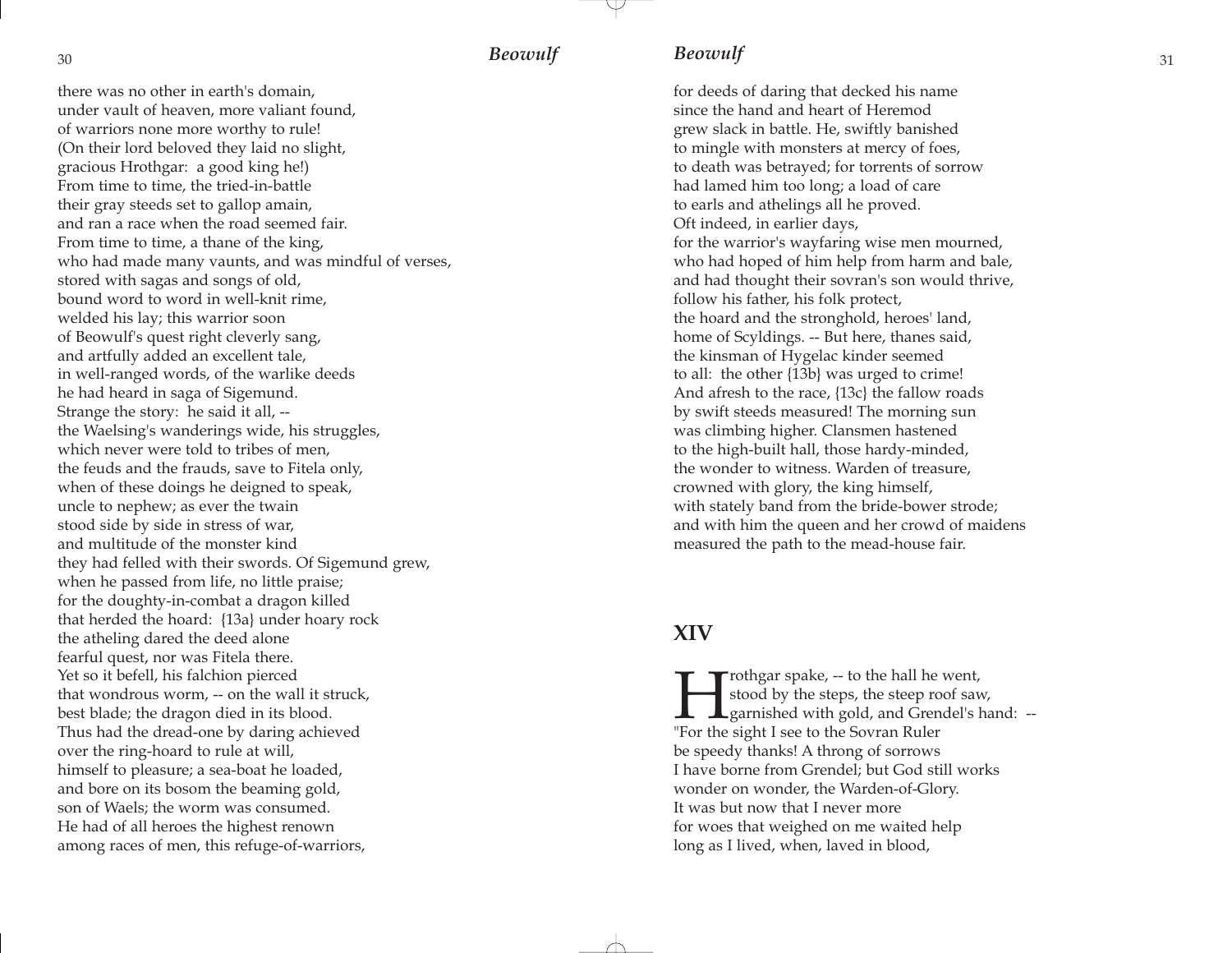stood sword-gore-stained this stateliest house, - widespread woe for wise men all, who had no hope to hinder ever foes infernal and fiendish sprites from havoc in hall. This hero now, by the Wielder's might, a work has done that not all of us erst could ever do by wile and wisdom. Lo, well can she say whoso of women this warrior bore among sons of men, if still she liveth, that the God of the ages was good to her in the birth of her bairn. Now, Beowulf, thee, of heroes best, I shall heartily love as mine own, my son; preserve thou ever this kinship new: thou shalt never lack wealth of the world that I wield as mine! Full oft for less have I largess showered, my precious hoard, on a punier man, less stout in struggle. Thyself hast now fulfilled such deeds, that thy fame shall endure through all the ages. As ever he did, well may the Wielder reward thee still!" Beowulf spake, bairn of Ecgtheow: -- "This work of war most willingly we have fought, this fight, and fearlessly dared force of the foe. Fain, too, were I hadst thou but seen himself, what time the fiend in his trappings tottered to fall! Swiftly, I thought, in strongest gripe on his bed of death to bind him down, that he in the hent of this hand of mine should breathe his last: but he broke away. Him I might not -- the Maker willed not -hinder from flight, and firm enough hold the life-destroyer: too sturdy was he, the ruthless, in running! For rescue, however, he left behind him his hand in pledge, arm and shoulder; nor aught of help could the cursed one thus procure at all. None the longer liveth he, loathsome fiend, sunk in his sins, but sorrow holds him

#### **Beowulf** 33

tightly grasped in gripe of anguish, in baleful bonds, where bide he must, evil outlaw, such awful doom as the Mighty Maker shall mete him out."

More silent seemed the son of Ecglaf {14a} in boastful speech of his battle-deeds, since athelings all, through the earl's great prowess, beheld that hand, on the high roof gazing, foeman's fingers, -- the forepart of each of the sturdy nails to steel was likest, - heathen's "hand-spear," hostile warrior's claw uncanny. 'Twas clear, they said, that him no blade of the brave could touch, how keen soever, or cut away that battle-hand bloody from baneful foe.

# **XV**

 $\forall$ 

There was hurry and hest in Heorot now<br>for hands to bedeck it, and dense was the throng<br>of men and women the wine-hall to cleanse, the guest-room to garnish. Gold-gay shone the hangings that were wove on the wall, and wonders many to delight each mortal that looks upon them. Though braced within by iron bands, that building bright was broken sorely; {15a} rent were its hinges; the roof alone held safe and sound, when, seared with crime, the fiendish foe his flight essayed, of life despairing. -- No light thing that, the flight for safety, -- essay it who will! Forced of fate, he shall find his way to the refuge ready for race of man, for soul-possessors, and sons of earth; and there his body on bed of death shall rest after revel. Arrived was the hour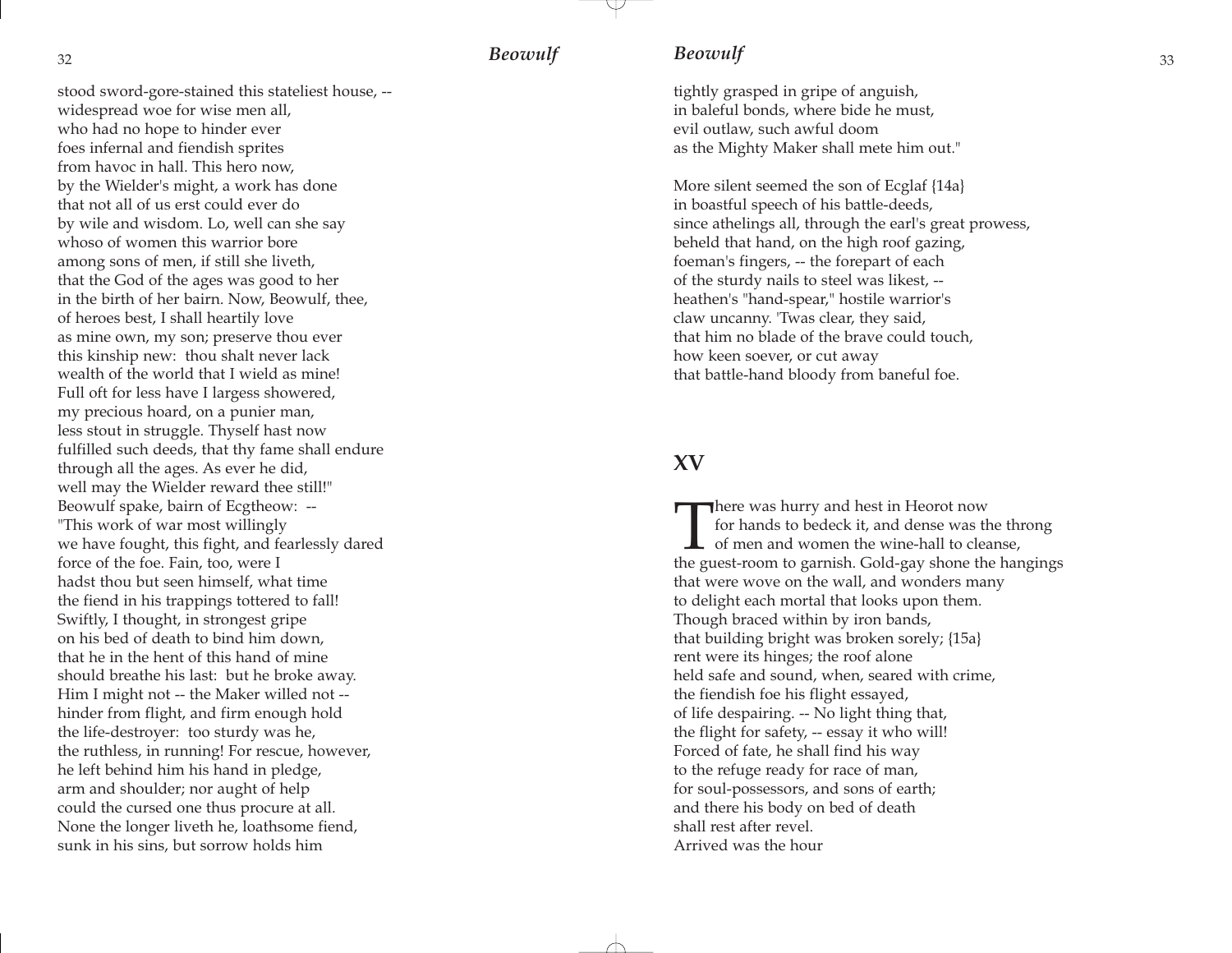**Beowulf** 35

when to hall proceeded Healfdene's son: the king himself would sit to banquet. Ne'er heard I of host in haughtier throng more graciously gathered round giver-of-rings! Bowed then to bench those bearers-of-glory, fain of the feasting. Featly received many a mead-cup the mighty-in-spirit, kinsmen who sat in the sumptuous hall, Hrothgar and Hrothulf. Heorot now was filled with friends; the folk of Scyldings ne'er yet had tried the traitor's deed. To Beowulf gave the bairn of Healfdene a gold-wove banner, guerdon of triumph, broidered battle-flag, breastplate and helmet; and a splendid sword was seen of many borne to the brave one. Beowulf took cup in hall: {15b} for such costly gifts he suffered no shame in that soldier throng. For I heard of few heroes, in heartier mood, with four such gifts, so fashioned with gold, on the ale-bench honoring others thus! O'er the roof of the helmet high, a ridge, wound with wires, kept ward o'er the head, lest the relict-of-files {15c} should fierce invade, sharp in the strife, when that shielded hero should go to grapple against his foes. Then the earls'-defence {15d} on the floor {15e} bade lead coursers eight, with carven head-gear, adown the hall: one horse was decked with a saddle all shining and set in jewels; 'twas the battle-seat of the best of kings, when to play of swords the son of Healfdene was fain to fare. Ne'er failed his valor in the crush of combat when corpses fell. To Beowulf over them both then gave the refuge-of-Ingwines right and power, <sup>o</sup>'er war-steeds and weapons: wished him joy of them. Manfully thus the mighty prince, hoard-guard for heroes, that hard fight repaid with steeds and treasures contemned by none who is willing to say the sooth aright.

# **XVI**

 $\forall$ 

And the lord of earls, to each that came<br>with Beowulf over the briny ways,<br>an heirloom there at the ale-bench gave, precious gift; and the price {16a} bade pay in gold for him whom Grendel erst murdered, -- and fain of them more had killed, had not wisest God their Wyrd averted, and the man's {16b} brave mood. The Maker then ruled human kind, as here and now. Therefore is insight always best, and forethought of mind. How much awaits him of lief and of loath, who long time here, through days of warfare this world endures!

Then song and music mingled sounds in the presence of Healfdene's head-of-armies {16c} and harping was heard with the hero-lay as Hrothgar's singer the hall-joy woke along the mead-seats, making his song of that sudden raid on the sons of Finn. {16d} Healfdene's hero, Hnaef the Scylding, was fated to fall in the Frisian slaughter. {16e} Hildeburh needed not hold in value her enemies' honor! {16f} Innocent both were the loved ones she lost at the linden-play, bairn and brother, they bowed to fate, stricken by spears; 'twas a sorrowful woman! None doubted why the daughter of Hoc bewailed her doom when dawning came, and under the sky she saw them lying, kinsmen murdered, where most she had kenned of the sweets of the world! By war were swept, too, Finn's own liegemen, and few were left; in the parleying-place {16g} he could ply no longer weapon, nor war could he wage on Hengest, and rescue his remnant by right of arms from the prince's thane. A pact he offered: another dwelling the Danes should have, hall and high-seat, and half the power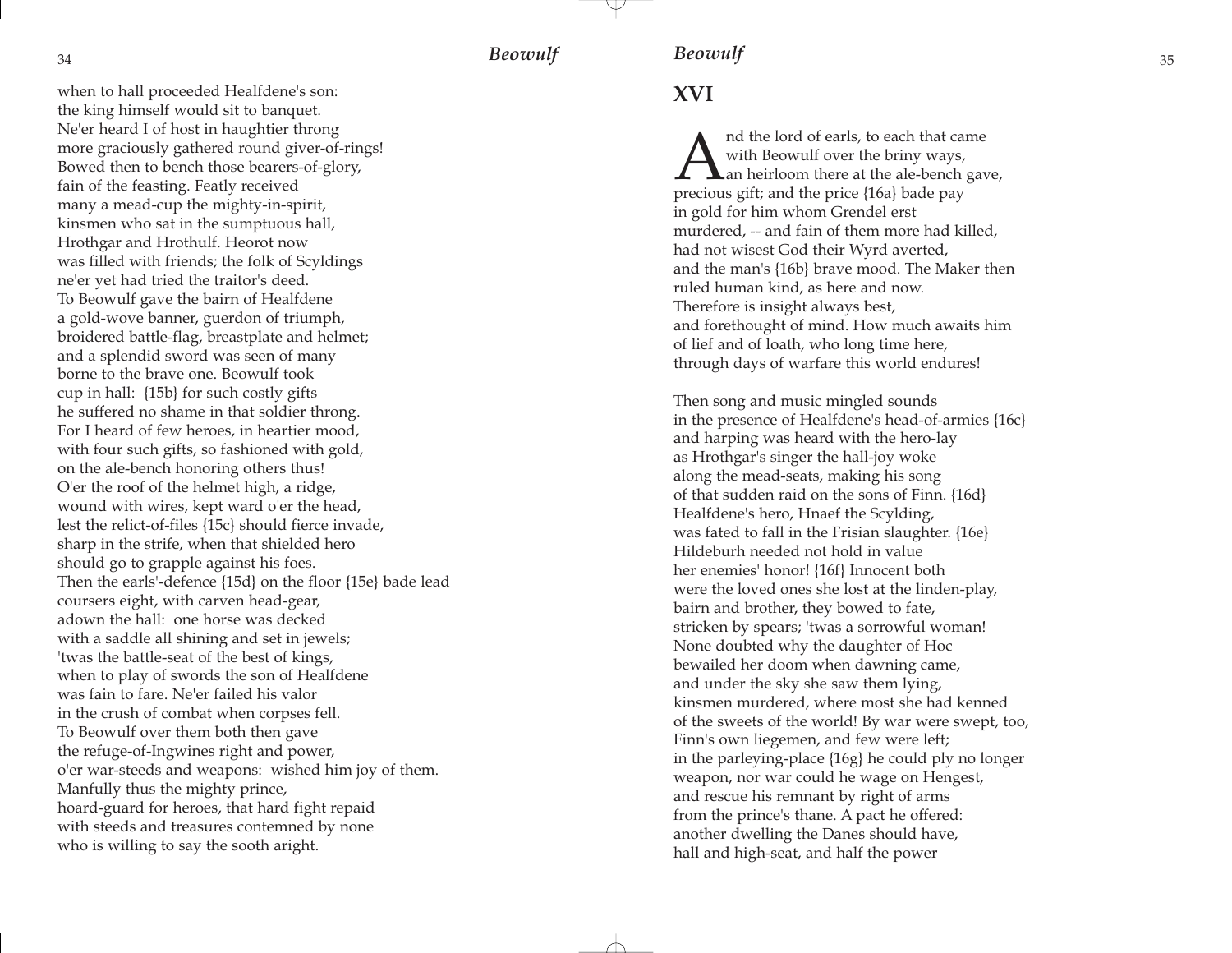**Beowulf** 37

#### **XVII**

 $\forall$ 

Then hastened those heroes their home to see, friendless, to find the Frisian land, houses and high burg. Hengest still through the death-dyed winter dwelt with Finn, holding pact, yet of home he minded, though powerless his ring-decked prow to drive over the waters, now waves rolled fierce lashed by the winds, or winter locked them in icy fetters. Then fared another year to men's dwellings, as yet they do, the sunbright skies, that their season ever duly await. Far off winter was driven; fair lay earth's breast; and fain was the rover, the guest, to depart, though more gladly he pondered on wreaking his vengeance than roaming the deep, and how to hasten the hot encounter where sons of the Frisians were sure to be. So he escaped not the common doom, when Hun with "Lafing," the light-of-battle, best of blades, his bosom pierced: its edge was famed with the Frisian earls. On fierce-heart Finn there fell likewise, on himself at home, the horrid sword-death; for Guthlaf and Oslaf of grim attack had sorrowing told, from sea-ways landed, mourning their woes. {17a} Finn's wavering spirit bode not in breast. The burg was reddened with blood of foemen, and Finn was slain, king amid clansmen; the queen was taken. To their ship the Scylding warriors bore all the chattels the chieftain owned, whatever they found in Finn's domain of gems and jewels. The gentle wife <sup>o</sup>'er paths of the deep to the Danes they bore, led to her land. The lay was finished, the gleeman's song. Then glad rose the revel; bench-joy brightened. Bearers draw from their "wonder-vats" wine. Comes Wealhtheow forth,

should fall to them in Frisian land; and at the fee-gifts, Folcwald's son day by day the Danes should honor, the folk of Hengest favor with rings, even as truly, with treasure and jewels, with fretted gold, as his Frisian kin he meant to honor in ale-hall there. Pact of peace they plighted further on both sides firmly. Finn to Hengest with oath, upon honor, openly promised that woful remnant, with wise-men's aid, nobly to govern, so none of the guests by word or work should warp the treaty, {16h} or with malice of mind bemoan themselves as forced to follow their fee-giver's slayer, lordless men, as their lot ordained. Should Frisian, moreover, with foeman's taunt, that murderous hatred to mind recall, then edge of the sword must seal his doom.

Oaths were given, and ancient gold heaped from hoard. -- The hardy Scylding, battle-thane best, {16i} on his balefire lay. All on the pyre were plain to see the gory sark, the gilded swine-crest, boar of hard iron, and athelings many slain by the sword: at the slaughter they fell. It was Hildeburh's hest, at Hnaef's own pyre the bairn of her body on brands to lay, his bones to burn, on the balefire placed, at his uncle's side. In sorrowful dirges bewept them the woman: great wailing ascended. Then wound up to welkin the wildest of death-fires, roared o'er the hillock: {16j} heads all were melted, gashes burst, and blood gushed out from bites {16k} of the body. Balefire devoured, greediest spirit, those spared not by war out of either folk: their flower was gone.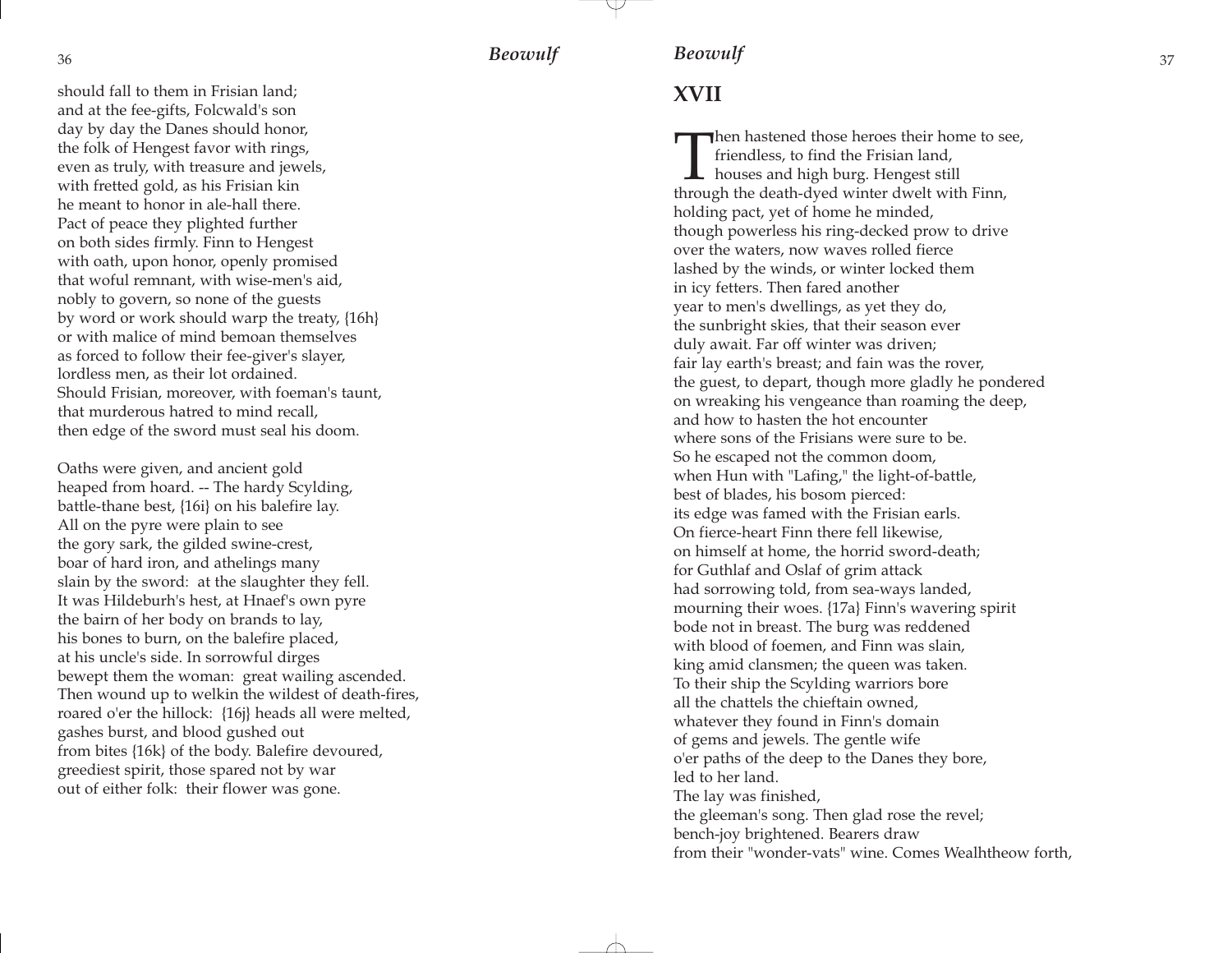under gold-crown goes where the good pair sit, uncle and nephew, true each to the other one, kindred in amity. Unferth the spokesman at the Scylding lord's feet sat: men had faith in his spirit, his keenness of courage, though kinsmen had found him unsure at the sword-play. The Scylding queen spoke: "Quaff of this cup, my king and lord, breaker of rings, and blithe be thou, gold-friend of men; to the Geats here speak such words of mildness as man should use. Be glad with thy Geats; of those gifts be mindful, or near or far, which now thou hast.

Men say to me, as son thou wishest yon hero to hold. Thy Heorot purged, jewel-hall brightest, enjoy while thou canst, with many a largess; and leave to thy kin folk and realm when forth thou goest to greet thy doom. For gracious I deem my Hrothulf, {17b} willing to hold and rule nobly our youths, if thou yield up first, prince of Scyldings, thy part in the world. I ween with good he will well requite offspring of ours, when all he minds that for him we did in his helpless days of gift and grace to gain him honor!" Then she turned to the seat where her sons wereplaced, Hrethric and Hrothmund, with heroes' bairns, young men together: the Geat, too, sat there, Beowulf brave, the brothers between.

#### **XVIII**

**A** cup she gave him, with kindly greeting and winsome words. Of wounden gold, she offered, to honor him, arm-jewels twain, corselet and rings, and of collars the noblest that ever I knew the earth around.

#### **Beowulf** 39

 $\forall$ 

Ne'er heard I so mighty, 'neath heaven's dome, a hoard-gem of heroes, since Hama bore to his bright-built burg the Brisings' necklace, jewel and gem casket. -- Jealousy fled he, Eormenric's hate: chose help eternal. Hygelac Geat, grandson of Swerting, on the last of his raids this ring bore with him, under his banner the booty defending, the war-spoil warding; but Wyrd o'erwhelmed him what time, in his daring, dangers he sought, feud with Frisians. Fairest of gems he bore with him over the beaker-of-waves, sovran strong: under shield he died. Fell the corpse of the king into keeping of Franks, gear of the breast, and that gorgeous ring; weaker warriors won the spoil, after gripe of battle, from Geatland's lord, and held the death-field. Din rose in hall. Wealhtheow spake amid warriors, and said: -- "This jewel enjoy in thy jocund youth, Beowulf lov'd, these battle-weeds wear, a royal treasure, and richly thrive! Preserve thy strength, and these striplings here counsel in kindness: requital be mine. Hast done such deeds, that for days to come thou art famed among folk both far and near, so wide as washeth the wave of Ocean his windy walls. Through the ways of life prosper, O prince! I pray for thee rich possessions. To son of mine be helpful in deed and uphold his joys! Here every earl to the other is true, mild of mood, to the master loyal! Thanes are friendly, the throng obedient, liegemen are revelling: list and obey!" Went then to her place. -- That was proudest of feasts; flowed wine for the warriors. Wyrd they knew not, destiny dire, and the doom to be seen by many an earl when eve should come, and Hrothgar homeward hasten away,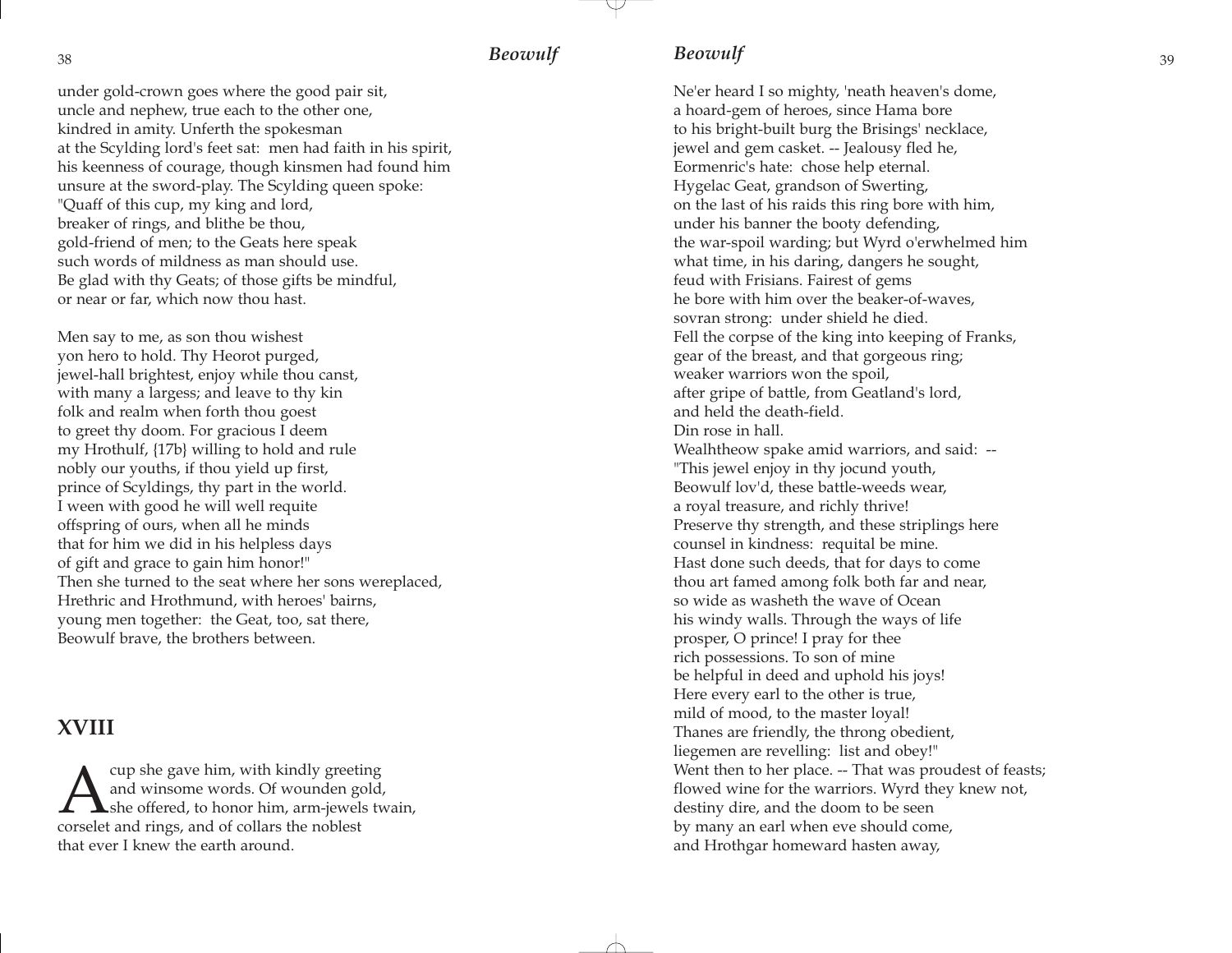royal, to rest. The room was guarded by an army of earls, as erst was done. They bared the bench-boards; abroad they spread beds and bolsters. -- One beer-carouser in danger of doom lay down in the hall. --

At their heads they set their shields of war, bucklers bright; on the bench were there over each atheling, easy to see, the high battle-helmet, the haughty spear, the corselet of rings. 'Twas their custom so ever to be for battle prepared, at home, or harrying, which it were, even as oft as evil threatened their sovran king. -- They were clansmen good.

# **XIX**

Then sank they to sleep. With sorrow one bought his rest of the evening, -- as ofttime had happened when Grendel guarded that golden hall, evil wrought, till his end drew nigh, slaughter for sins. 'Twas seen and told how an avenger survived the fiend, as was learned afar. The livelong time after that grim fight, Grendel's mother, monster of women, mourned her woe. She was doomed to dwell in the dreary waters, cold sea-courses, since Cain cut down with edge of the sword his only brother, his father's offspring: outlawed he fled, marked with murder, from men's delights warded the wilds. -- There woke from him such fate-sent ghosts as Grendel, who, war-wolf horrid, at Heorot found a warrior watching and waiting the fray, with whom the grisly one grappled amain. But the man remembered his mighty power,

#### **Beowulf** 41

 $\forall$ 

the glorious gift that God had sent him, in his Maker's mercy put his trust for comfort and help: so he conquered the foe, felled the fiend, who fled abject, reft of joy, to the realms of death, mankind's foe. And his mother now, gloomy and grim, would go that quest of sorrow, the death of her son to avenge. To Heorot came she, where helmeted Danes slept in the hall. Too soon came back old ills of the earls, when in she burst, the mother of Grendel. Less grim, though, that terror, <sup>e</sup>'en as terror of woman in war is less, might of maid, than of men in arms when, hammer-forged, the falchion hard, sword gore-stained, through swine of the helm, crested, with keen blade carves amain. Then was in hall the hard-edge drawn, the swords on the settles, {19a} and shields a-many firm held in hand: nor helmet minded nor harness of mail, whom that horror seized. Haste was hers; she would hie afar and save her life when the liegemen saw her. Yet a single atheling up she seized fast and firm, as she fled to the moor. He was for Hrothgar of heroes the dearest, of trusty vassals betwixt the seas, whom she killed on his couch, a clansman famous, in battle brave. -- Nor was Beowulf there; another house had been held apart, after giving of gold, for the Geat renowned. -- Uproar filled Heorot; the hand all had viewed, blood-flecked, she bore with her; bale was returned, dole in the dwellings: 'twas dire exchange where Dane and Geat were doomed to give the lives of loved ones. Long-tried king, the hoary hero, at heart was sad when he knew his noble no more lived, and dead indeed was his dearest thane. To his bower was Beowulf brought in haste, dauntless victor. As daylight broke,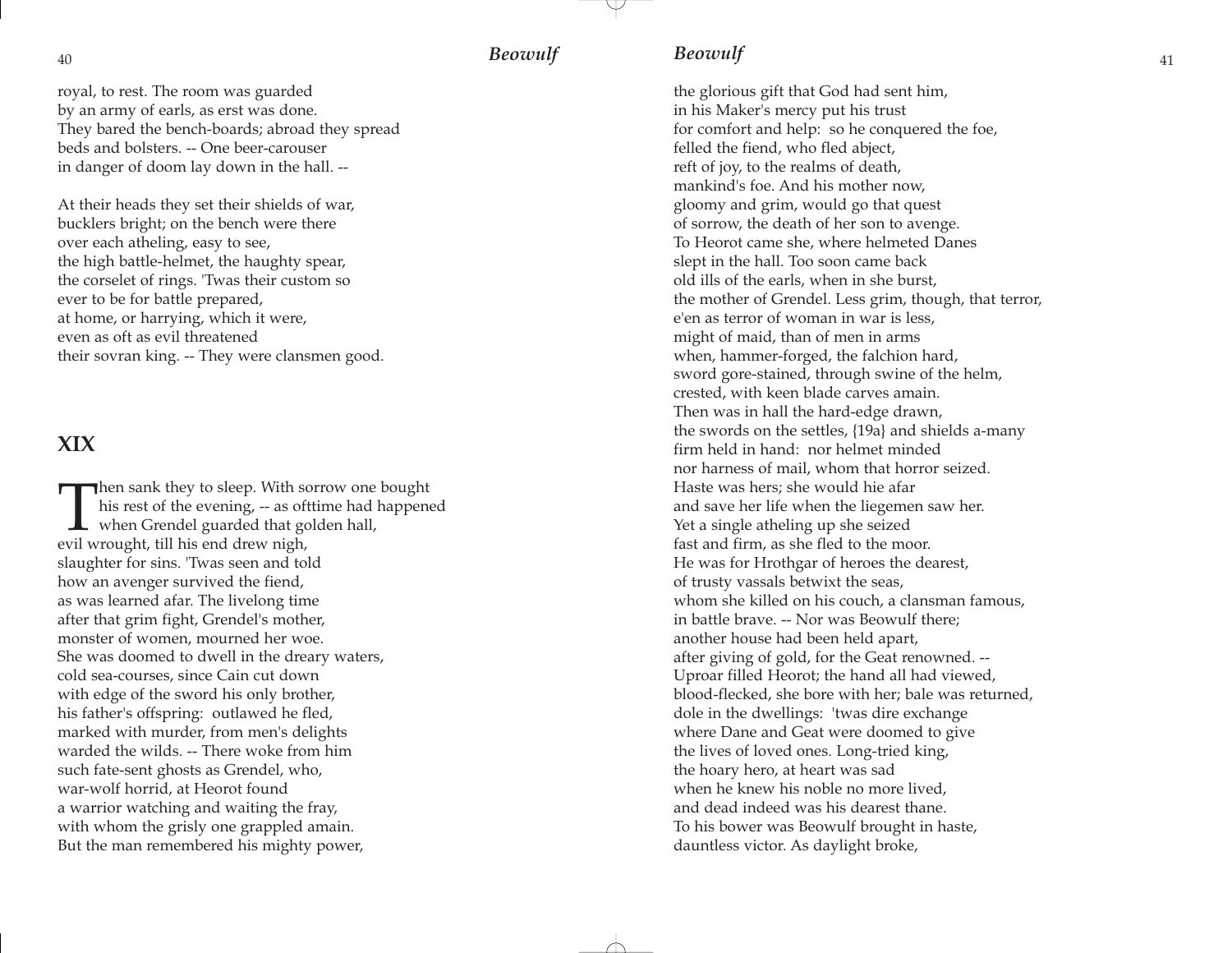along with his earls the atheling lord, with his clansmen, came where the king abode waiting to see if the Wielder-of-All would turn this tale of trouble and woe. Strode o'er floor the famed-in-strife, with his hand-companions, -- the hall resounded, - wishing to greet the wise old king, Ingwines' lord; he asked if the night had passed in peace to the prince's mind.

# **XX**

Hrothgar spake, helmet-of-Scyldings: -- "Ask not of pleasure! Pain is renewed to Danish folk. Dead is Aeschere, of Yrmenlaf the elder brother, my sage adviser and stay in council, shoulder-comrade in stress of fight when warriors clashed and we warded our heads, hewed the helm-boars; hero famed should be every earl as Aeschere was! But here in Heorot a hand hath slain him of wandering death-sprite. I wot not whither, {20a} proud of the prey, her path she took, fain of her fill. The feud she avenged that yesternight, unyieldingly, Grendel in grimmest grasp thou killedst, - seeing how long these liegemen mine he ruined and ravaged. Reft of life, in arms he fell. Now another comes, keen and cruel, her kin to avenge, faring far in feud of blood: so that many a thane shall think, who e'er sorrows in soul for that sharer of rings, this is hardest of heart-bales. The hand lies low that once was willing each wish to please. Land-dwellers here {20b} and liegemen mine, who house by those parts, I have heard relate

#### **Beowulf** 43

 $\forall$ 

that such a pair they have sometimes seen, march-stalkers mighty the moorland haunting, wandering spirits: one of them seemed, so far as my folk could fairly judge, of womankind; and one, accursed, in man's guise trod the misery-track of exile, though huger than human bulk. Grendel in days long gone they named him, folk of the land; his father they knew not, nor any brood that was born to him of treacherous spirits. Untrod is their home; by wolf-cliffs haunt they and windy headlands, fenways fearful, where flows the stream from mountains gliding to gloom of the rocks, underground flood. Not far is it hence in measure of miles that the mere expands, and o'er it the frost-bound forest hanging, sturdily rooted, shadows the wave. By night is a wonder weird to see, fire on the waters. So wise lived none of the sons of men, to search those depths! Nay, though the heath-rover, harried by dogs, the horn-proud hart, this holt should seek, long distance driven, his dear life first on the brink he yields ere he brave the plunge to hide his head: 'tis no happy place! Thence the welter of waters washes up wan to welkin when winds bestir evil storms, and air grows dusk, and the heavens weep. Now is help once more with thee alone! The land thou knowst not, place of fear, where thou findest out that sin-flecked being. Seek if thou dare! I will reward thee, for waging this fight, with ancient treasure, as erst I did, with winding gold, if thou winnest back."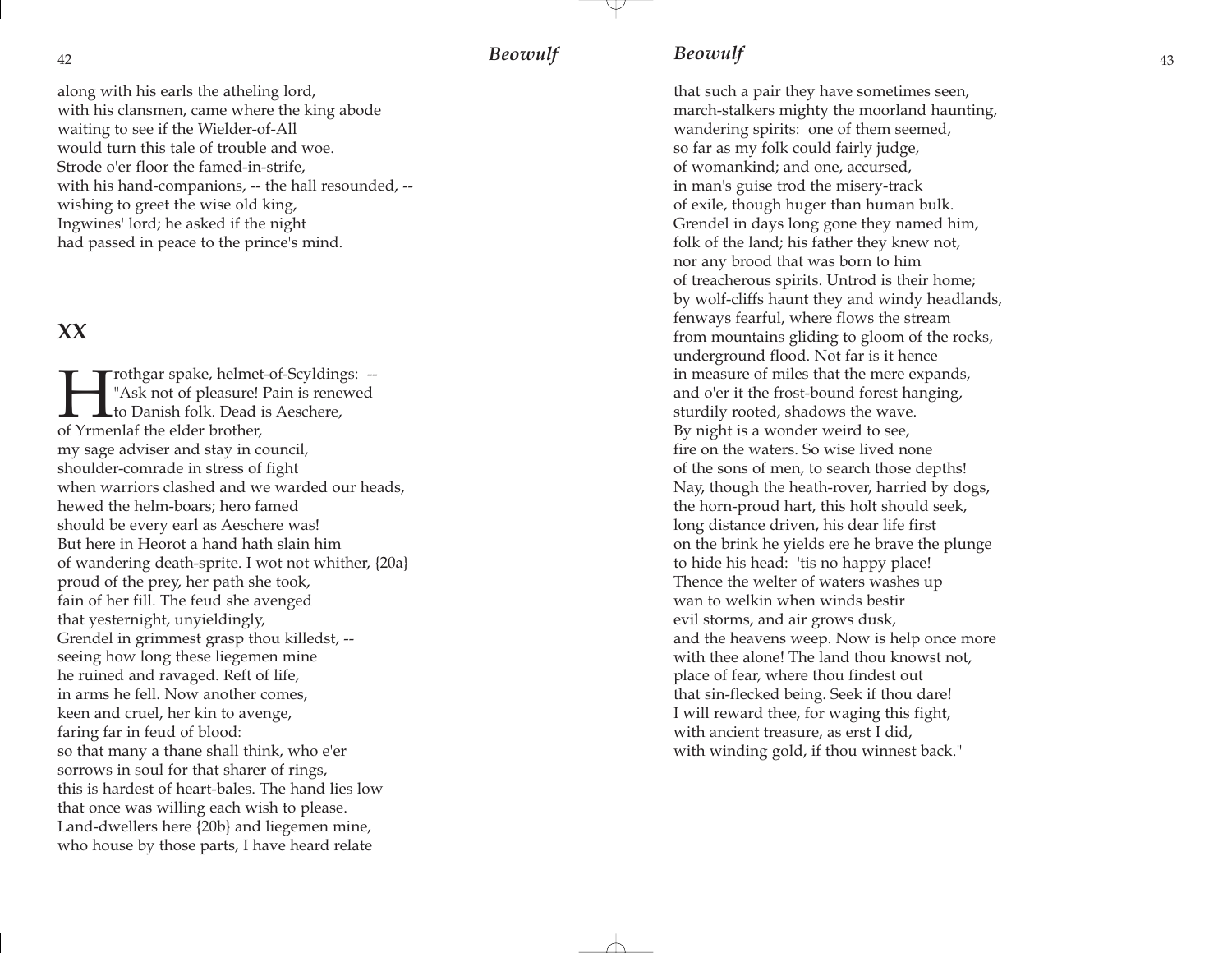# **XXI**

Beowulf spake, bairn of Ecgtheow:<br>"Sorrow not, sage! It beseems us better<br>friends to avenge than fruitlessly mourn them. Each of us all must his end abide in the ways of the world; so win who may glory ere death! When his days are told, that is the warrior's worthiest doom. Rise, O realm-warder! Ride we anon, and mark the trail of the mother of Grendel. No harbor shall hide her -- heed my promise! - enfolding of field or forested mountain or floor of the flood, let her flee where she will! But thou this day endure in patience, as I ween thou wilt, thy woes each one." Leaped up the graybeard: God he thanked, mighty Lord, for the man's brave words. For Hrothgar soon a horse was saddled wave-maned steed. The sovran wise stately rode on; his shield-armed men followed in force. The footprints led along the woodland, widely seen, a path o'er the plain, where she passed, and trod the murky moor; of men-at-arms she bore the bravest and best one, dead, him who with Hrothgar the homestead ruled. On then went the atheling-born <sup>o</sup>'er stone-cliffs steep and strait defiles, narrow passes and unknown ways, headlands sheer, and the haunts of the Nicors. Foremost he {21a} fared, a few at his side of the wiser men, the ways to scan, till he found in a flash the forested hill hanging over the hoary rock, a woful wood: the waves below were dyed in blood. The Danish men had sorrow of soul, and for Scyldings all, for many a hero, 'twas hard to bear, ill for earls, when Aeschere's head they found by the flood on the foreland there.

#### **Beowulf** 45

 $\forall$ 

Waves were welling, the warriors saw, hot with blood; but the horn sang oft battle-song bold. The band sat down, and watched on the water worm-like things, sea-dragons strange that sounded the deep, and nicors that lay on the ledge of the ness - such as oft essay at hour of morn on the road-of-sails their ruthless quest, - and sea-snakes and monsters. These started away, swollen and savage that song to hear, that war-horn's blast. The warden of Geats, with bolt from bow, then balked of life, of wave-work, one monster, amid its heart went the keen war-shaft; in water it seemed less doughty in swimming whom death had seized. Swift on the billows, with boar-spears well hooked and barbed, it was hard beset, done to death and dragged on the headland, wave-roamer wondrous. Warriors viewed the grisly guest. Then girt him Beowulf in martial mail, nor mourned for his life. His breastplate broad and bright of hues, woven by hand, should the waters try; well could it ward the warrior's body that battle should break on his breast in vain nor harm his heart by the hand of a foe. And the helmet white that his head protected was destined to dare the deeps of the flood, through wave-whirl win: 'twas wound with chains, decked with gold, as in days of yore the weapon-smith worked it wondrously, with swine-forms set it, that swords nowise, brandished in battle, could bite that helm. Nor was that the meanest of mighty helps which Hrothgar's orator offered at need: "Hrunting" they named the hilted sword, of old-time heirlooms easily first; iron was its edge, all etched with poison, with battle-blood hardened, nor blenched it at fight in hero's hand who held it ever,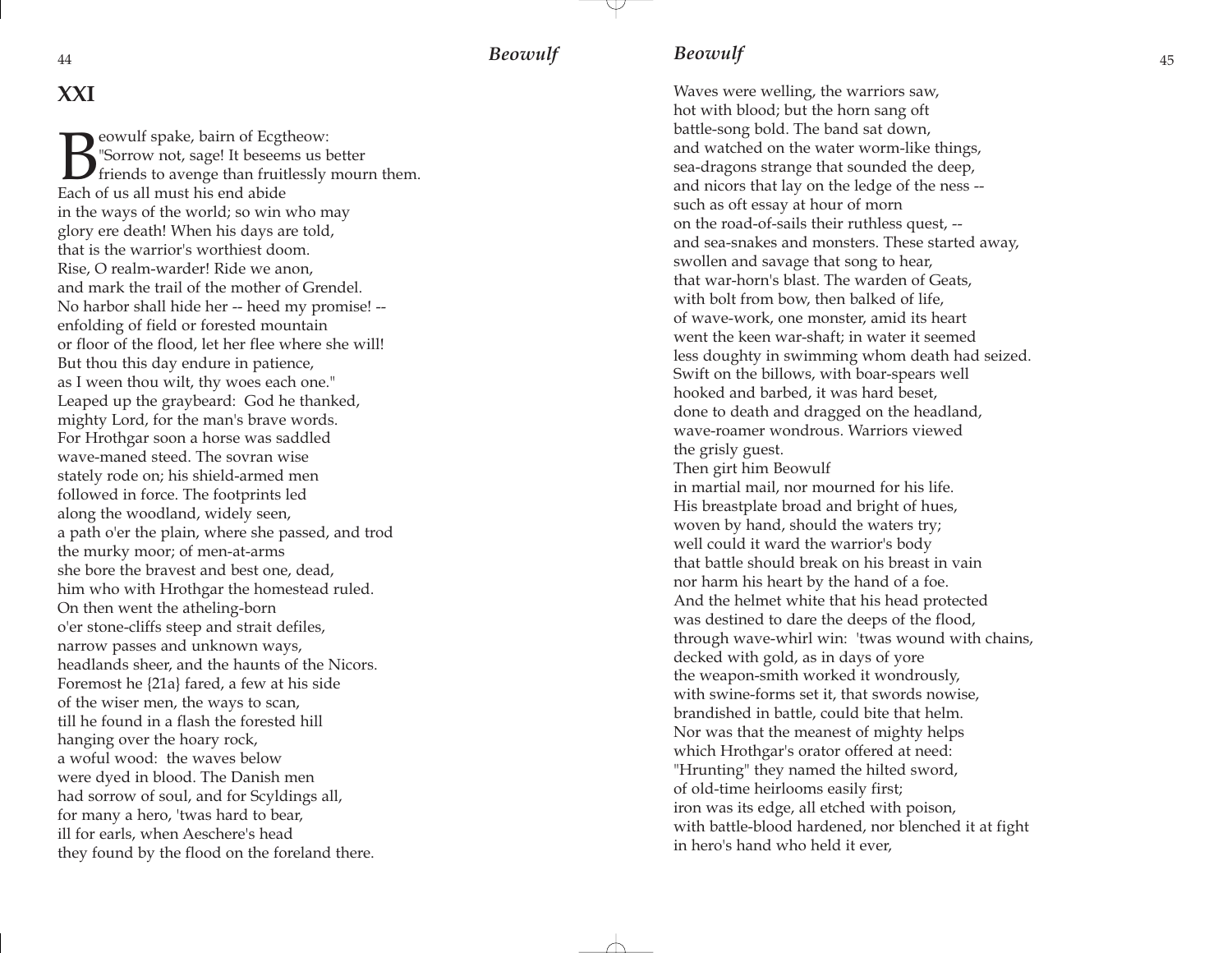on paths of peril prepared to go to folkstead {21b} of foes. Not first time this it was destined to do a daring task. For he bore not in mind, the bairn of Ecglaf sturdy and strong, that speech he had made, drunk with wine, now this weapon he lent to a stouter swordsman. Himself, though, durst not under welter of waters wager his life as loyal liegeman. So lost he his glory, honor of earls. With the other not so, who girded him now for the grim encounter.

# **XXII**

Beowulf spake, bairn of Ecgtheow: --<br>"Have mind, thou honored offspring of Healfdene gold-friend of men, now I go on this quest, sovran wise, what once was said: if in thy cause it came that I should lose my life, thou wouldst loyal bide to me, though fallen, in father's place! Be guardian, thou, to this group of my thanes, my warrior-friends, if War should seize me; and the goodly gifts thou gavest me, Hrothgar beloved, to Hygelac send! Geatland's king may ken by the gold, Hrethel's son see, when he stares at the treasure, that I got me a friend for goodness famed, and joyed while I could in my jewel-bestower. And let Unferth wield this wondrous sword, earl far-honored, this heirloom precious, hard of edge: with Hrunting I seek doom of glory, or Death shall take me."

After these words the Weder-Geat lord boldly hastened, biding never answer at all: the ocean floods closed o'er the hero. Long while of the day

#### **Beowulf** 47

₼

fled ere he felt the floor of the sea.

Soon found the fiend who the flood-domain sword-hungry held these hundred winters, greedy and grim, that some guest from above, some man, was raiding her monster-realm. She grasped out for him with grisly claws, and the warrior seized; yet scathed she not his body hale; the breastplate hindered, as she strove to shatter the sark of war, the linked harness, with loathsome hand. Then bore this brine-wolf, when bottom she touched, the lord of rings to the lair she haunted whiles vainly he strove, though his valor held, weapon to wield against wondrous monsters that sore beset him; sea-beasts many tried with fierce tusks to tear his mail, and swarmed on the stranger. But soon he marked he was now in some hall, he knew not which, where water never could work him harm, nor through the roof could reach him ever fangs of the flood. Firelight he saw, beams of a blaze that brightly shone. Then the warrior was ware of that wolf-of-the-deep, mere-wife monstrous. For mighty stroke he swung his blade, and the blow withheld not. Then sang on her head that seemly blade its war-song wild. But the warrior found the light-of-battle {22a} was loath to bite, to harm the heart: its hard edge failed the noble at need, yet had known of old strife hand to hand, and had helmets cloven, doomed men's fighting-gear. First time, this, for the gleaming blade that its glory fell. Firm still stood, nor failed in valor, heedful of high deeds, Hygelac's kinsman; flung away fretted sword, featly jewelled, the angry earl; on earth it lay steel-edged and stiff. His strength he trusted, hand-gripe of might. So man shall do whenever in war he weens to earn him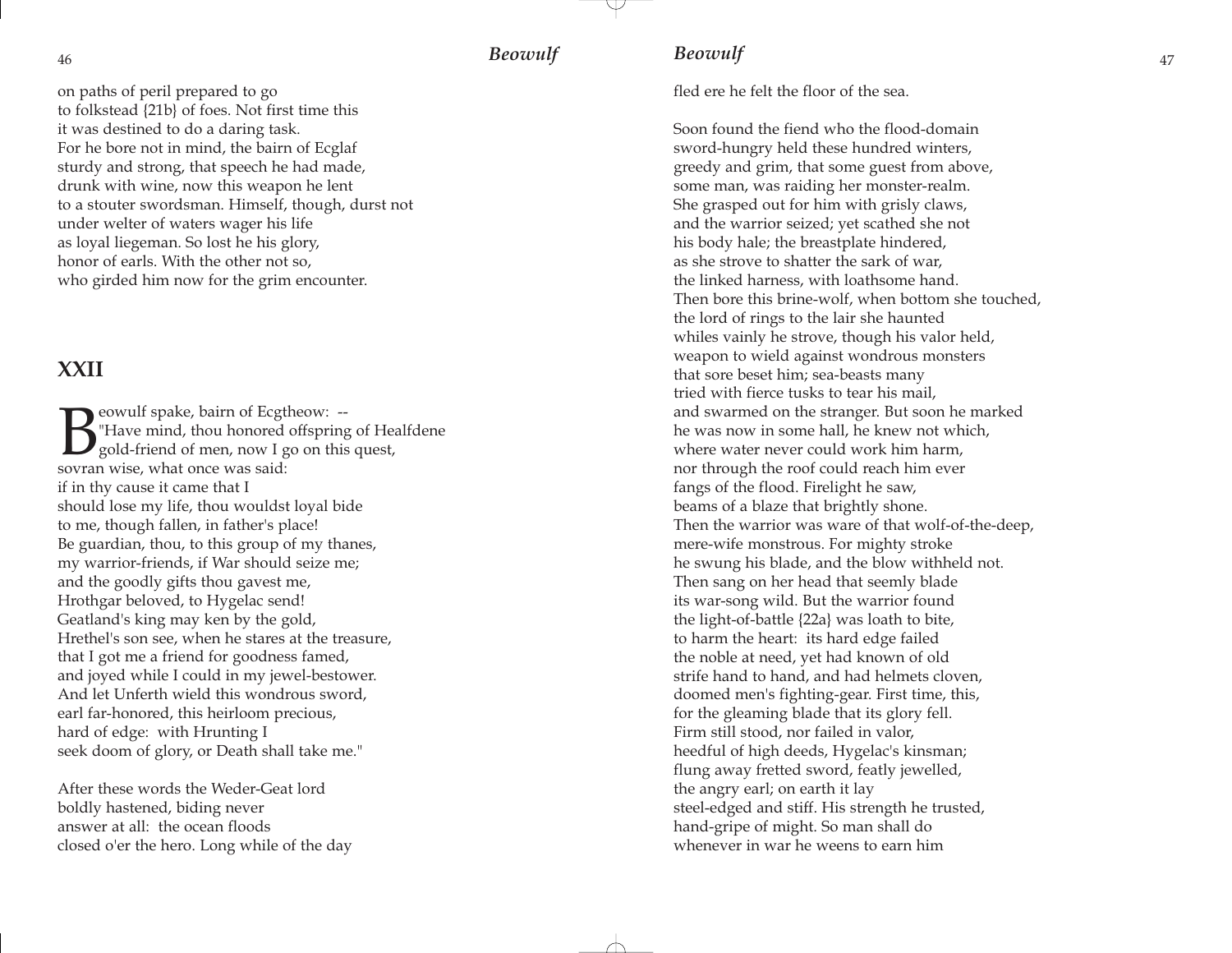lasting fame, nor fears for his life! Seized then by shoulder, shrank not from combat, the Geatish war-prince Grendel's mother. Flung then the fierce one, filled with wrath, his deadly foe, that she fell to ground. Swift on her part she paid him back with grisly grasp, and grappled with him. Spent with struggle, stumbled the warrior, fiercest of fighting-men, fell adown. On the hall-guest she hurled herself, hent her short sword, broad and brown-edged, {22b} the bairn to avenge, the sole-born son. -- On his shoulder lay braided breast-mail, barring death, withstanding entrance of edge or blade. Life would have ended for Ecgtheow's son, under wide earth for that earl of Geats, had his armor of war not aided him, battle-net hard, and holy God wielded the victory, wisest Maker. The Lord of Heaven allowed his cause; and easily rose the earl erect.

# **XXIII**

**M**id the battle-gear saw he a blade triumphant, old-sword of Eotens, with edge of proof, warriors' heirloom, weapon unmatched, -- save only 'twas more than other men to bandy-of-battle could bear at all - as the giants had wrought it, ready and keen. Seized then its chain-hilt the Scyldings' chieftain, bold and battle-grim, brandished the sword, reckless of life, and so wrathfully smote that it gripped her neck and grasped her hard, her bone-rings breaking: the blade pierced through that fated-one's flesh: to floor she sank. Bloody the blade: he was blithe of his deed. Then blazed forth light. 'Twas bright within

#### **Beowulf** 49

as when from the sky there shines unclouded heaven's candle. The hall he scanned. By the wall then went he; his weapon raised high by its hilts the Hygelac-thane, angry and eager. That edge was not useless to the warrior now. He wished with speed Grendel to guerdon for grim raids many, for the war he waged on Western-Danes oftener far than an only time, when of Hrothgar's hearth-companions he slew in slumber, in sleep devoured, fifteen men of the folk of Danes, and as many others outward bore, his horrible prey. Well paid for that the wrathful prince! For now prone he saw Grendel stretched there, spent with war, spoiled of life, so scathed had left him Heorot's battle. The body sprang far when after death it endured the blow, sword-stroke savage, that severed its head. Soon, {23a} then, saw the sage companions who waited with Hrothgar, watching the flood, that the tossing waters turbid grew, blood-stained the mere. Old men together, hoary-haired, of the hero spake; the warrior would not, they weened, again, proud of conquest, come to seek their mighty master. To many it seemed the wolf-of-the-waves had won his life. The ninth hour came. The noble Scyldings left the headland; homeward went the gold-friend of men. {23b} But the guests sat on, stared at the surges, sick in heart, and wished, yet weened not, their winsome lord again to see.

Now that sword began,

 $\forall$ 

from blood of the fight, in battle-droppings, {23c} war-blade, to wane: 'twas a wondrous thing that all of it melted as ice is wont when frosty fetters the Father loosens,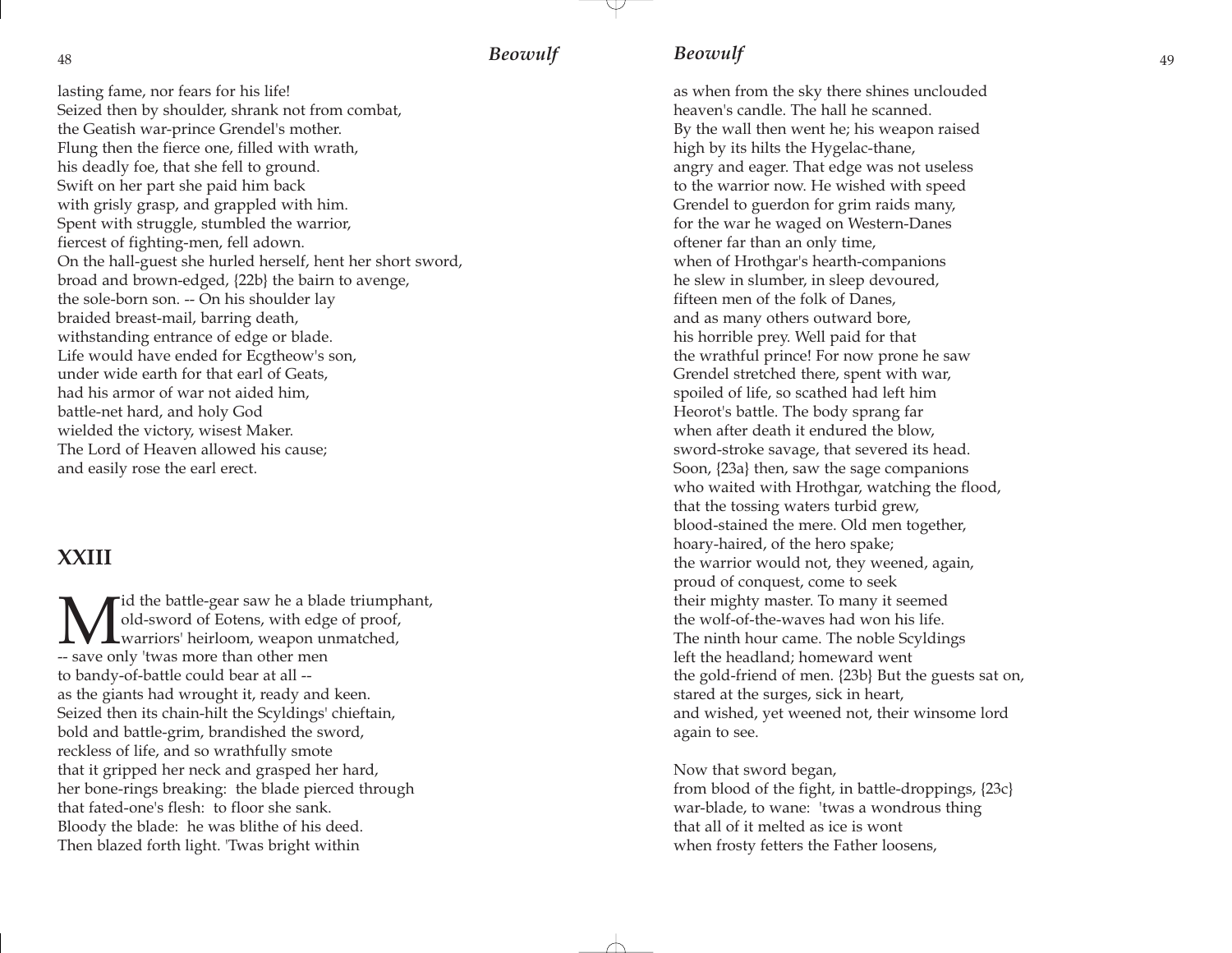unwinds the wave-bonds, wielding all seasons and times: the true God he!

save only the head and that hilt withal blazoned with jewels: the blade had melted,

The clashing waters were cleansed now, waste of waves, where the wandering fiend her life-days left and this lapsing world. Swam then to strand the sailors'-refuge, sturdy-in-spirit, of sea-booty glad, of burden brave he bore with him.

an arduous task for all the band,

So presently to the palace there foemen fearless, fourteen Geats, marching came. Their master-of-clan mighty amid them the meadow-ways trod. Strode then within the sovran thane fearless in fight, of fame renowned, hardy hero, Hrothgar to greet.

an awe to clan and queen alike,

the firm in fight, since four were needed on the shaft-of-slaughter {23d} strenuously to bear to the gold-hall Grendel's head.

And next by the hair into hall was borne

a monster of marvel: the men looked on.

Grendel's head, where the henchmen were drinking,

Went then to greet him, and God they thanked, the thane-band choice of their chieftain blithe, that safe and sound they could see him again. Soon from the hardy one helmet and armor deftly they doffed: now drowsed the mere, water 'neath welkin, with war-blood stained. Forth they fared by the footpaths thence, merry at heart the highways measured, well-known roads. Courageous men carried the head from the cliff by the sea,

Nor took from that dwelling the duke of the Geats

burned was the bright sword, her blood was so hot, so poisoned the hell-sprite who perished within there. Soon he was swimming who safe saw in combat downfall of demons; up-dove through the flood.

#### *Beowulf* <sup>50</sup>

**Beowulf** 51

#### **XXIV**

 $\forall$ 

**B**eowulf spake, bairn of Ecgtheow: --<br>"Lo, now, this sea-booty, son of Healfdene,<br>Lord of Scyldings, we've lustily brought thee, sign of glory; thou seest it here. Not lightly did I with my life escape! In war under water this work I essayed with endless effort; and even so my strength had been lost had the Lord not shielded me. Not a whit could I with Hrunting do in work of war, though the weapon is good; yet a sword the Sovran of Men vouchsafed me to spy on the wall there, in splendor hanging, old, gigantic, -- how oft He guides the friendless wight! -- and I fought with that brand, felling in fight, since fate was with me, the house's wardens. That war-sword then all burned, bright blade, when the blood gushed o'er it, battle-sweat hot; but the hilt I brought back from my foes. So avenged I their fiendish deeds death-fall of Danes, as was due and right. And this is my hest, that in Heorot now safe thou canst sleep with thy soldier band, and every thane of all thy folk both old and young; no evil fear, Scyldings' lord, from that side again, aught ill for thy earls, as erst thou must!" Then the golden hilt, for that gray-haired leader, hoary hero, in hand was laid, giant-wrought, old. So owned and enjoyed it after downfall of devils, the Danish lord, wonder-smiths' work, since the world was rid of that grim-souled fiend, the foe of God, murder-marked, and his mother as well. Now it passed into power of the people's king, best of all that the oceans bound who have scattered their gold o'er Scandia's isle. Hrothgar spake -- the hilt he viewed, heirloom old, where was etched the rise of that far-off fight when the floods o'erwhelmed,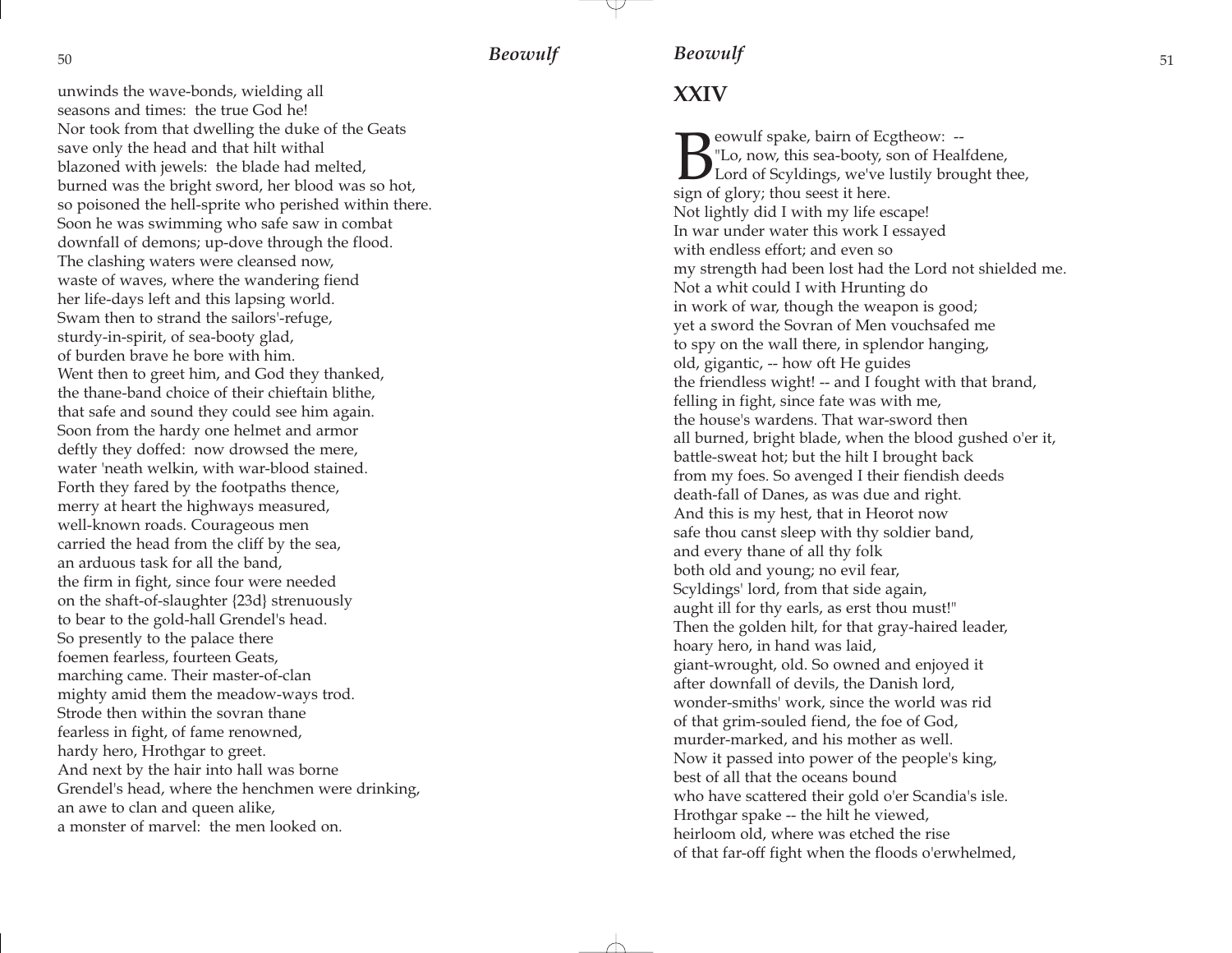raging waves, the race of giants (fearful their fate!), a folk estranged from God Eternal: whence guerdon due in that waste of waters the Wielder paid them. So on the guard of shining gold in runic staves it was rightly said for whom the serpent-traced sword was wrought, best of blades, in bygone days, and the hilt well wound. -- The wise-one spake, son of Healfdene; silent were all: -- "Lo, so may he say who sooth and right follows 'mid folk, of far times mindful, a land-warden old, {24a} that this earl belongs to the better breed! So, borne aloft, thy fame must fly, O friend my Beowulf, far and wide o'er folksteads many. Firmly thou shalt all maintain, mighty strength with mood of wisdom. Love of mine will I assure thee, as, awhile ago, I promised; thou shalt prove a stay in future, in far-off years, to folk of thine, to the heroes a help. Was not Heremod thus to offspring of Ecgwela, Honor-Scyldings, nor grew for their grace, but for grisly slaughter, for doom of death to the Danishmen.

He slew, wrath-swollen, his shoulder-comrades, companions at board! So he passed alone, chieftain haughty, from human cheer. Though him the Maker with might endowed, delights of power, and uplifted high above all men, yet blood-fierce his mind, his breast-hoard, grew, no bracelets gave he to Danes as was due; he endured all joyless strain of struggle and stress of woe, long feud with his folk. Here find thy lesson! Of virtue advise thee! This verse I have said for thee, wise from lapsed winters. Wondrous seems how to sons of men Almighty God in the strength of His spirit sendeth wisdom,

#### **Beowulf** 53

Ŧ

estate, high station: He swayeth all things. Whiles He letteth right lustily fare the heart of the hero of high-born race, - in seat ancestral assigns him bliss, his folk's sure fortress in fee to hold, puts in his power great parts of the earth, empire so ample, that end of it this wanter-of-wisdom weeneth none. So he waxes in wealth, nowise can harm him illness or age; no evil cares shadow his spirit; no sword-hate threatens from ever an enemy: all the world wends at his will, no worse he knoweth, till all within him obstinate pride waxes and wakes while the warden slumbers, the spirit's sentry; sleep is too fast which masters his might, and the murderer nears, stealthily shooting the shafts from his bow!

# **XXV**

 $\forall$ 

Inder harness his heart then is hit indeed<br>by sharpest shafts; and no shelter avails<br>from foul behest of the hellish fiend. {25a} Him seems too little what long he possessed. Greedy and grim, no golden rings he gives for his pride; the promised future forgets he and spurns, with all God has sent him, Wonder-Wielder, of wealth and fame. Yet in the end it ever comes that the frame of the body fragile yields, fated falls; and there follows another who joyously the jewels divides, the royal riches, nor recks of his forebear. Ban, then, such baleful thoughts, Beowulf dearest, best of men, and the better part choose, profit eternal; and temper thy pride, warrior famous! The flower of thy might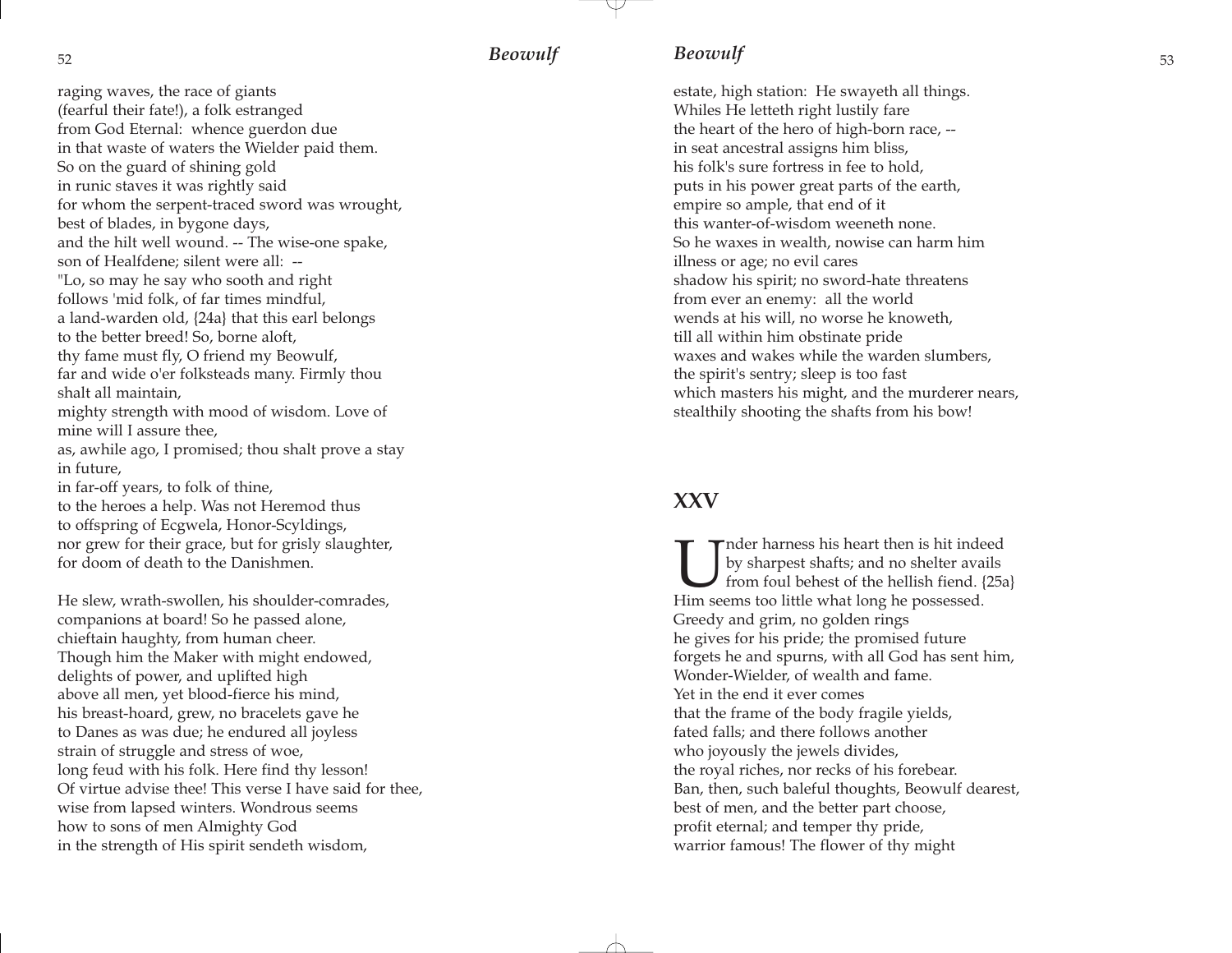lasts now a while: but erelong it shall be that sickness or sword thy strength shall minish, or fang of fire, or flooding billow, or bite of blade, or brandished spear, or odious age; or the eyes' clear beam wax dull and darken: Death even thee in haste shall o'erwhelm, thou hero of war! So the Ring-Danes these half-years a hundred I ruled, wielded 'neath welkin, and warded them bravely from mighty-ones many o'er middle-earth, from spear and sword, till it seemed for me no foe could be found under fold of the sky. Lo, sudden the shift! To me seated secure came grief for joy when Grendel began to harry my home, the hellish foe; for those ruthless raids, unresting I suffered heart-sorrow heavy. Heaven be thanked, Lord Eternal, for life extended that I on this head all hewn and bloody, after long evil, with eyes may gaze! -- Go to the bench now! Be glad at banquet, warrior worthy! A wealth of treasure at dawn of day, be dealt between us!" Glad was the Geats' lord, going betimes to seek his seat, as the Sage commanded. Afresh, as before, for the famed-in-battle, for the band of the hall, was a banquet dight nobly anew. The Night-Helm darkened dusk o'er the drinkers. The doughty ones rose: for the hoary-headed would hasten to rest, aged Scylding; and eager the Geat, shield-fighter sturdy, for sleeping yearned. Him wander-weary, warrior-guest from far, a hall-thane heralded forth, who by custom courtly cared for all needs of a thane as in those old days warrior-wanderers wont to have. So slumbered the stout-heart. Stately the hall rose gabled and gilt where the guest slept on till a raven black the rapture-of-heaven {25b}

#### **Beowulf** 55

blithe-heart boded. Bright came flying shine after shadow. The swordsmen hastened, athelings all were eager homeward forth to fare; and far from thence the great-hearted guest would guide his keel. Bade then the hardy-one Hrunting be brought to the son of Ecglaf, the sword bade him take, excellent iron, and uttered his thanks for it, quoth that he counted it keen in battle, "war-friend" winsome: with words he slandered not edge of the blade: 'twas a big-hearted man! Now eager for parting and armed at point warriors waited, while went to his host that Darling of Danes. The doughty atheling to high-seat hastened and Hrothgar greeted.

# **XXVI**

 $\forall$ 

Beowulf spake, bairn of Ecgtheow: --<br>B<sup>"</sup>Lo, we seafarers say our will,<br>far-come men, that we fain would seek Hygelac now. We here have found hosts to our heart: thou hast harbored us well. If ever on earth I am able to win me more of thy love, O lord of men, aught anew, than I now have done, for work of war I am willing still! If it come to me ever across the seas that neighbor foemen annoy and fright thee, - as they that hate thee erewhile have used, - thousands then of thanes I shall bring, heroes to help thee. Of Hygelac I know, ward of his folk, that, though few his years, the lord of the Geats will give me aid by word and by work, that well I may serve thee, wielding the war-wood to win thy triumph and lending thee might when thou lackest men. If thy Hrethric should come to court of Geats,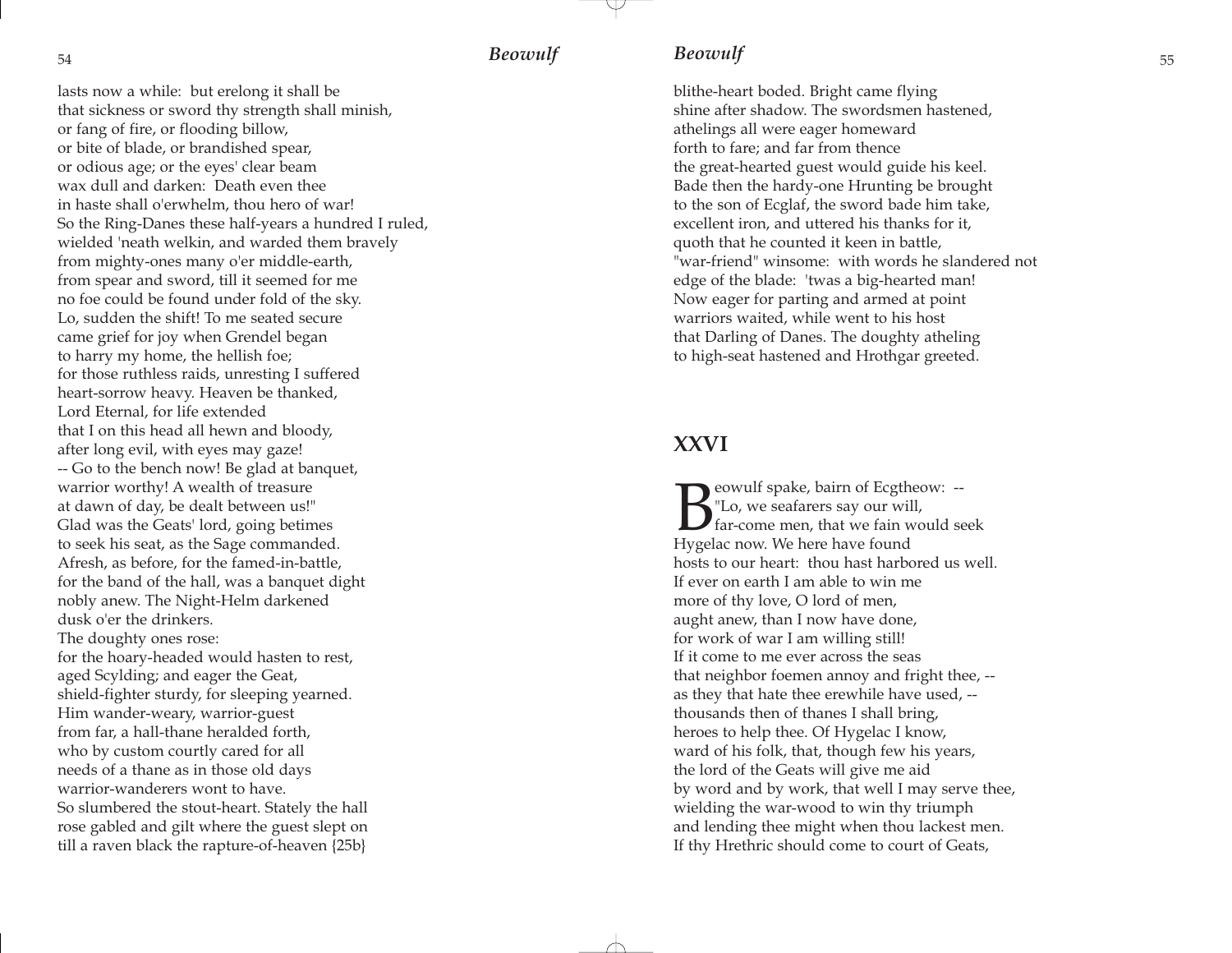a sovran's son, he will surely there find his friends. A far-off land each man should visit who vaunts him brave." Him then answering, Hrothgar spake: -- "These words of thine the wisest God sent to thy soul! No sager counsel from so young in years e'er yet have I heard. Thou art strong of main and in mind art wary, art wise in words! I ween indeed if ever it hap that Hrethel's heir by spear be seized, by sword-grim battle, by illness or iron, thine elder and lord, people's leader, -- and life be thine, - no seemlier man will the Sea-Geats find at all to choose for their chief and king, for hoard-guard of heroes, if hold thou wilt thy kinsman's kingdom! Thy keen mind pleases me the longer the better, Beowulf loved!

Thou hast brought it about that both our peoples, sons of the Geat and Spear-Dane folk, shall have mutual peace, and from murderous strife, such as once they waged, from war refrain. Long as I rule this realm so wide, let our hoards be common, let heroes with gold each other greet o'er the gannet's-bath, and the ringed-prow bear o'er rolling waves tokens of love. I trow my landfolk towards friend and foe are firmly joined, and honor they keep in the olden way." To him in the hall, then, Healfdene's son gave treasures twelve, and the trust-of-earls bade him fare with the gifts to his folk beloved, hale to his home, and in haste return. Then kissed the king of kin renowned, Scyldings' chieftain, that choicest thane, and fell on his neck. Fast flowed the tears of the hoary-headed. Heavy with winters, he had chances twain, but he clung to this, {26a} - that each should look on the other again, and hear him in hall. Was this hero so dear to him.

#### **Beowulf** 57

his breast's wild billows he banned in vain; safe in his soul a secret longing, locked in his mind, for that loved man burned in his blood. Then Beowulf strode, glad of his gold-gifts, the grass-plot o'er, warrior blithe. The wave-roamer bode riding at anchor, its owner awaiting. As they hastened onward, Hrothgar's gift they lauded at length. -- 'Twas a lord unpeered, every way blameless, till age had broken -- it spareth no mortal -- his splendid might.

# **XXVII**

 $\forall$ 

Tame now to ocean the ever-courageous<br>hardy henchmen, their harness bearing,<br>woven war-sarks. The warden marked, trusty as ever, the earl's return. From the height of the hill no hostile words reached the guests as he rode to greet them; but "Welcome!" he called to that Weder clan as the sheen-mailed spoilers to ship marched on. Then on the strand, with steeds and treasure and armor their roomy and ring-dight ship was heavily laden: high its mast rose over Hrothgar's hoarded gems. <sup>A</sup> sword to the boat-guard Beowulf gave, mounted with gold; on the mead-bench since he was better esteemed, that blade possessing, heirloom old. -- Their ocean-keel boarding, they drove through the deep, and Daneland left. A sea-cloth was set, a sail with ropes, firm to the mast; the flood-timbers moaned; {27a} nor did wind over billows that wave-swimmer blow across from her course. The craft sped on, foam-necked it floated forth o'er the waves, keel firm-bound over briny currents, till they got them sight of the Geatish cliffs,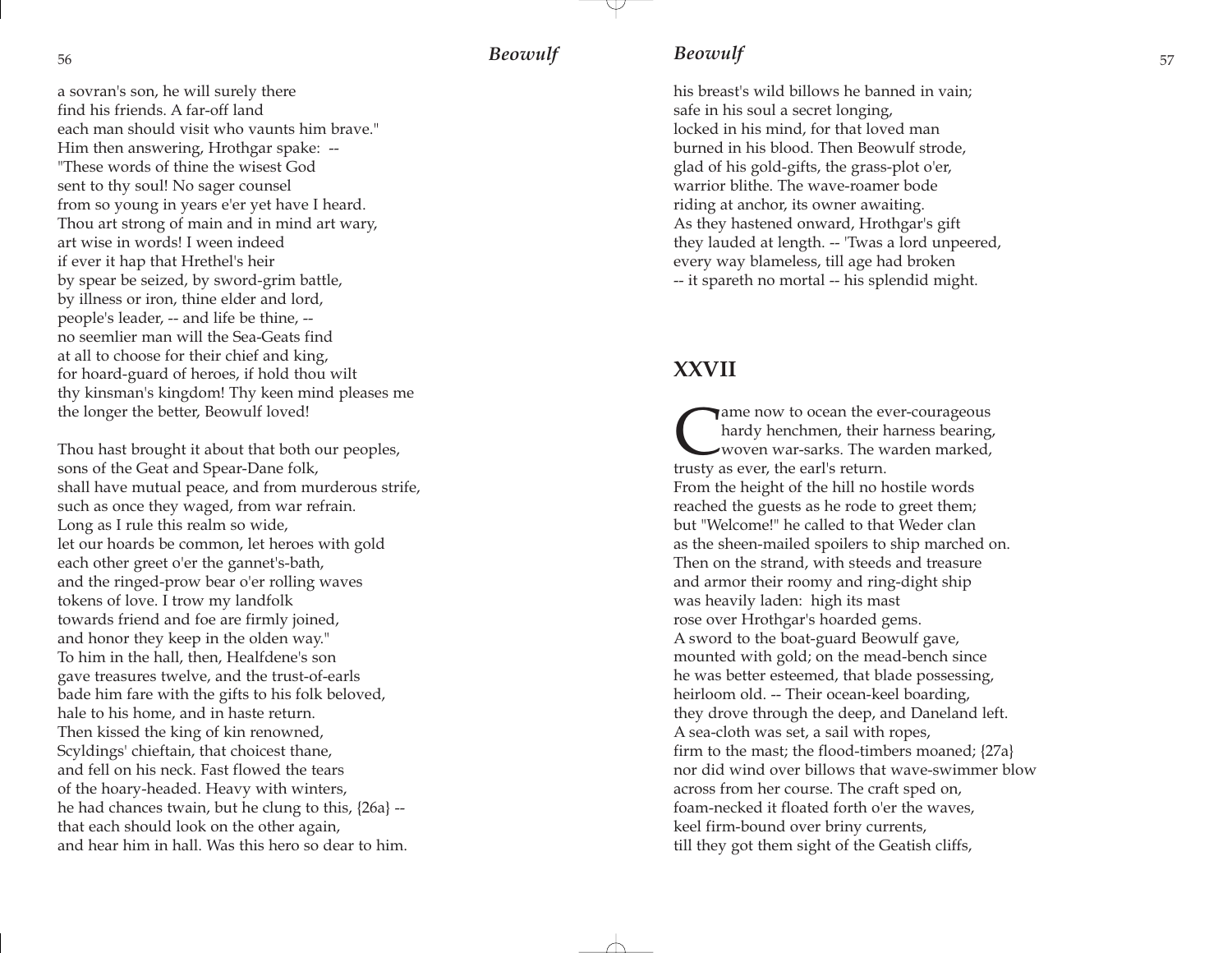home-known headlands. High the boat, stirred by winds, on the strand updrove. Helpful at haven the harbor-guard stood, who long already for loved companions by the water had waited and watched afar. He bound to the beach the broad-bosomed ship with anchor-bands, lest ocean-billows that trusty timber should tear away. Then Beowulf bade them bear the treasure, gold and jewels; no journey far was it thence to go to the giver of rings, Hygelac Hrethling: at home he dwelt by the sea-wall close, himself and clan. Haughty that house, a hero the king, high the hall, and Hygd {27b} right young, wise and wary, though winters few in those fortress walls she had found a home, Haereth's daughter. Nor humble her ways, nor grudged she gifts to the Geatish men, of precious treasure. Not Thryth's pride showed she, folk-queen famed, or that fell deceit. Was none so daring that durst make bold (save her lord alone) of the liegemen dear that lady full in the face to look, but forged fetters he found his lot, bonds of death! And brief the respite; soon as they seized him, his sword-doom was spoken, and the burnished blade a baleful murder proclaimed and closed. No queenly way for woman to practise, though peerless she, that the weaver-of-peace {27c} from warrior dear by wrath and lying his life should reave! But Hemming's kinsman hindered this. -- For over their ale men also told that of these folk-horrors fewer she wrought, onslaughts of evil, after she went, gold-decked bride, to the brave young prince, atheling haughty, and Offa's hall <sup>o</sup>'er the fallow flood at her father's bidding safely sought, where since she prospered, royal, throned, rich in goods,

#### **Beowulf** 59

fain of the fair life fate had sent her, and leal in love to the lord of warriors. He, of all heroes I heard of ever from sea to sea, of the sons of earth, most excellent seemed. Hence Offa was praised for his fighting and feeing by far-off men, the spear-bold warrior; wisely he ruled over his empire. Eomer woke to him, help of heroes, Hemming's kinsman, Grandson of Garmund, grim in war.

# **XXVIII**

 $\forall$ 

I astened the hardy one, henchmen with him,<br>sandy strand of the sea to tread<br>and widespread ways. The world's great candle, sun shone from south. They strode along with sturdy steps to the spot they knew where the battle-king young, his burg within, slayer of Ongentheow, shared the rings, shelter-of-heroes. To Hygelac Beowulf's coming was quickly told, - that there in the court the clansmen's refuge, the shield-companion sound and alive, hale from the hero-play homeward strode. With haste in the hall, by highest order, room for the rovers was readily made. By his sovran he sat, come safe from battle, kinsman by kinsman. His kindly lord he first had greeted in gracious form, with manly words. The mead dispensing, came through the high hall Haereth's daughter, winsome to warriors, wine-cup bore to the hands of the heroes. Hygelac then his comrade fairly with question plied in the lofty hall, sore longing to know what manner of sojourn the Sea-Geats made. "What came of thy quest, my kinsman Beowulf,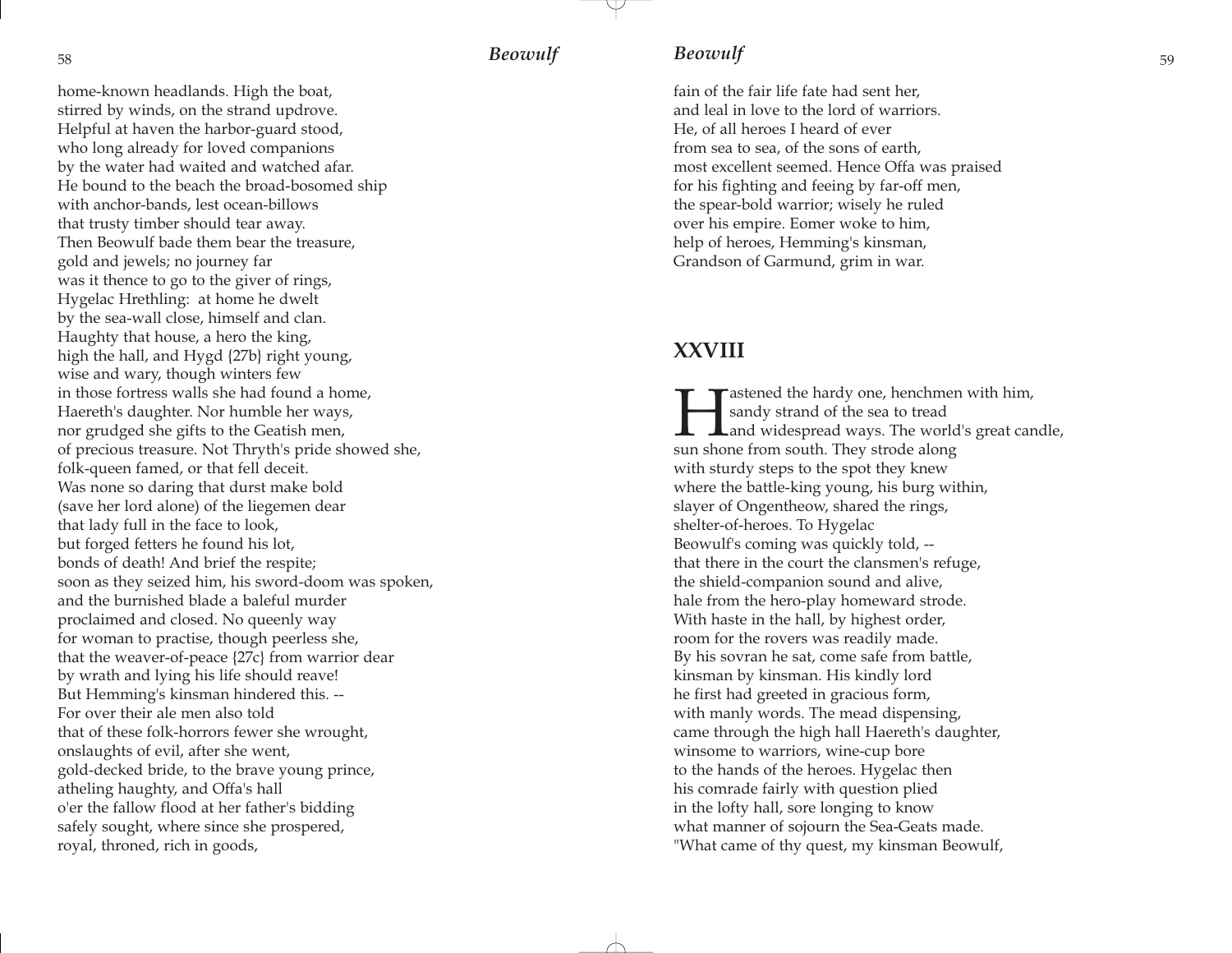$\forall$ 

when thy yearnings suddenly swept thee yonder battle to seek o'er the briny sea, combat in Heorot? Hrothgar couldst thou aid at all, the honored chief, in his wide-known woes? With waves of care my sad heart seethed; I sore mistrusted my loved one's venture: long I begged thee by no means to seek that slaughtering monster, but suffer the South-Danes to settle their feud themselves with Grendel. Now God be thanked that safe and sound I can see thee now!" Beowulf spake, the bairn of Ecgtheow: -- "'Tis known and unhidden, Hygelac Lord, to many men, that meeting of ours, struggle grim between Grendel and me, which we fought on the field where full too many sorrows he wrought for the Scylding-Victors, evils unending. These all I avenged. No boast can be from breed of Grendel, any on earth, for that uproar at dawn, from the longest-lived of the loathsome race in fleshly fold! -- But first I went Hrothgar to greet in the hall of gifts, where Healfdene's kinsman high-renowned, soon as my purpose was plain to him, assigned me a seat by his son and heir. The liegemen were lusty; my life-days never such merry men over mead in hall have I heard under heaven! The high-born queen, people's peace-bringer, passed through the hall, cheered the young clansmen, clasps of gold, ere she sought her seat, to sundry gave. Oft to the heroes Hrothgar's daughter, to earls in turn, the ale-cup tendered, - she whom I heard these hall-companions Freawaru name, when fretted gold she proffered the warriors. Promised is she, gold-decked maid, to the glad son of Froda. Sage this seems to the Scylding's-friend, kingdom's-keeper: he counts it wise the woman to wed so and ward off feud,

#### **Beowulf** 61

store of slaughter. But seldom ever when men are slain, does the murder-spear sink but briefest while, though the bride be fair! {28a} "Nor haply will like it the Heathobard lord, and as little each of his liegemen all, when a thane of the Danes, in that doughty throng, goes with the lady along their hall, and on him the old-time heirlooms glisten hard and ring-decked, Heathobard's treasure, weapons that once they wielded fair until they lost at the linden-play {28b} liegeman leal and their lives as well. Then, over the ale, on this heirloom gazing, some ash-wielder old who has all in mind that spear-death of men,  ${28c}$  -- he is stern of mood, heavy at heart, -- in the hero young tests the temper and tries the soul and war-hate wakens, with words like these: -- Canst thou not, comrade, ken that sword which to the fray thy father carried in his final feud, 'neath the fighting-mask, dearest of blades, when the Danish slew him and wielded the war-place on Withergild's fall, after havoc of heroes, those hardy Scyldings? Now, the son of a certain slaughtering Dane, proud of his treasure, paces this hall, joys in the killing, and carries the jewel {28d} that rightfully ought to be owned by thee!\_ Thus he urges and eggs him all the time with keenest words, till occasion offers that Freawaru's thane, for his father's deed, after bite of brand in his blood must slumber, losing his life; but that liegeman flies living away, for the land he kens. And thus be broken on both their sides oaths of the earls, when Ingeld's breast wells with war-hate, and wife-love now after the care-billows cooler grows. "So {28e} I hold not high the Heathobards' faith due to the Danes, or their during love and pact of peace. -- But I pass from that,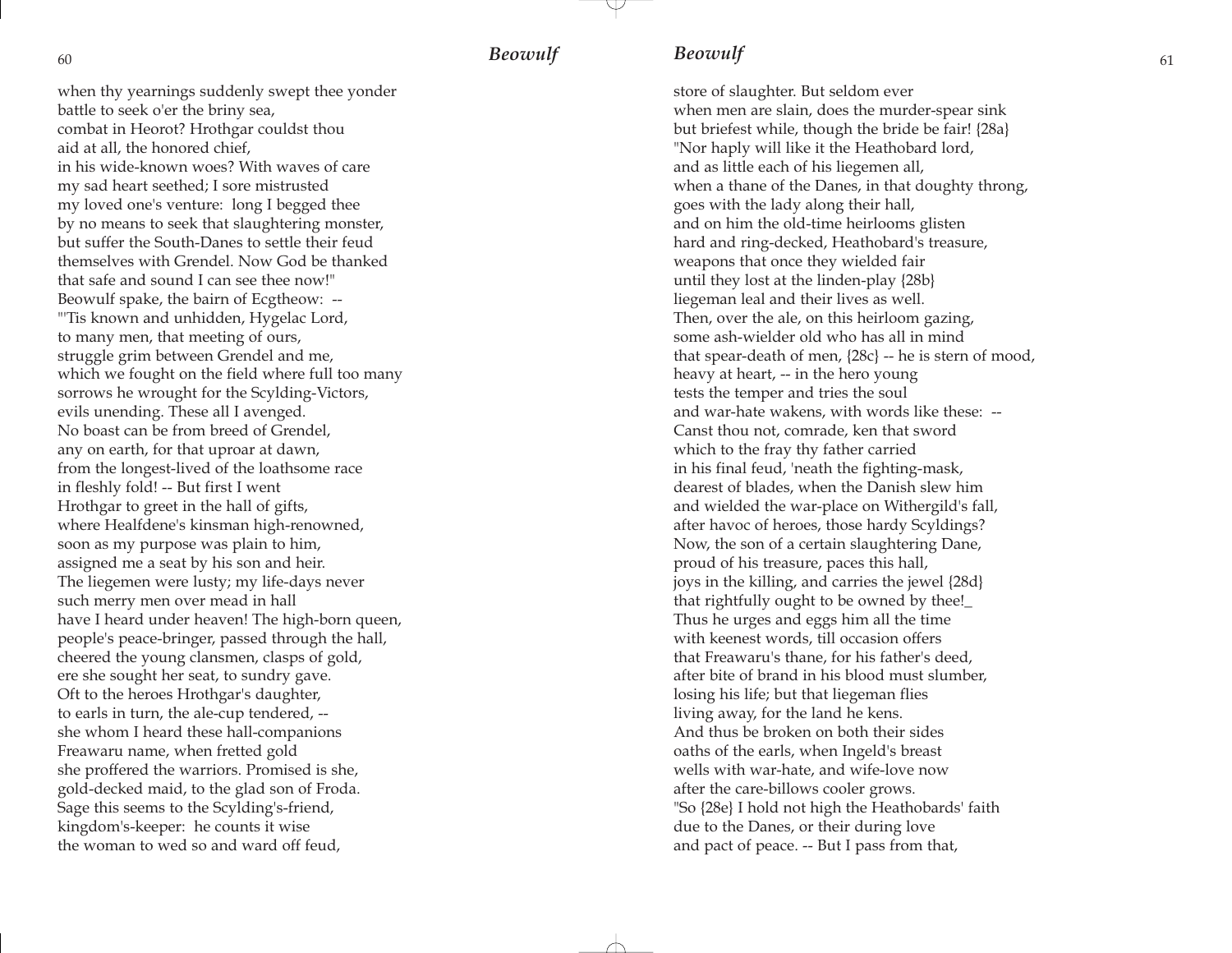turning to Grendel, O giver-of-treasure, and saying in full how the fight resulted, hand-fray of heroes. When heaven's jewel had fled o'er far fields, that fierce sprite came, night-foe savage, to seek us out where safe and sound we sentried the hall. To Hondscio then was that harassing deadly, his fall there was fated. He first was slain, girded warrior. Grendel on him turned murderous mouth, on our mighty kinsman, and all of the brave man's body devoured. Yet none the earlier, empty-handed, would the bloody-toothed murderer, mindful of bale, outward go from the gold-decked hall: but me he attacked in his terror of might, with greedy hand grasped me. A glove hung by him {28f} wide and wondrous, wound with bands; and in artful wise it all was wrought, by devilish craft, of dragon-skins. Me therein, an innocent man, the fiendish foe was fain to thrust with many another. He might not so, when I all angrily upright stood. 'Twere long to relate how that land-destroyer I paid in kind for his cruel deeds; yet there, my prince, this people of thine got fame by my fighting. He fled away, and a little space his life preserved; but there staid behind him his stronger hand left in Heorot; heartsick thence on the floor of the ocean that outcast fell. Me for this struggle the Scyldings'-friend paid in plenty with plates of gold, with many a treasure, when morn had come and we all at the banquet-board sat down. Then was song and glee. The gray-haired Scylding, much tested, told of the times of yore. Whiles the hero his harp bestirred, wood-of-delight; now lays he chanted of sooth and sadness, or said aright legends of wonder, the wide-hearted king;

#### **Beowulf** 63

Ŧ

 $\forall$ 

or for years of his youth he would yearn at times, for strength of old struggles, now stricken with age, hoary hero: his heart surged full when, wise with winters, he wailed their flight. Thus in the hall the whole of that day at ease we feasted, till fell o'er earth another night. Anon full ready in greed of vengeance, Grendel's mother set forth all doleful. Dead was her son through war-hate of Weders; now, woman monstrous with fury fell a foeman she slew, avenged her offspring. From Aeschere old, loyal councillor, life was gone; nor might they e'en, when morning broke, those Danish people, their death-done comrade burn with brands, on balefire lay the man they mourned. Under mountain stream she had carried the corpse with cruel hands. For Hrothgar that was the heaviest sorrow of all that had laden the lord of his folk. The leader then, by thy life, besought me (sad was his soul) in the sea-waves' coil to play the hero and hazard my being for glory of prowess: my guerdon he pledged. I then in the waters -- 'tis widely known - that sea-floor-guardian savage found. Hand-to-hand there a while we struggled; billows welled blood; in the briny hall her head I hewed with a hardy blade from Grendel's mother, -- and gained my life, though not without danger. My doom was not yet. Then the haven-of-heroes, Healfdene's son, gave me in guerdon great gifts of price.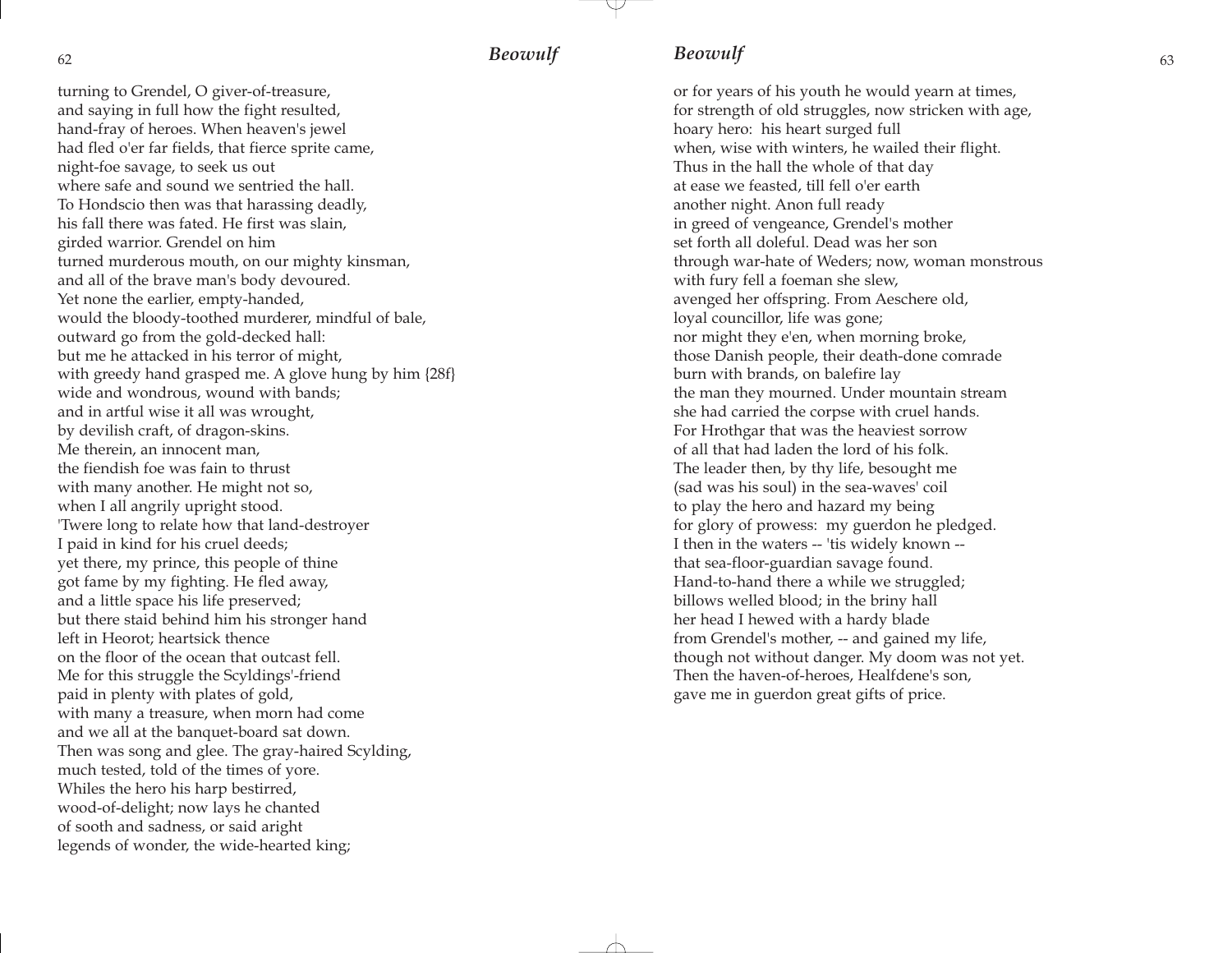$\forall$ 

# **XXIX**

**S** o held this king to the customs old,<br>that I wanted for nought in the wage I gained,<br>the meed of my might; he made me gifts, Healfdene's heir, for my own disposal. Now to thee, my prince, I proffer them all, gladly give them. Thy grace alone can find me favor. Few indeed have I of kinsmen, save, Hygelac, thee!" Then he bade them bear him the boar-head standard, the battle-helm high, and breastplate gray, the splendid sword; then spake in form: -- "Me this war-gear the wise old prince, Hrothgar, gave, and his hest he added, that its story be straightway said to thee. -- <sup>A</sup> while it was held by Heorogar king, for long time lord of the land of Scyldings; yet not to his son the sovran left it, to daring Heoroweard, -- dear as he was to him, his harness of battle. -- Well hold thou it all!" And I heard that soon passed o'er the path of this treasure, all apple-fallow, four good steeds, each like the others, arms and horses he gave to the king. So should kinsmen be, not weave one another the net of wiles, or with deep-hid treachery death contrive for neighbor and comrade. His nephew was ever by hardy Hygelac held full dear, and each kept watch o'er the other's weal. I heard, too, the necklace to Hygd he presented, wonder-wrought treasure, which Wealhtheow gave him sovran's daughter: three steeds he added, slender and saddle-gay. Since such gift the gem gleamed bright on the breast of the queen. Thus showed his strain the son of Ecgtheow as a man remarked for mighty deeds and acts of honor. At ale he slew not comrade or kin; nor cruel his mood, though of sons of earth his strength was greatest, a glorious gift that God had sent

#### **Beowulf** 65

the splendid leader. Long was he spurned, and worthless by Geatish warriors held; him at mead the master-of-clans failed full oft to favor at all. Slack and shiftless the strong men deemed him, profitless prince; but payment came, to the warrior honored, for all his woes. -- Then the bulwark-of-earls {29a} bade bring within, hardy chieftain, Hrethel's heirloom garnished with gold: no Geat e'er knew in shape of a sword a statelier prize. The brand he laid in Beowulf's lap; and of hides assigned him seven thousand, {29b} with house and high-seat. They held in common land alike by their line of birth, inheritance, home: but higher the king because of his rule o'er the realm itself.

Now further it fell with the flight of years, with harryings horrid, that Hygelac perished, {29c} and Heardred, too, by hewing of swords under the shield-wall slaughtered lay, when him at the van of his victor-folk sought hardy heroes, Heatho-Scilfings, in arms o'erwhelming Hereric's nephew. Then Beowulf came as king this broad realm to wield; and he ruled it well fifty winters, {29d} a wise old prince, warding his land, until One began in the dark of night, a Dragon, to rage. In the grave on the hill a hoard it guarded, in the stone-barrow steep. A strait path reached it, unknown to mortals. Some man, however, came by chance that cave within to the heathen hoard. {29e} In hand he took a golden goblet, nor gave he it back, stole with it away, while the watcher slept, by thievish wiles: for the warden's wrath prince and people must pay betimes!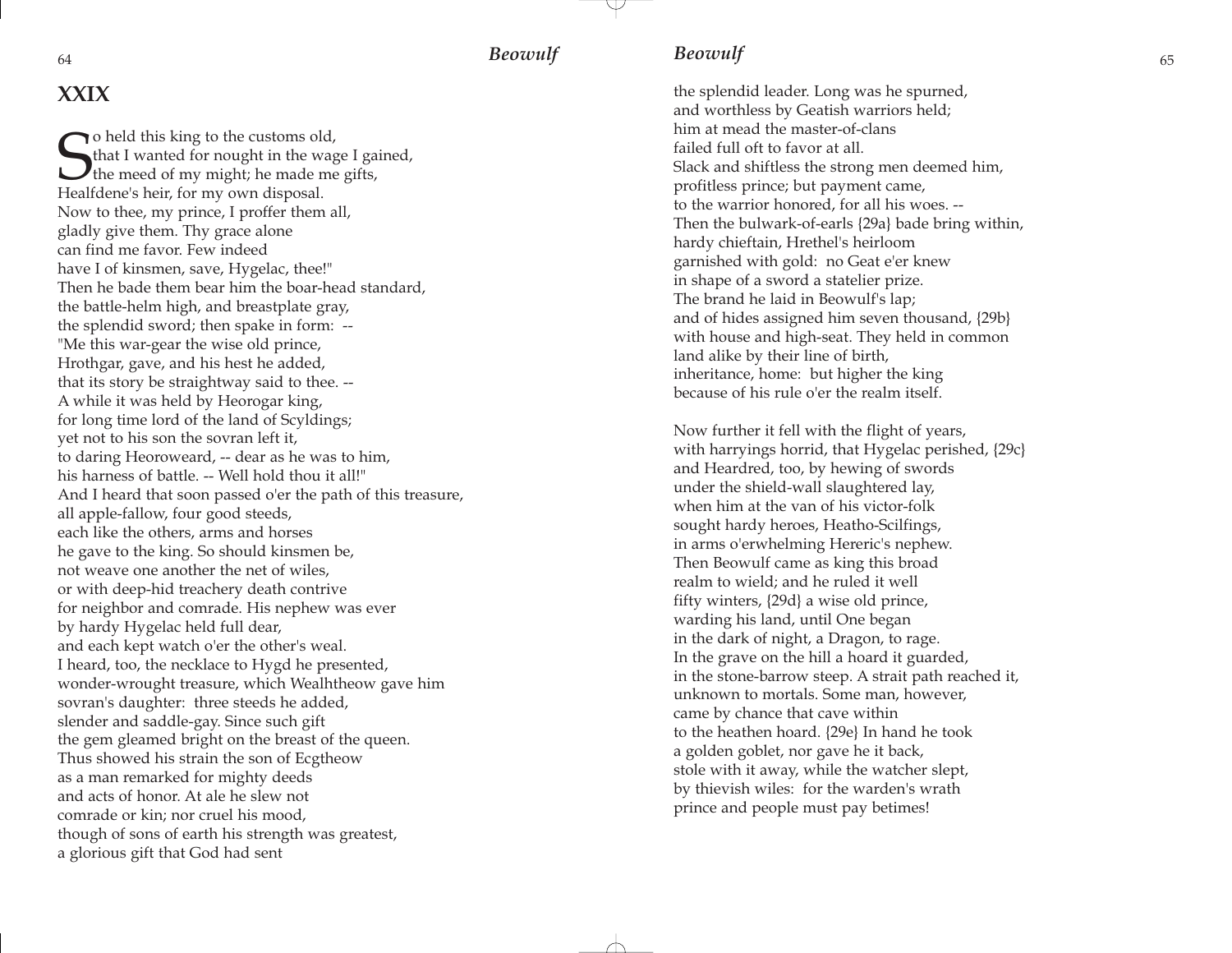# **XXX**

That way he went with no will of his own,<br>in danger of life, to the dragon's hoard,<br>but for pressure of peril, some prince's thane. He fled in fear the fatal scourge, seeking shelter, a sinful man, and entered in. At the awful sight tottered that guest, and terror seized him; yet the wretched fugitive rallied anon from fright and fear ere he fled away, and took the cup from that treasure-hoard. Of such besides there was store enough, heirlooms old, the earth below, which some earl forgotten, in ancient years, left the last of his lofty race, heedfully there had hidden away, dearest treasure. For death of yore had hurried all hence; and he alone left to live, the last of the clan, weeping his friends, yet wished to bide warding the treasure, his one delight, though brief his respite. The barrow, new-ready, to strand and sea-waves stood anear, hard by the headland, hidden and closed; there laid within it his lordly heirlooms and heaped hoard of heavy gold that warden of rings. Few words he spake: "Now hold thou, earth, since heroes may not, what earls have owned! Lo, erst from thee brave men brought it! But battle-death seized and cruel killing my clansmen all, robbed them of life and a liegeman's joys. None have I left to lift the sword, or to cleanse the carven cup of price, beaker bright. My brave are gone. And the helmet hard, all haughty with gold, shall part from its plating. Polishers sleep who could brighten and burnish the battle-mask; and those weeds of war that were wont to brave over bicker of shields the bite of steel

#### **Beowulf** 67

 $\forall$ 

rust with their bearer. The ringed mail fares not far with famous chieftain, at side of hero! No harp's delight, no glee-wood's gladness! No good hawk now flies through the hall! Nor horses fleet stamp in the burgstead! Battle and death the flower of my race have reft away." Mournful of mood, thus he moaned his woe, alone, for them all, and unblithe wept by day and by night, till death's fell wave <sup>o</sup>'erwhelmed his heart. His hoard-of-bliss that old ill-doer open found, who, blazing at twilight the barrows haunteth, naked foe-dragon flying by night folded in fire: the folk of earth dread him sore. 'Tis his doom to seek hoard in the graves, and heathen gold to watch, many-wintered: nor wins he thereby! Powerful this plague-of-the-people thus held the house of the hoard in earth three hundred winters; till One aroused wrath in his breast, to the ruler bearing that costly cup, and the king implored for bond of peace. So the barrow was plundered, borne off was booty. His boon was granted that wretched man; and his ruler saw first time what was fashioned in far-off days. When the dragon awoke, new woe was kindled. O'er the stone he snuffed. The stark-heart found footprint of foe who so far had gone in his hidden craft by the creature's head. -- So may the undoomed easily flee evils and exile, if only he gain the grace of The Wielder! -- That warden of gold <sup>o</sup>'er the ground went seeking, greedy to find the man who wrought him such wrong in sleep. Savage and burning, the barrow he circled all without; nor was any there, none in the waste.... Yet war he desired, was eager for battle. The barrow he entered, sought the cup, and discovered soon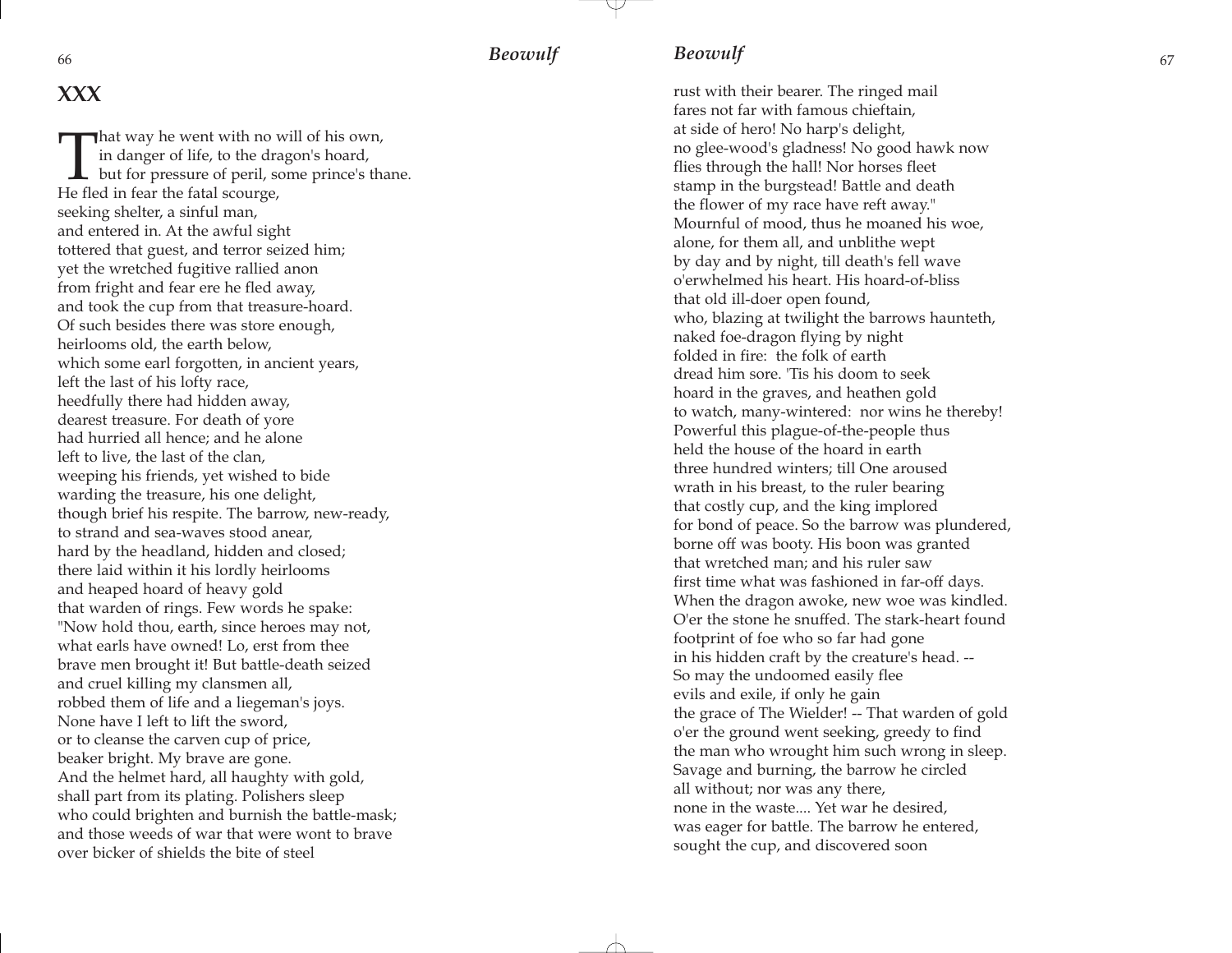that some one of mortals had searched his treasure, his lordly gold. The guardian waited ill-enduring till evening came; boiling with wrath was the barrow's keeper, and fain with flame the foe to pay for the dear cup's loss. -- Now day was fled as the worm had wished. By its wall no more was it glad to bide, but burning flew folded in flame: a fearful beginning for sons of the soil; and soon it came, in the doom of their lord, to a dreadful end.

# **XXXI**

Then the baleful fiend its fire belched out,<br>and bright homes burned. The blaze stood high<br>all landsfolk frighting. No living thing would that loathly one leave as aloft it flew. Wide was the dragon's warring seen, its fiendish fury far and near, as the grim destroyer those Geatish people hated and hounded. To hidden lair, to its hoard it hastened at hint of dawn. Folk of the land it had lapped in flame, with bale and brand. In its barrow it trusted, its battling and bulwarks: that boast was vain!

To Beowulf then the bale was told quickly and truly: the king's own home, of buildings the best, in brand-waves melted, that gift-throne of Geats. To the good old man sad in heart, 'twas heaviest sorrow. The sage assumed that his sovran God he had angered, breaking ancient law, and embittered the Lord. His breast within with black thoughts welled, as his wont was never. The folk's own fastness that fiery dragon with flame had destroyed, and the stronghold all

#### **Beowulf** 69

 $\forall$ 

washed by waves; but the warlike king, prince of the Weders, plotted vengeance. Warriors'-bulwark, he bade them work all of iron -- the earl's commander - a war-shield wondrous: well he knew that forest-wood against fire were worthless, linden could aid not. -- Atheling brave, he was fated to finish this fleeting life, {31a} his days on earth, and the dragon with him, though long it had watched o'er the wealth of the hoard! -- Shame he reckoned it, sharer-of-rings, to follow the flyer-afar with a host, a broad-flung band; nor the battle feared he, nor deemed he dreadful the dragon's warring, its vigor and valor: ventures desperate he had passed a-plenty, and perils of war, contest-crash, since, conqueror proud, Hrothgar's hall he had wholly purged, and in grapple had killed the kin of Grendel, loathsome breed! Not least was that of hand-to-hand fights where Hygelac fell, when the ruler of Geats in rush of battle, lord of his folk, in the Frisian land, son of Hrethel, by sword-draughts died, by brands down-beaten. Thence Beowulf fled through strength of himself and his swimming power, though alone, and his arms were laden with thirty coats of mail, when he came to the sea! Nor yet might Hetwaras {31b} haughtily boast their craft of contest, who carried against him shields to the fight: but few escaped from strife with the hero to seek their homes! Then swam over ocean Ecgtheow's son lonely and sorrowful, seeking his land, where Hygd made him offer of hoard and realm, rings and royal-seat, reckoning naught the strength of her son to save their kingdom from hostile hordes, after Hygelac's death. No sooner for this could the stricken ones in any wise move that atheling's mind over young Heardred's head as lord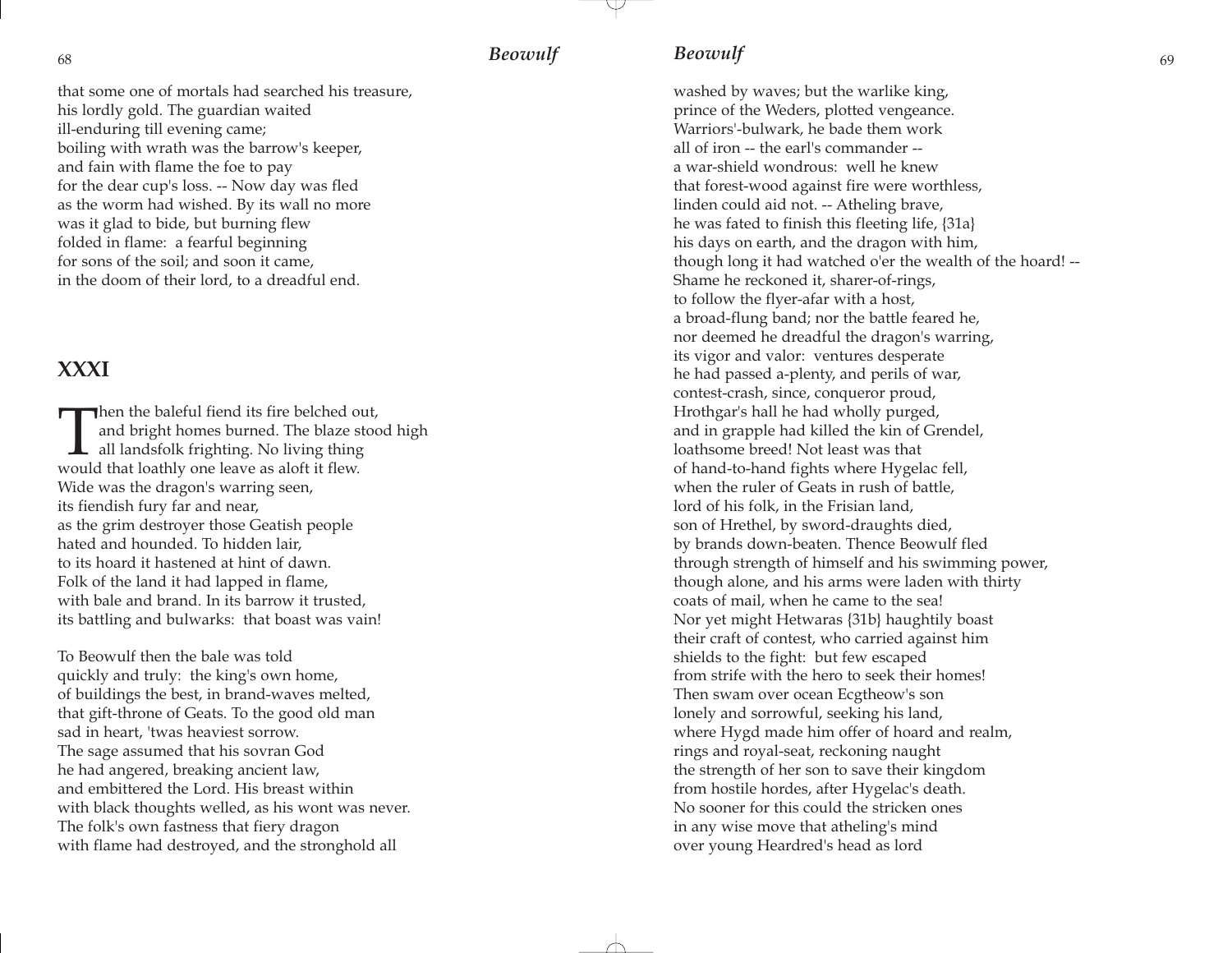and ruler of all the realm to be: yet the hero upheld him with helpful words, aided in honor, till, older grown, he wielded the Weder-Geats. -- Wandering exiles sought him o'er seas, the sons of Ohtere, who had spurned the sway of the Scylfings'-helmet, the bravest and best that broke the rings, in Swedish land, of the sea-kings' line, haughty hero. {31c} Hence Heardred's end. For shelter he gave them, sword-death came, the blade's fell blow, to bairn of Hygelac; but the son of Ongentheow sought again house and home when Heardred fell, leaving Beowulf lord of Geats and gift-seat's master. -- A good king he!

# **XXXII**

The fall of his lord he was fain to requite in after days; and to Eadgils he proved friend to the friendless, and forces sent over the sea to the son of Ohtere, weapons and warriors: well repaid he those care-paths cold when the king he slew. {32a} Thus safe through struggles the son of Ecgtheow had passed a plenty, through perils dire, with daring deeds, till this day was come that doomed him now with the dragon to strive. With comrades eleven the lord of Geats swollen in rage went seeking the dragon. He had heard whence all the harm arose and the killing of clansmen; that cup of price on the lap of the lord had been laid by the finder. In the throng was this one thirteenth man, starter of all the strife and ill, care-laden captive; cringing thence forced and reluctant, he led them on till he came in ken of that cavern-hall,

#### **Beowulf** 71

 $\forall$ 

the barrow delved near billowy surges, flood of ocean. Within 'twas full of wire-gold and jewels; a jealous warden, warrior trusty, the treasures held, lurked in his lair. Not light the task of entrance for any of earth-born men! Sat on the headland the hero king, spake words of hail to his hearth-companions, gold-friend of Geats. All gloomy his soul, wavering, death-bound. Wyrd full nigh stood ready to greet the gray-haired man, to seize his soul-hoard, sunder apart life and body. Not long would be the warrior's spirit enwound with flesh. Beowulf spake, the bairn of Ecgtheow: -- "Through store of struggles I strove in youth, mighty feuds; I mind them all. I was seven years old when the sovran of rings, friend-of-his-folk, from my father took me, had me, and held me, Hrethel the king, with food and fee, faithful in kinship. Ne'er, while I lived there, he loathlier found me, bairn in the burg, than his birthright sons, Herebeald and Haethcyn and Hygelac mine. For the eldest of these, by unmeet chance, by kinsman's deed, was the death-bed strewn, when Haethcyn killed him with horny bow, his own dear liege laid low with an arrow, missed the mark and his mate shot down, one brother the other, with bloody shaft. <sup>A</sup> feeless fight, {32b} and a fearful sin, horror to Hrethel; yet, hard as it was, unavenged must the atheling die! Too awful it is for an aged man to bide and bear, that his bairn so young rides on the gallows. A rime he makes, sorrow-song for his son there hanging as rapture of ravens; no rescue now can come from the old, disabled man! Still is he minded, as morning breaks, of the heir gone elsewhere; {32c} another he hopes not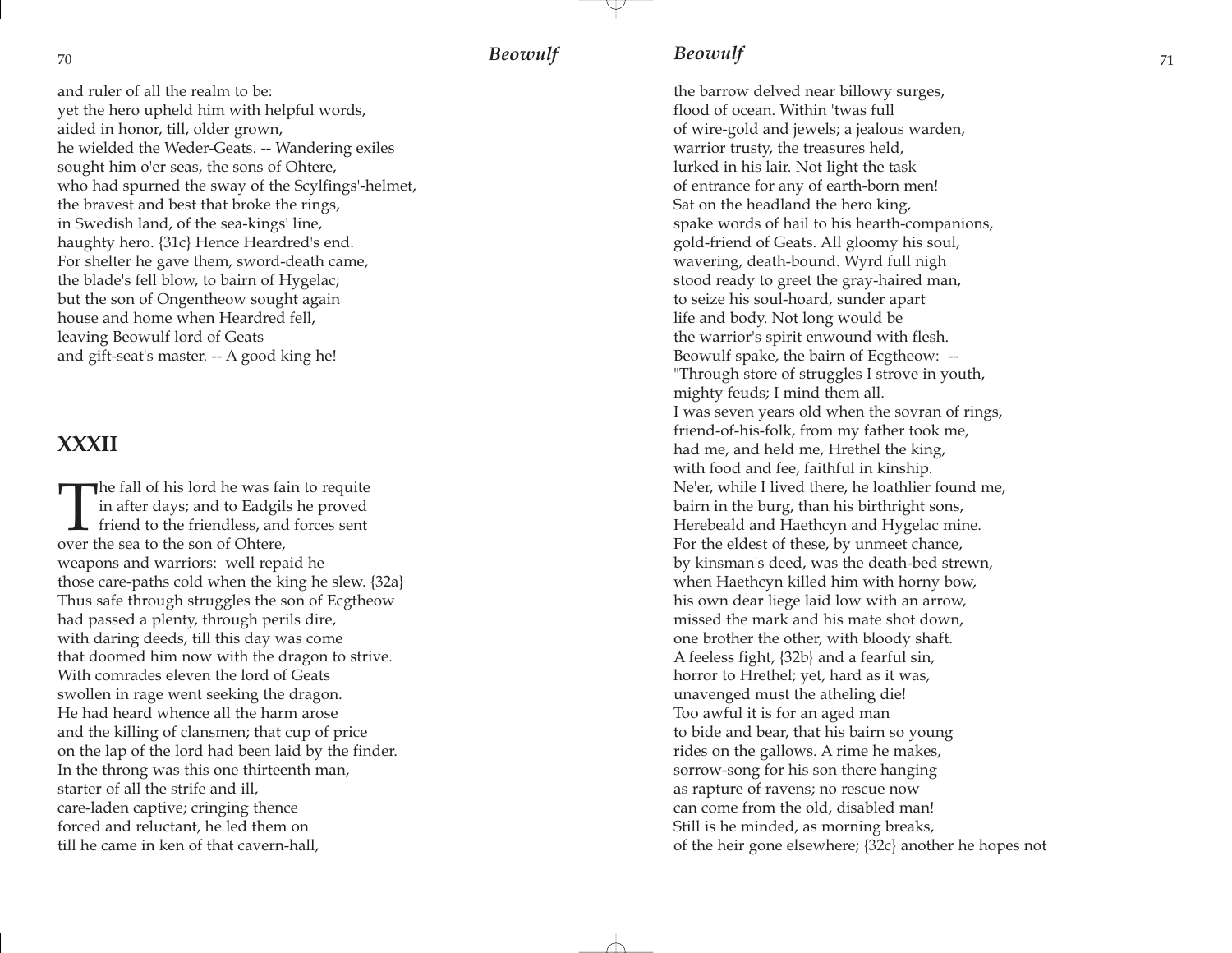he will bide to see his burg within as ward for his wealth, now the one has found doom of death that the deed incurred. Forlorn he looks on the lodge of his son, wine-hall waste and wind-swept chambers reft of revel. The rider sleepeth, the hero, far-hidden; {32d} no harp resounds, in the courts no wassail, as once was heard.

#### **XXXIII**

Then he goes to his chamber, a grief-song chants<br>alone for his lost. Too large all seems,<br>homestead and house. So the helmet-of-Weders hid in his heart for Herebeald waves of woe. No way could he take to avenge on the slayer slaughter so foul; nor e'en could he harass that hero at all with loathing deed, though he loved him not. And so for the sorrow his soul endured, men's gladness he gave up and God's light chose. Lands and cities he left his sons (as the wealthy do) when he went from earth. There was strife and struggle 'twixt Swede and Geat <sup>o</sup>'er the width of waters; war arose, hard battle-horror, when Hrethel died, and Ongentheow's offspring grew strife-keen, bold, nor brooked o'er the seas pact of peace, but pushed their hosts to harass in hatred by Hreosnabeorh. Men of my folk for that feud had vengeance, for woful war ('tis widely known), though one of them bought it with blood of his heart, a bargain hard: for Haethcyn proved fatal that fray, for the first-of-Geats. At morn, I heard, was the murderer killed by kinsman for kinsman, {33a} with clash of sword, when Ongentheow met Eofor there.

#### **Beowulf** 73

 $\forall$ 

Wide split the war-helm: wan he fell, hoary Scylfing; the hand that smote him of feud was mindful, nor flinched from the death-blow. -- "For all that he {33b} gave me, my gleaming sword repaid him at war, -- such power I wielded, - for lordly treasure: with land he entrusted me, homestead and house. He had no need from Swedish realm, or from Spear-Dane folk, or from men of the Gifths, to get him help, - some warrior worse for wage to buy! Ever I fought in the front of all, sole to the fore; and so shall I fight while I bide in life and this blade shall last that early and late hath loyal proved since for my doughtiness Daeghrefn fell, slain by my hand, the Hugas' champion. Nor fared he thence to the Frisian king with the booty back, and breast-adornments; but, slain in struggle, that standard-bearer fell, atheling brave. Not with blade was he slain, but his bones were broken by brawny gripe, his heart-waves stilled. -- The sword-edge now, hard blade and my hand, for the hoard shall strive." Beowulf spake, and a battle-vow made his last of all: "I have lived through many wars in my youth; now once again, old folk-defender, feud will I seek, do doughty deeds, if the dark destroyer forth from his cavern come to fight me!" Then hailed he the helmeted heroes all, for the last time greeting his liegemen dear, comrades of war: "I should carry no weapon, no sword to the serpent, if sure I knew how, with such enemy, else my vows I could gain as I did in Grendel's day. But fire in this fight I must fear me now, and poisonous breath; so I bring with me breastplate and board. {33c} From the barrow's keeper no footbreadth flee I. One fight shall end our war by the wall, as Wyrd allots, all mankind's master. My mood is bold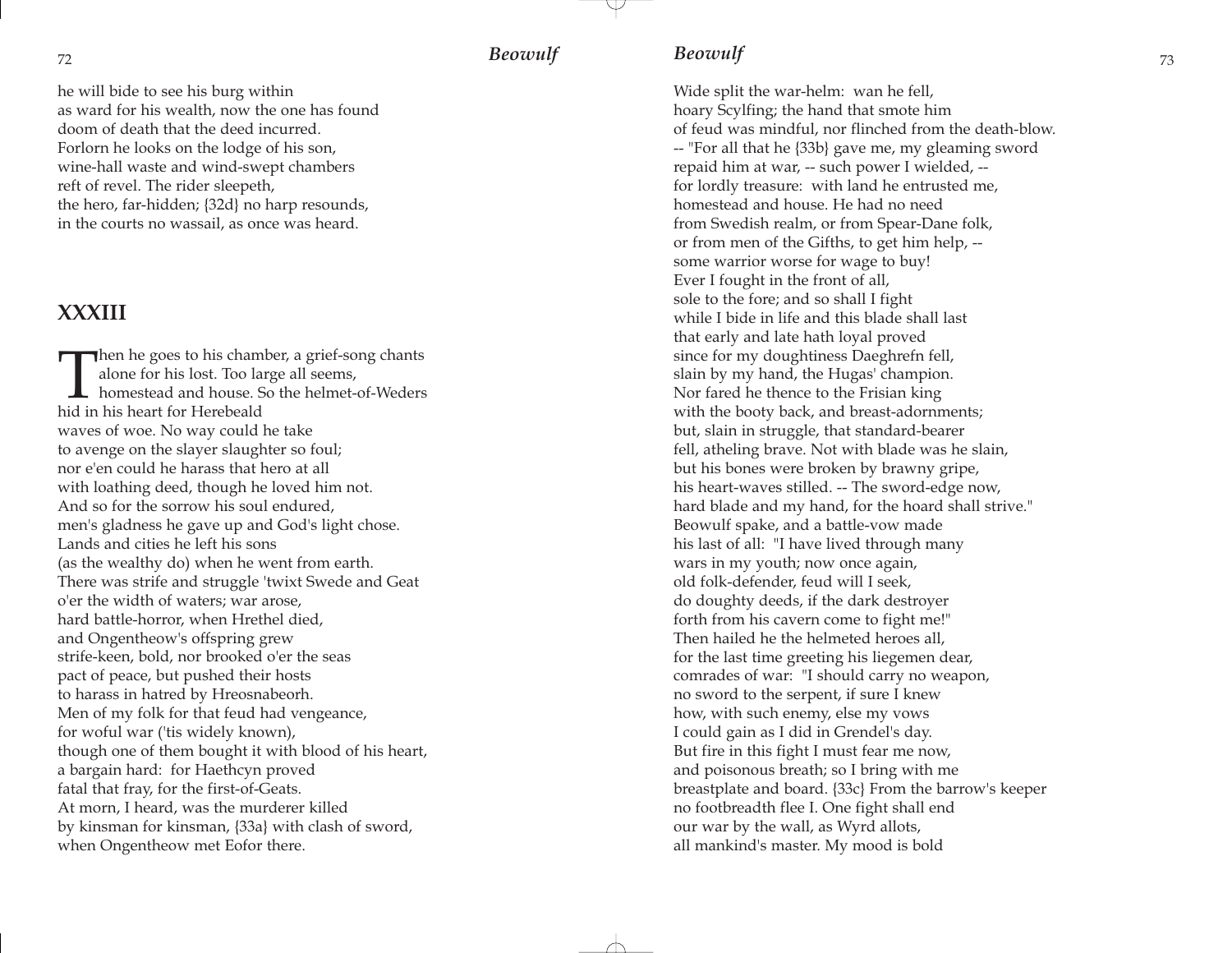$\forall$ 

but forbears to boast o'er this battling-flyer. -- Now abide by the barrow, ye breastplate-mailed, ye heroes in harness, which of us twain better from battle-rush bear his wounds. Wait ye the finish. The fight is not yours, nor meet for any but me alone to measure might with this monster here and play the hero. Hardily I shall win that wealth, or war shall seize, cruel killing, your king and lord!" Up stood then with shield the sturdy champion, stayed by the strength of his single manhood, and hardy 'neath helmet his harness bore under cleft of the cliffs: no coward's path! Soon spied by the wall that warrior chief, survivor of many a victory-field where foemen fought with furious clashings, an arch of stone; and within, a stream that broke from the barrow. The brooklet's wave was hot with fire. The hoard that way he never could hope unharmed to near, or endure those deeps, {33d} for the dragon's flame. Then let from his breast, for he burst with rage, the Weder-Geat prince a word outgo; stormed the stark-heart; stern went ringing and clear his cry 'neath the cliff-rocks gray. The hoard-guard heard a human voice; his rage was enkindled. No respite now for pact of peace! The poison-breath of that foul worm first came forth from the cave, hot reek-of-fight: the rocks resounded. Stout by the stone-way his shield he raised, lord of the Geats, against the loathed-one; while with courage keen that coiled foe came seeking strife. The sturdy king had drawn his sword, not dull of edge, heirloom old; and each of the two felt fear of his foe, though fierce their mood. Stoutly stood with his shield high-raised the warrior king, as the worm now coiled together amain: the mailed-one waited.

#### **Beowulf** 75

Now, spire by spire, fast sped and glided that blazing serpent. The shield protected, soul and body a shorter while for the hero-king than his heart desired, could his will have wielded the welcome respite but once in his life! But Wyrd denied it, and victory's honors. -- His arm he lifted lord of the Geats, the grim foe smote with atheling's heirloom. Its edge was turned brown blade, on the bone, and bit more feebly than its noble master had need of then in his baleful stress. -- Then the barrow's keeper waxed full wild for that weighty blow, cast deadly flames; wide drove and far those vicious fires. No victor's glory the Geats' lord boasted; his brand had failed, naked in battle, as never it should, excellent iron! -- 'Twas no easy path that Ecgtheow's honored heir must tread over the plain to the place of the foe; for against his will he must win a home elsewhere far, as must all men, leaving this lapsing life! -- Not long it was ere those champions grimly closed again. The hoard-guard was heartened; high heaved his breast once more; and by peril was pressed again, enfolded in flames, the folk-commander! Nor yet about him his band of comrades, sons of athelings, armed stood with warlike front: to the woods they bent them, their lives to save. But the soul of one with care was cumbered. Kinship true can never be marred in a noble mind!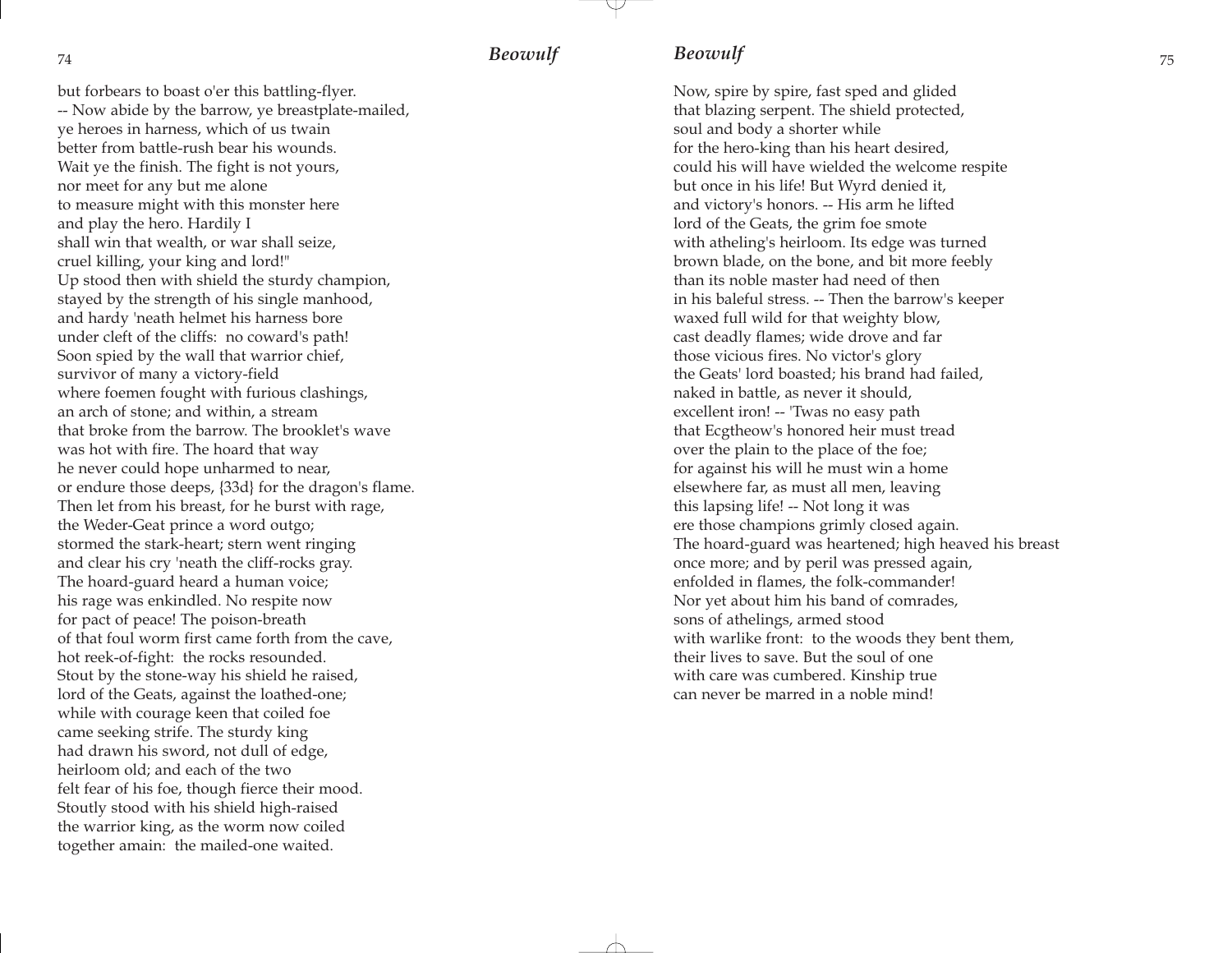# **XXXIV**

Wiglaf his name was, Weohstan's son,<br>linden-thane loved, the lord of Scylfings,<br>Aelfhere's kinsman. His king he now saw with heat under helmet hard oppressed. He minded the prizes his prince had given him, wealthy seat of the Waegmunding line, and folk-rights that his father owned Not long he lingered. The linden yellow, his shield, he seized; the old sword he drew: - as heirloom of Eanmund earth-dwellers knew it, who was slain by the sword-edge, son of Ohtere, friendless exile, erst in fray killed by Weohstan, who won for his kin brown-bright helmet, breastplate ringed, old sword of Eotens, Onela's gift, weeds of war of the warrior-thane, battle-gear brave: though a brother's child had been felled, the feud was unfelt by Onela. {34a} For winters this war-gear Weohstan kept, breastplate and board, till his bairn had grown earlship to earn as the old sire did: then he gave him, mid Geats, the gear of battle, portion huge, when he passed from life, fared aged forth. For the first time now with his leader-lord the liegeman young was bidden to share the shock of battle. Neither softened his soul, nor the sire's bequest weakened in war. {34b} So the worm found out when once in fight the foes had met! Wiglaf spake, -- and his words were sage; sad in spirit, he said to his comrades: -- "I remember the time, when mead we took, what promise we made to this prince of ours in the banquet-hall, to our breaker-of-rings, for gear of combat to give him requital, for hard-sword and helmet, if hap should bring stress of this sort! Himself who chose us from all his army to aid him now, urged us to glory, and gave these treasures,

#### **Beowulf** 77

 $\forall$ 

because he counted us keen with the spear and hardy 'neath helm, though this hero-work our leader hoped unhelped and alone to finish for us, -- folk-defender who hath got him glory greater than all men for daring deeds! Now the day is come that our noble master has need of the might of warriors stout. Let us stride along the hero to help while the heat is about him glowing and grim! For God is my witness I am far more fain the fire should seize along with my lord these limbs of mine! {34c} Unsuiting it seems our shields to bear homeward hence, save here we essay to fell the foe and defend the life of the Weders' lord. I wot 'twere shame on the law of our land if alone the king out of Geatish warriors woe endured and sank in the struggle! My sword and helmet, breastplate and board, for us both shall serve!" Through slaughter-reek strode he to succor his chieftain, his battle-helm bore, and brief words spake: -- "Beowulf dearest, do all bravely, as in youthful days of yore thou vowedst that while life should last thou wouldst let no wise thy glory droop! Now, great in deeds, atheling steadfast, with all thy strength shield thy life! I will stand to help thee." At the words the worm came once again, murderous monster mad with rage, with fire-billows flaming, its foes to seek, the hated men. In heat-waves burned that board {34d} to the boss, and the breastplate failed to shelter at all the spear-thane young. Yet quickly under his kinsman's shield went eager the earl, since his own was now all burned by the blaze. The bold king again had mind of his glory: with might his glaive was driven into the dragon's head, - blow nerved by hate. But Naegling {34e} was shivered, broken in battle was Beowulf's sword,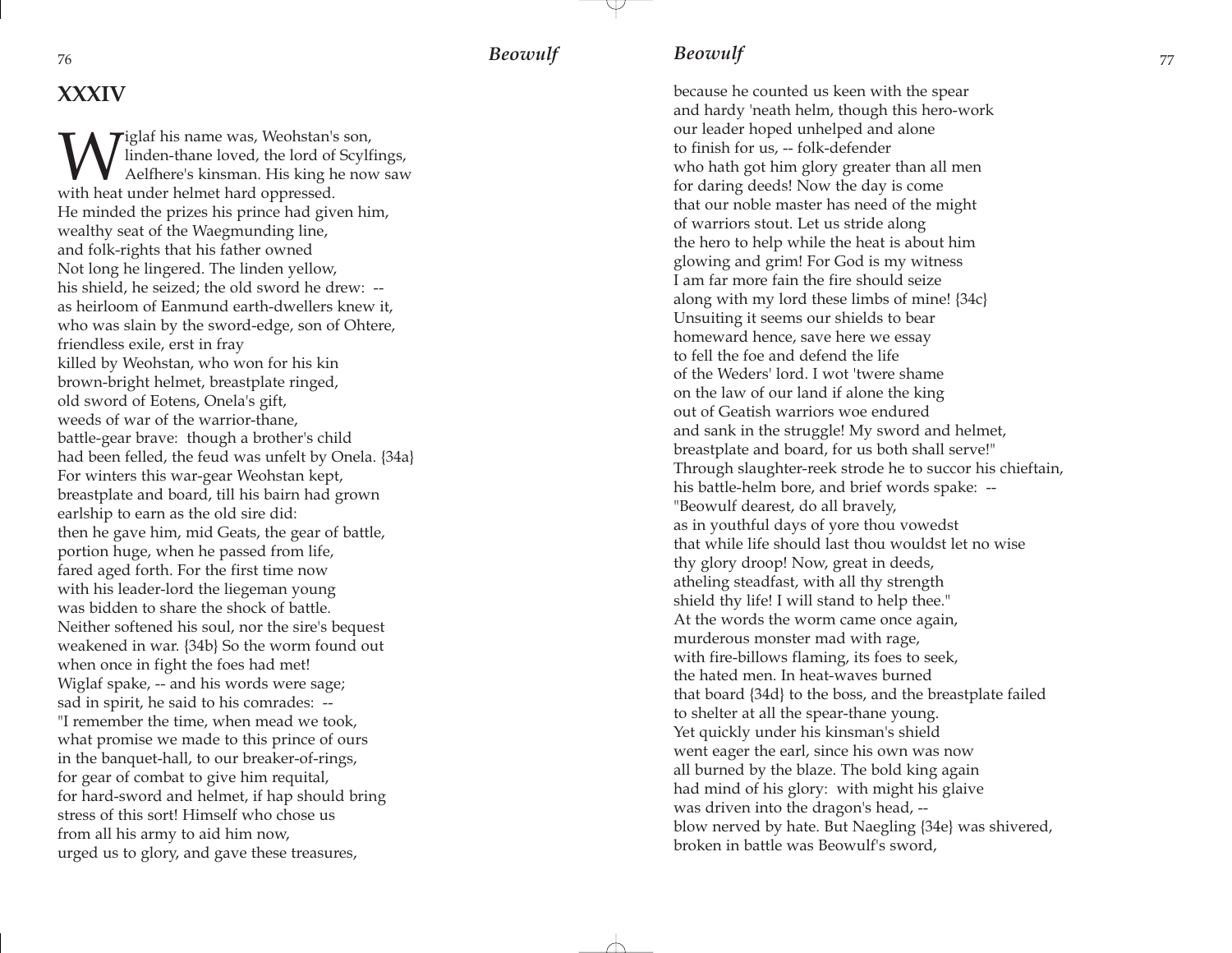old and gray. 'Twas granted him not that ever the edge of iron at all could help him at strife: too strong was his hand, so the tale is told, and he tried too far with strength of stroke all swords he wielded, though sturdy their steel: they steaded him nought. Then for the third time thought on its feud that folk-destroyer, fire-dread dragon, and rushed on the hero, where room allowed, battle-grim, burning; its bitter teeth closed on his neck, and covered him with waves of blood from his breast that welled.

# **XXXV**

Twas now, men say, in his sovran's need<br>that the earl made known his noble strain,<br>craft and keenness and courage enduring. Heedless of harm, though his hand was burned, hardy-hearted, he helped his kinsman. A little lower the loathsome beast he smote with sword; his steel drove in bright and burnished; that blaze began to lose and lessen. At last the king wielded his wits again, war-knife drew, a biting blade by his breastplate hanging, and the Weders'-helm smote that worm asunder, felled the foe, flung forth its life. So had they killed it, kinsmen both, athelings twain: thus an earl should be in danger's day! -- Of deeds of valor this conqueror's-hour of the king was last, of his work in the world. The wound began, which that dragon-of-earth had erst inflicted, to swell and smart; and soon he found in his breast was boiling, baleful and deep, pain of poison. The prince walked on, wise in his thought, to the wall of rock;

#### *Beowulf* 79

 $\forall$ 

then sat, and stared at the structure of giants, where arch of stone and steadfast column upheld forever that hall in earth. Yet here must the hand of the henchman peerless lave with water his winsome lord, the king and conqueror covered with blood, with struggle spent, and unspan his helmet. Beowulf spake in spite of his hurt, his mortal wound; full well he knew his portion now was past and gone of earthly bliss, and all had fled of his file of days, and death was near: "I would fain bestow on son of mine this gear of war, were given me now that any heir should after me come of my proper blood. This people I ruled fifty winters. No folk-king was there, none at all, of the neighboring clans who war would wage me with 'warriors'-friends' {35a} and threat me with horrors. At home I bided what fate might come, and I cared for mine own; feuds I sought not, nor falsely swore ever on oath. For all these things, though fatally wounded, fain am I! From the Ruler-of-Man no wrath shall seize me, when life from my frame must flee away, for killing of kinsmen! Now quickly go and gaze on that hoard 'neath the hoary rock, Wiglaf loved, now the worm lies low, sleeps, heart-sore, of his spoil bereaved. And fare in haste. I would fain behold the gorgeous heirlooms, golden store, have joy in the jewels and gems, lay down softlier for sight of this splendid hoard my life and the lordship I long have held."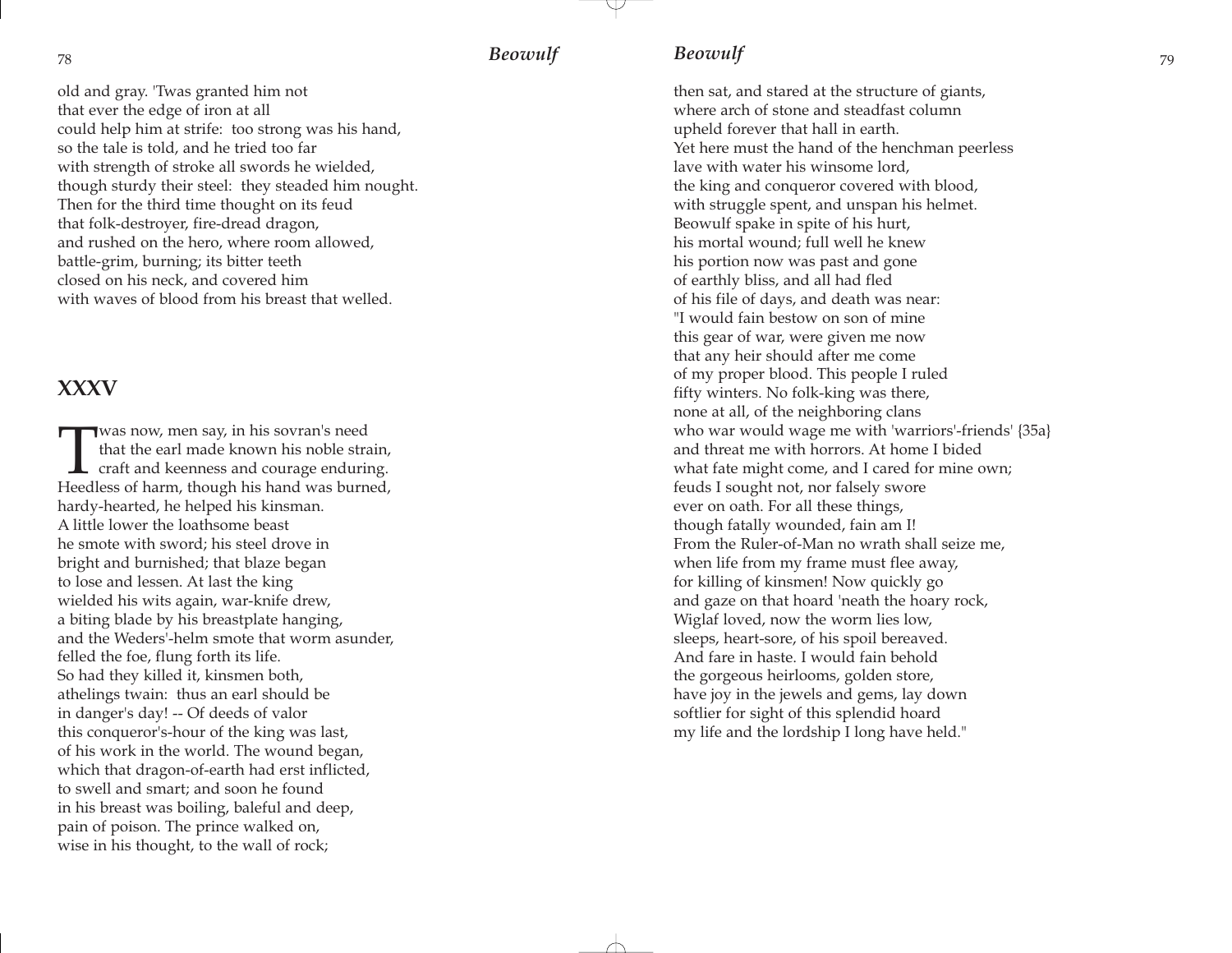# **XXXVI**

I have heard that swiftly the son of Weohstan at wish and word of his wounded king, --<br>war-sick warrior, -- woven mail-coat, battle-sark, bore 'neath the barrow's roof. Then the clansman keen, of conquest proud, passing the seat, {36a} saw store of jewels and glistening gold the ground along; by the wall were marvels, and many a vessel in the den of the dragon, the dawn-flier old: unburnished bowls of bygone men reft of richness; rusty helms of the olden age; and arm-rings many wondrously woven. -- Such wealth of gold, booty from barrow, can burden with pride each human wight: let him hide it who will! -- His glance too fell on a gold-wove banner high o'er the hoard, of handiwork noblest, brilliantly broidered; so bright its gleam, all the earth-floor he easily saw and viewed all these vessels. No vestige now was seen of the serpent: the sword had ta'en him. Then, I heard, the hill of its hoard was reft, old work of giants, by one alone; he burdened his bosom with beakers and plate at his own good will, and the ensign took, brightest of beacons. -- The blade of his lord -- its edge was iron -- had injured deep one that guarded the golden hoard many a year and its murder-fire spread hot round the barrow in horror-billows at midnight hour, till it met its doom. Hasted the herald, the hoard so spurred him his track to retrace; he was troubled by doubt, high-souled hero, if haply he'd find alive, where he left him, the lord of Weders, weakening fast by the wall of the cave. So he carried the load. His lord and king he found all bleeding, famous chief at the lapse of life. The liegeman again

#### **Beowulf** 81

plashed him with water, till point of word broke through the breast-hoard. Beowulf spake, sage and sad, as he stared at the gold. -- "For the gold and treasure, to God my thanks, to the Wielder-of-Wonders, with words I say, for what I behold, to Heaven's Lord, for the grace that I give such gifts to my folk or ever the day of my death be run! Now I've bartered here for booty of treasure the last of my life, so look ye well to the needs of my land! No longer I tarry. <sup>A</sup> barrow bid ye the battle-fanned raise for my ashes. 'Twill shine by the shore of the flood, to folk of mine memorial fair on Hrones Headland high uplifted, that ocean-wanderers oft may hail Beowulf's Barrow, as back from far they drive their keels o'er the darkling wave." From his neck he unclasped the collar of gold, valorous king, to his vassal gave it with bright-gold helmet, breastplate, and ring, to the youthful thane: bade him use them in joy. "Thou art end and remnant of all our race the Waegmunding name. For Wyrd hath swept them, all my line, to the land of doom, earls in their glory: I after them go." This word was the last which the wise old man harbored in heart ere hot death-waves of balefire he chose. From his bosom fled his soul to seek the saints' reward.

#### **XXXVII**

 $\forall$ 

It was heavy hap for that hero young<br>on his lord beloved to look and find him<br>lying on earth with life at end, sorrowful sight. But the slayer too, awful earth-dragon, empty of breath,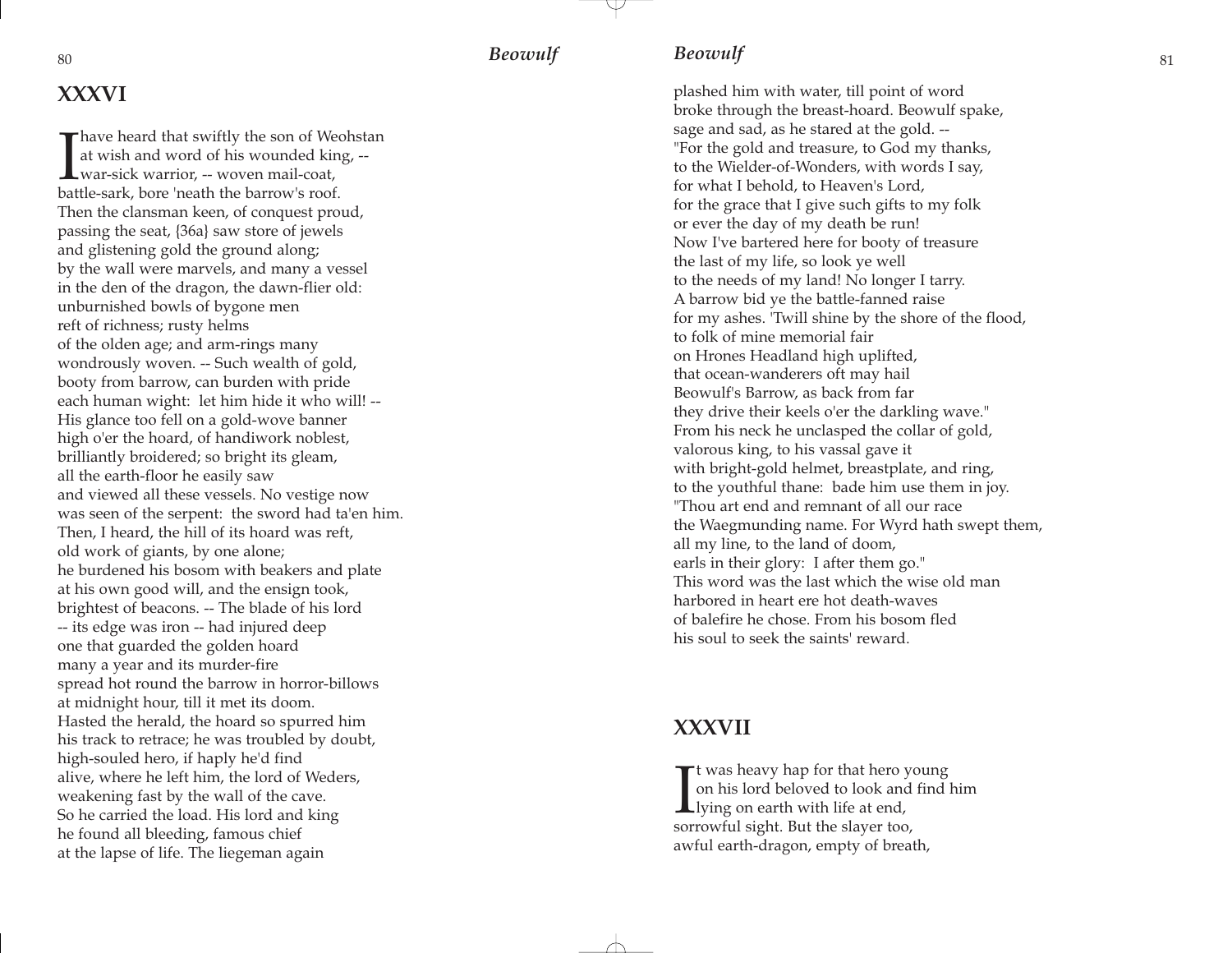lay felled in fight, nor, fain of its treasure, could the writhing monster rule it more. For edges of iron had ended its days, hard and battle-sharp, hammers' leaving; {37a} and that flier-afar had fallen to ground hushed by its hurt, its hoard all near, no longer lusty aloft to whirl at midnight, making its merriment seen, proud of its prizes: prone it sank by the handiwork of the hero-king. Forsooth among folk but few achieve, -- though sturdy and strong, as stories tell me, and never so daring in deed of valor, - the perilous breath of a poison-foe to brave, and to rush on the ring-board hall, whenever his watch the warden keeps bold in the barrow. Beowulf paid the price of death for that precious hoard; and each of the foes had found the end of this fleeting life. Befell erelong that the laggards in war the wood had left, trothbreakers, cowards, ten together, fearing before to flourish a spear in the sore distress of their sovran lord. Now in their shame their shields they carried, armor of fight, where the old man lay; and they gazed on Wiglaf. Wearied he sat at his sovran's shoulder, shieldsman good, to wake him with water. {37b} Nowise it availed. Though well he wished it, in world no more could he barrier life for that leader-of-battles nor baffle the will of all-wielding God. Doom of the Lord was law o'er the deeds of every man, as it is to-day. Grim was the answer, easy to get, from the youth for those that had yielded to fear! Wiglaf spake, the son of Weohstan, - mournful he looked on those men unloved: -- "Who sooth will speak, can say indeed that the ruler who gave you golden rings

#### *Beowulf* 83

and the harness of war in which ye stand -- for he at ale-bench often-times bestowed on hall-folk helm and breastplate, lord to liegemen, the likeliest gear which near of far he could find to give, - threw away and wasted these weeds of battle, on men who failed when the foemen came! Not at all could the king of his comrades-in-arms venture to vaunt, though the Victory-Wielder, God, gave him grace that he got revenge sole with his sword in stress and need. To rescue his life, 'twas little that I could serve him in struggle; yet shift I made (hopeless it seemed) to help my kinsman. Its strength ever waned, when with weapon I struck that fatal foe, and the fire less strongly flowed from its head. -- Too few the heroes in throe of contest that thronged to our king! Now gift of treasure and girding of sword, joy of the house and home-delight shall fail your folk; his freehold-land every clansman within your kin shall lose and leave, when lords high-born hear afar of that flight of yours, a fameless deed. Yea, death is better for liegemen all than a life of shame!"

# **XXXVIII**

 $\forall$ 

That battle-toil bade he at burg to announce, at the fort on the cliff, where, full of sorrow, all the morning earls had sat, daring shieldsmen, in doubt of twain: would they wail as dead, or welcome home, their lord beloved? Little {38a} kept back of the tidings new, but told them all, the herald that up the headland rode. -- "Now the willing-giver to Weder folk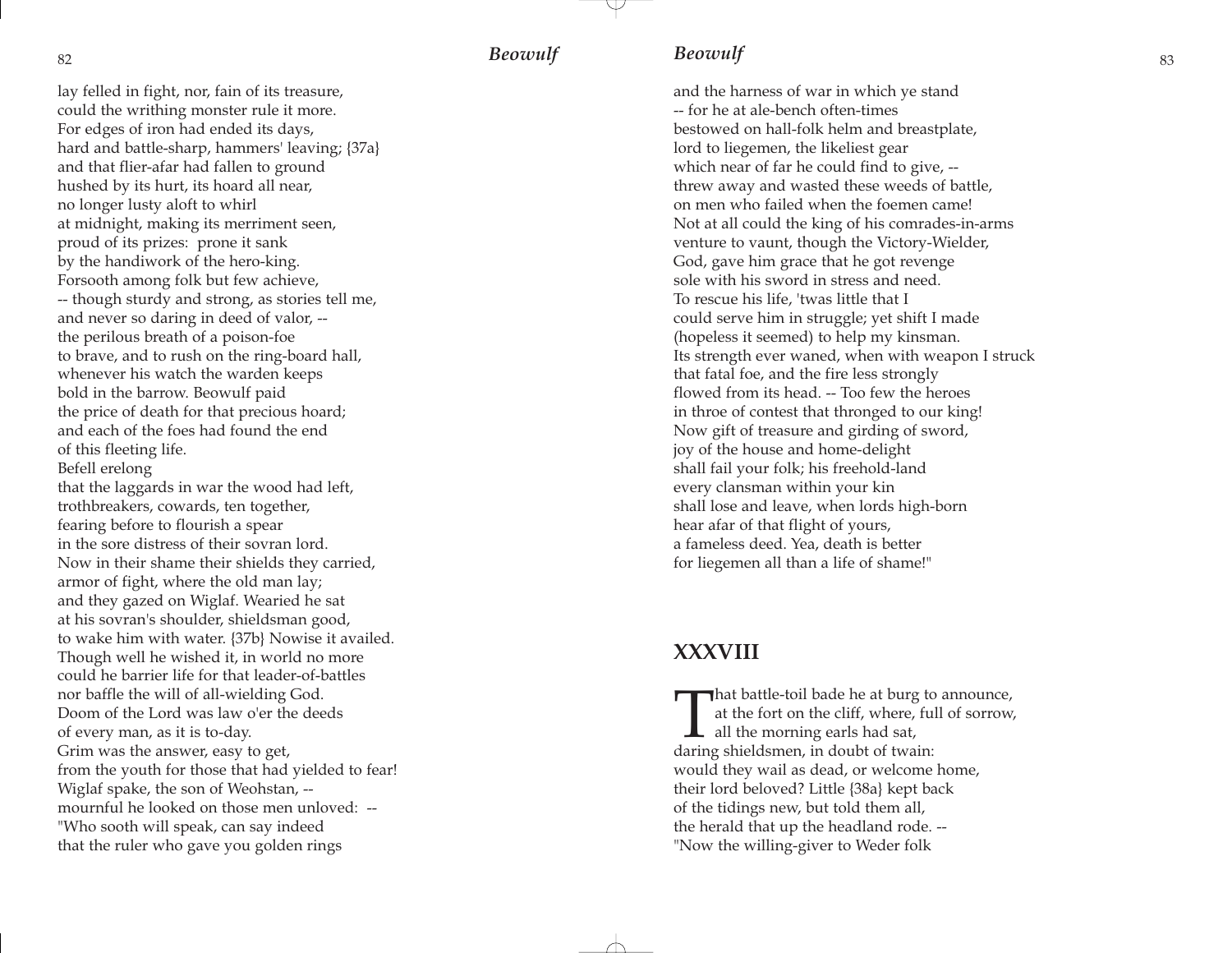#### **Beowulf** 85

for rapture of ravens. But rescue came with dawn of day for those desperate men when they heard the horn of Hygelac sound, tones of his trumpet; the trusty king had followed their trail with faithful band.

# **XXXIX**

 $\forall$ 

The bloody swath of Swedes and Geats and the storm of their strife, were seen afar, how folk against folk the fight had wakened. The ancient king with his atheling band sought his citadel, sorrowing much: Ongentheow earl went up to his burg. He had tested Hygelac's hardihood, the proud one's prowess, would prove it no longer, defied no more those fighting-wanderers nor hoped from the seamen to save his hoard, his bairn and his bride: so he bent him again, old, to his earth-walls. Yet after him came with slaughter for Swedes the standards of Hygelac <sup>o</sup>'er peaceful plains in pride advancing, till Hrethelings fought in the fenced town. {39a} Then Ongentheow with edge of sword, the hoary-bearded, was held at bay, and the folk-king there was forced to suffer Eofor's anger. In ire, at the king Wulf Wonreding with weapon struck; and the chieftain's blood, for that blow, in streams flowed 'neath his hair. No fear felt he, stout old Scylfing, but straightway repaid in better bargain that bitter stroke and faced his foe with fell intent. Nor swift enough was the son of Wonred answer to render the aged chief; too soon on his head the helm was cloven; blood-bedecked he bowed to earth, and fell adown; not doomed was he yet,

in death-bed lies; the Lord of Geats on the slaughter-bed sleeps by the serpent's deed! And beside him is stretched that slayer-of-men with knife-wounds sick: {38b} no sword availed on the awesome thing in any wise to work a wound. There Wiglaf sitteth, Weohstan's bairn, by Beowulf's side, the living earl by the other dead, and heavy of heart a head-watch {38c} keeps <sup>o</sup>'er friend and foe. -- Now our folk may look for waging of war when once unhidden to Frisian and Frank the fall of the king is spread afar. -- The strife began when hot on the Hugas {38d} Hygelac fell and fared with his fleet to the Frisian land. Him there the Hetwaras humbled in war, plied with such prowess their power o'erwhelming that the bold-in-battle bowed beneath it and fell in fight. To his friends no wise could that earl give treasure! And ever since the Merowings' favor has failed us wholly. Nor aught expect I of peace and faith from Swedish folk. 'Twas spread afar how Ongentheow reft at Ravenswood Haethcyn Hrethling of hope and life, when the folk of Geats for the first time sought in wanton pride the Warlike-Scylfings. Soon the sage old sire {38e} of Ohtere, ancient and awful, gave answering blow; the sea-king {38f} he slew, and his spouse redeemed, his good wife rescued, though robbed of her gold, mother of Ohtere and Onela. Then he followed his foes, who fled before him sore beset and stole their way, bereft of a ruler, to Ravenswood.

With his host he besieged there what swords had left, the weary and wounded; woes he threatened the whole night through to that hard-pressed throng: some with the morrow his sword should kill, some should go to the gallows-tree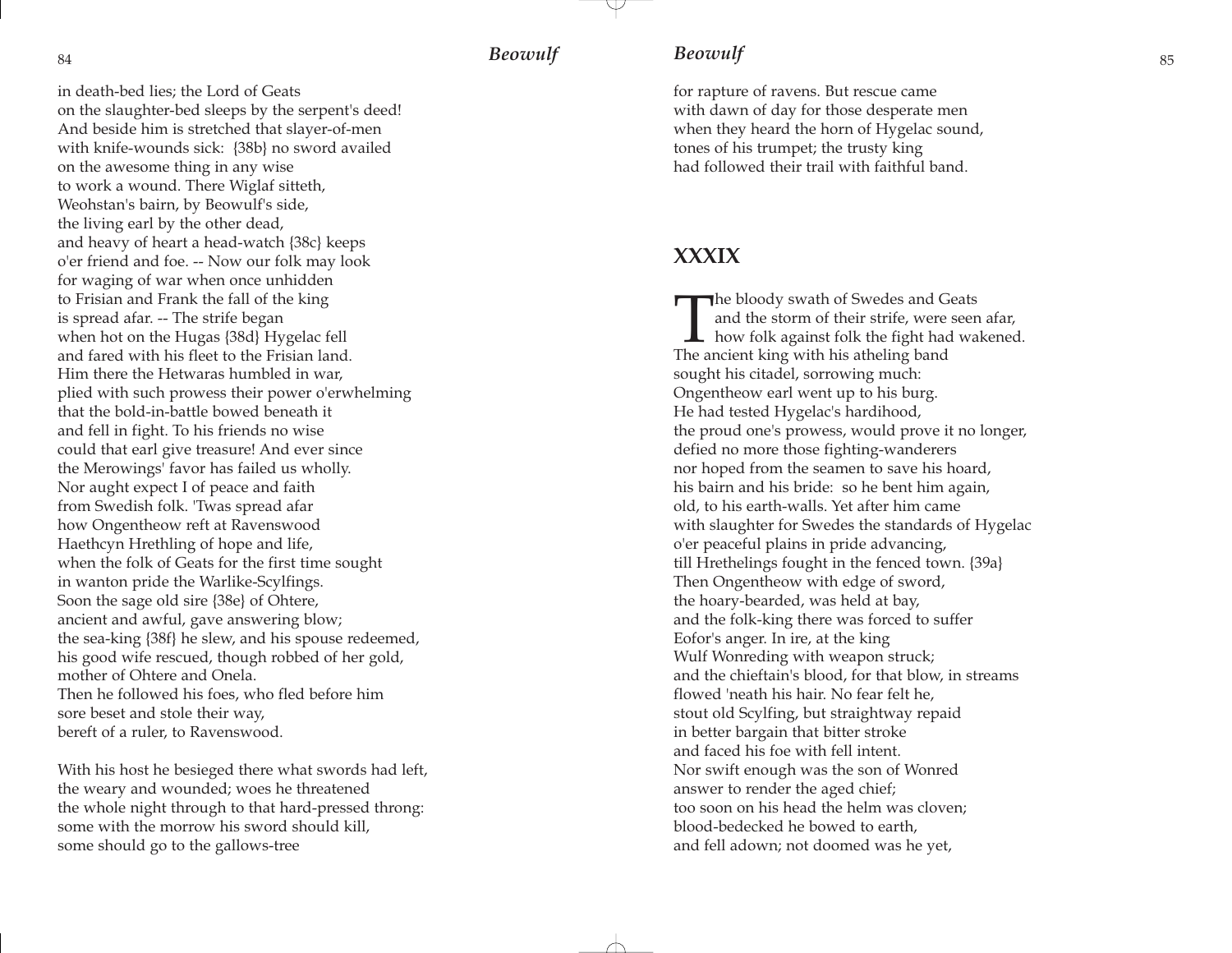and well he waxed, though the wound was sore. Then the hardy Hygelac-thane, {39b} when his brother fell, with broad brand smote, giants' sword crashing through giants'-helm across the shield-wall: sank the king, his folk's old herdsman, fatally hurt. There were many to bind the brother's wounds and lift him, fast as fate allowed his people to wield the place-of-war. But Eofor took from Ongentheow, earl from other, the iron-breastplate, hard sword hilted, and helmet too, and the hoar-chief's harness to Hygelac carried, who took the trappings, and truly promised rich fee 'mid folk, -- and fulfilled it so. For that grim strife gave the Geatish lord, Hrethel's offspring, when home he came, to Eofor and Wulf a wealth of treasure, Each of them had a hundred thousand {39c} in land and linked rings; nor at less price reckoned mid-earth men such mighty deeds! And to Eofor he gave his only daughter in pledge of grace, the pride of his home.

"Such is the feud, the foeman's rage, death-hate of men: so I deem it sure that the Swedish folk will seek us home for this fall of their friends, the fighting-Scylfings, when once they learn that our warrior leader lifeless lies, who land and hoard ever defended from all his foes, furthered his folk's weal, finished his course a hardy hero. -- Now haste is best, that we go to gaze on our Geatish lord, and bear the bountiful breaker-of-rings to the funeral pyre. No fragments merely shall burn with the warrior. Wealth of jewels, gold untold and gained in terror, treasure at last with his life obtained, all of that booty the brands shall take, fire shall eat it. No earl must carry

#### **Beowulf** 87

 $\forall$ 

memorial jewel. No maiden fair shall wreathe her neck with noble ring: nay, sad in spirit and shorn of her gold, oft shall she pass o'er paths of exile now our lord all laughter has laid aside, all mirth and revel. Many a spear morning-cold shall be clasped amain, lifted aloft; nor shall lilt of harp those warriors wake; but the wan-hued raven, fain o'er the fallen, his feast shall praise and boast to the eagle how bravely he ate when he and the wolf were wasting the slain."

So he told his sorrowful tidings, and little {39d} he lied, the loyal man of word or of work. The warriors rose; sad, they climbed to the Cliff-of-Eagles, went, welling with tears, the wonder to view. Found on the sand there, stretched at rest, their lifeless lord, who had lavished rings of old upon them. Ending-day had dawned on the doughty-one; death had seized in woful slaughter the Weders' king. There saw they, besides, the strangest being, loathsome, lying their leader near, prone on the field. The fiery dragon, fearful fiend, with flame was scorched. Reckoned by feet, it was fifty measures in length as it lay. Aloft erewhile it had revelled by night, and anon come back, seeking its den; now in death's sure clutch it had come to the end of its earth-hall joys. By it there stood the stoups and jars; dishes lay there, and dear-decked swords eaten with rust, as, on earth's lap resting, a thousand winters they waited there. For all that heritage huge, that gold of bygone men, was bound by a spell, {39e} so the treasure-hall could be touched by none of human kind, -- save that Heaven's King, God himself, might give whom he would,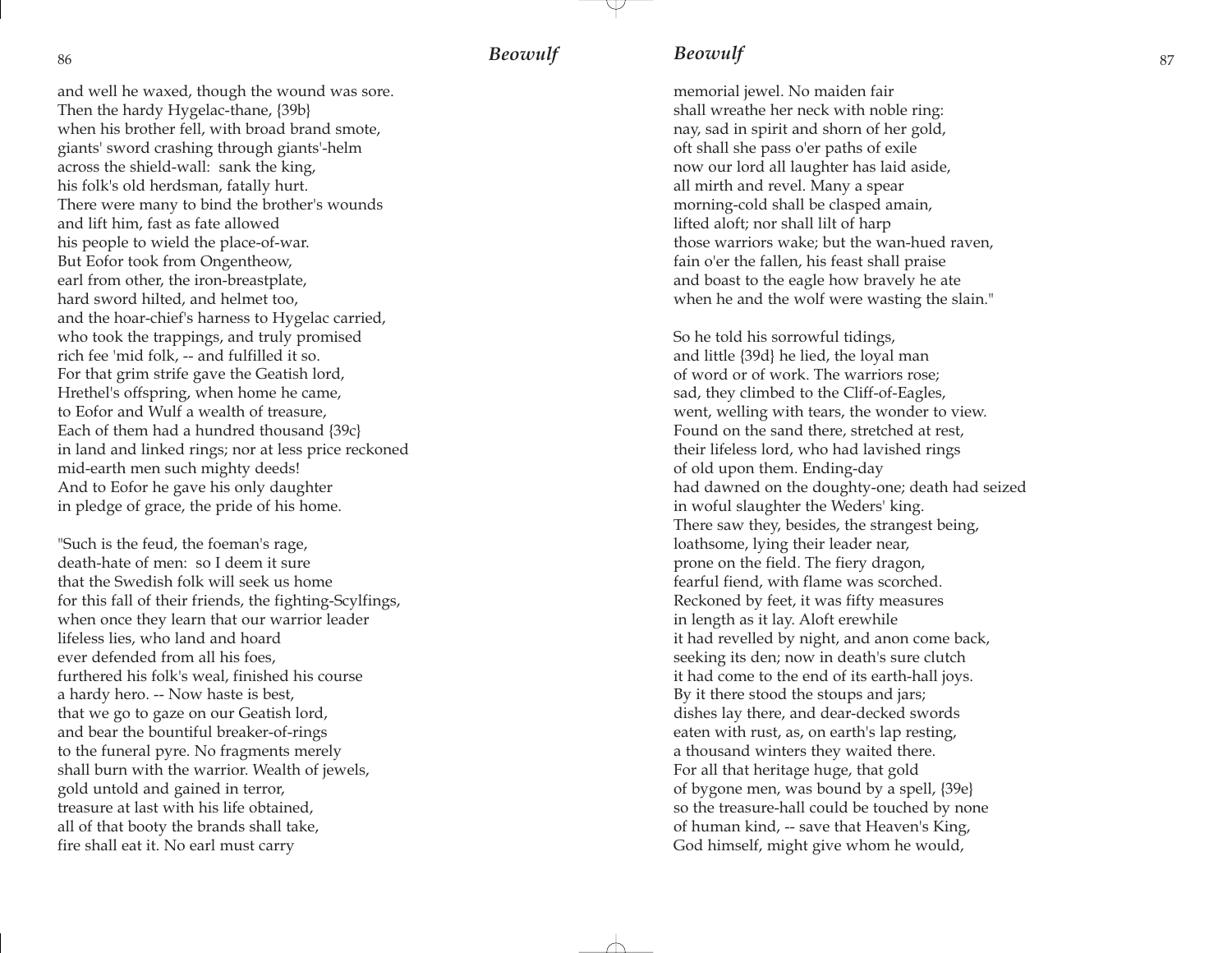Helper of Heroes, the hoard to open, - even such a man as seemed to him meet.

# **XL**

perilous path, it proved, he {40a} trod<br>who heinously hid, that hall within,<br>wealth under wall! Its watcher had killed one of a few, {40b} and the feud was avenged in woful fashion. Wondrous seems it, what manner a man of might and valor oft ends his life, when the earl no longer in mead-hall may live with loving friends. So Beowulf, when that barrow's warden he sought, and the struggle; himself knew not in what wise he should wend from the world at last. For {40c} princes potent, who placed the gold, with a curse to doomsday covered it deep, so that marked with sin the man should be, hedged with horrors, in hell-bonds fast, racked with plagues, who should rob their hoard. Yet no greed for gold, but the grace of heaven, ever the king had kept in view. {40d} Wiglaf spake, the son of Weohstan: -- "At the mandate of one, oft warriors many sorrow must suffer; and so must we. The people's-shepherd showed not aught of care for our counsel, king beloved! That guardian of gold he should grapple not, urged we, but let him lie where he long had been in his earth-hall waiting the end of the world, the hest of heaven. -- This hoard is ours but grievously gotten; too grim the fate which thither carried our king and lord. I was within there, and all I viewed, the chambered treasure, when chance allowed me (and my path was made in no pleasant wise) under the earth-wall. Eager, I seized

#### **Beowulf** 89

₼

such heap from the hoard as hands could bear and hurriedly carried it hither back to my liege and lord. Alive was he still, still wielding his wits. The wise old man spake much in his sorrow, and sent you greetings and bade that ye build, when he breathed no more, on the place of his balefire a barrow high, memorial mighty. Of men was he worthiest warrior wide earth o'er the while he had joy of his jewels and burg. Let us set out in haste now, the second time to see and search this store of treasure, these wall-hid wonders, -- the way I show you, - where, gathered near, ye may gaze your fill at broad-gold and rings. Let the bier, soon made, be all in order when out we come, our king and captain to carry thither -- man beloved -- where long he shall bide safe in the shelter of sovran God." Then the bairn of Weohstan bade command, hardy chief, to heroes many that owned their homesteads, hither to bring firewood from far -- o'er the folk they ruled - for the famed-one's funeral. " Fire shall devour and wan flames feed on the fearless warrior who oft stood stout in the iron-shower, when, sped from the string, a storm of arrows shot o'er the shield-wall: the shaft held firm, featly feathered, followed the barb." And now the sage young son of Weohstan seven chose of the chieftain's thanes, the best he found that band within, and went with these warriors, one of eight, under hostile roof. In hand one bore a lighted torch and led the way. No lots they cast for keeping the hoard when once the warriors saw it in hall, altogether without a guardian, lying there lost. And little they mourned when they had hastily haled it out, dear-bought treasure! The dragon they cast,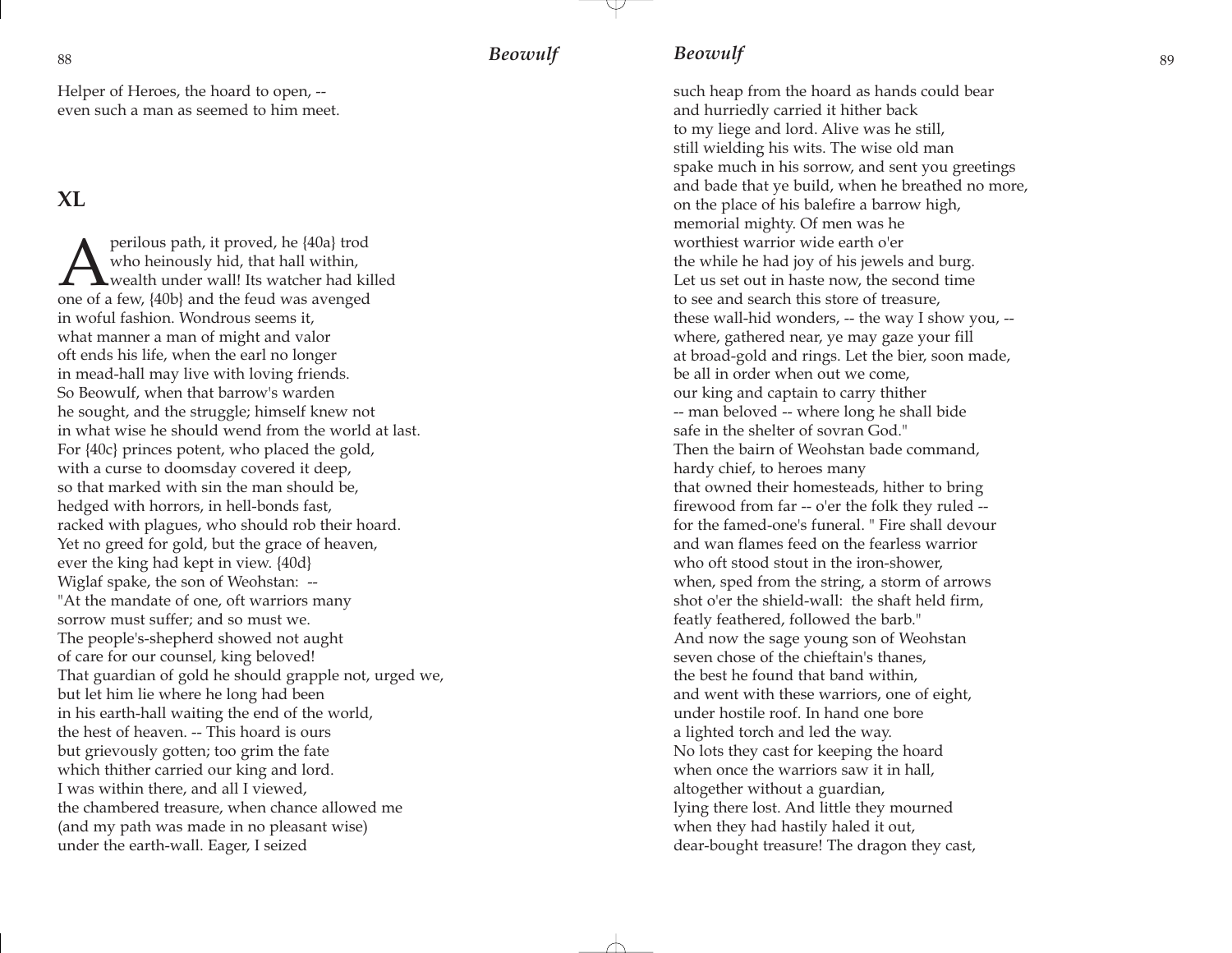the worm, o'er the wall for the wave to take, and surges swallowed that shepherd of gems. Then the woven gold on a wain was laden - countless quite! -- and the king was borne, hoary hero, to Hrones-Ness.

# **XLI**

Then fashioned for him the folk of Geats<br>firm on the earth a funeral-pile,<br>and hung it with helmets and harness of war and breastplates bright, as the boon he asked; and they laid amid it the mighty chieftain, heroes mourning their master dear. Then on the hill that hugest of balefires the warriors wakened. Wood-smoke rose black over blaze, and blent was the roar of flame with weeping (the wind was still), till the fire had broken the frame of bones, hot at the heart. In heavy mood their misery moaned they, their master's death. Wailing her woe, the widow {41a} old, her hair upbound, for Beowulf's death sung in her sorrow, and said full oft she dreaded the doleful days to come, deaths enow, and doom of battle, and shame. -- The smoke by the sky was devoured. The folk of the Weders fashioned there on the headland a barrow broad and high, by ocean-farers far descried: in ten days' time their toil had raised it, the battle-brave's beacon. Round brands of the pyre a wall they built, the worthiest ever that wit could prompt in their wisest men. They placed in the barrow that precious booty, the rounds and the rings they had reft erewhile, hardy heroes, from hoard in cave, - trusting the ground with treasure of earls,

gold in the earth, where ever it lies useless to men as of yore it was. Then about that barrow the battle-keen rode, atheling-born, a band of twelve, lament to make, to mourn their king, chant their dirge, and their chieftain honor. They praised his earlship, his acts of prowess worthily witnessed: and well it is that men their master-friend mightily laud, heartily love, when hence he goes from life in the body forlorn away.

Thus made their mourning the men of Geatland, for their hero's passing his hearth-companions: quoth that of all the kings of earth, of men he was mildest and most beloved, to his kin the kindest, keenest for praise.

 $\forall$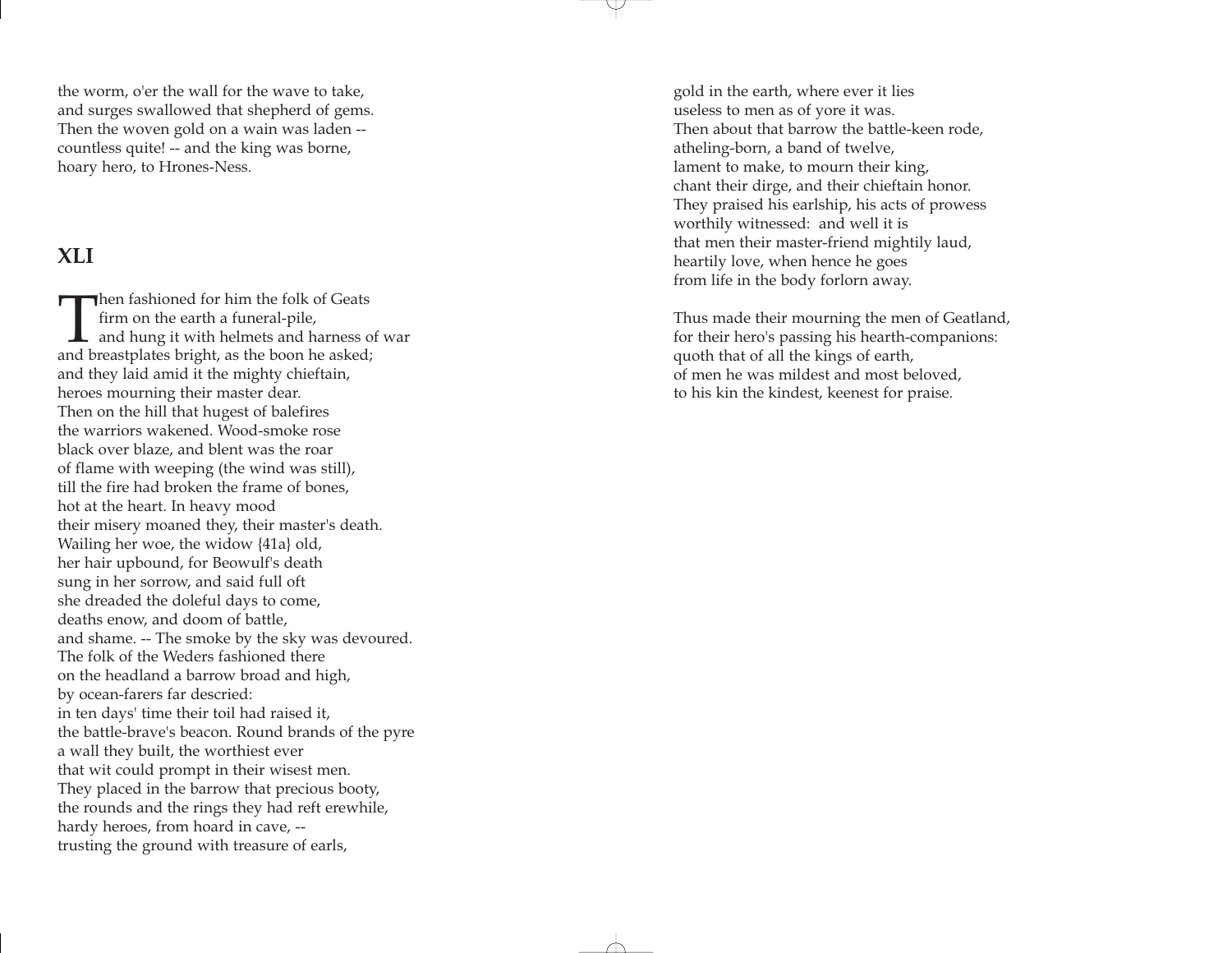

Ŧ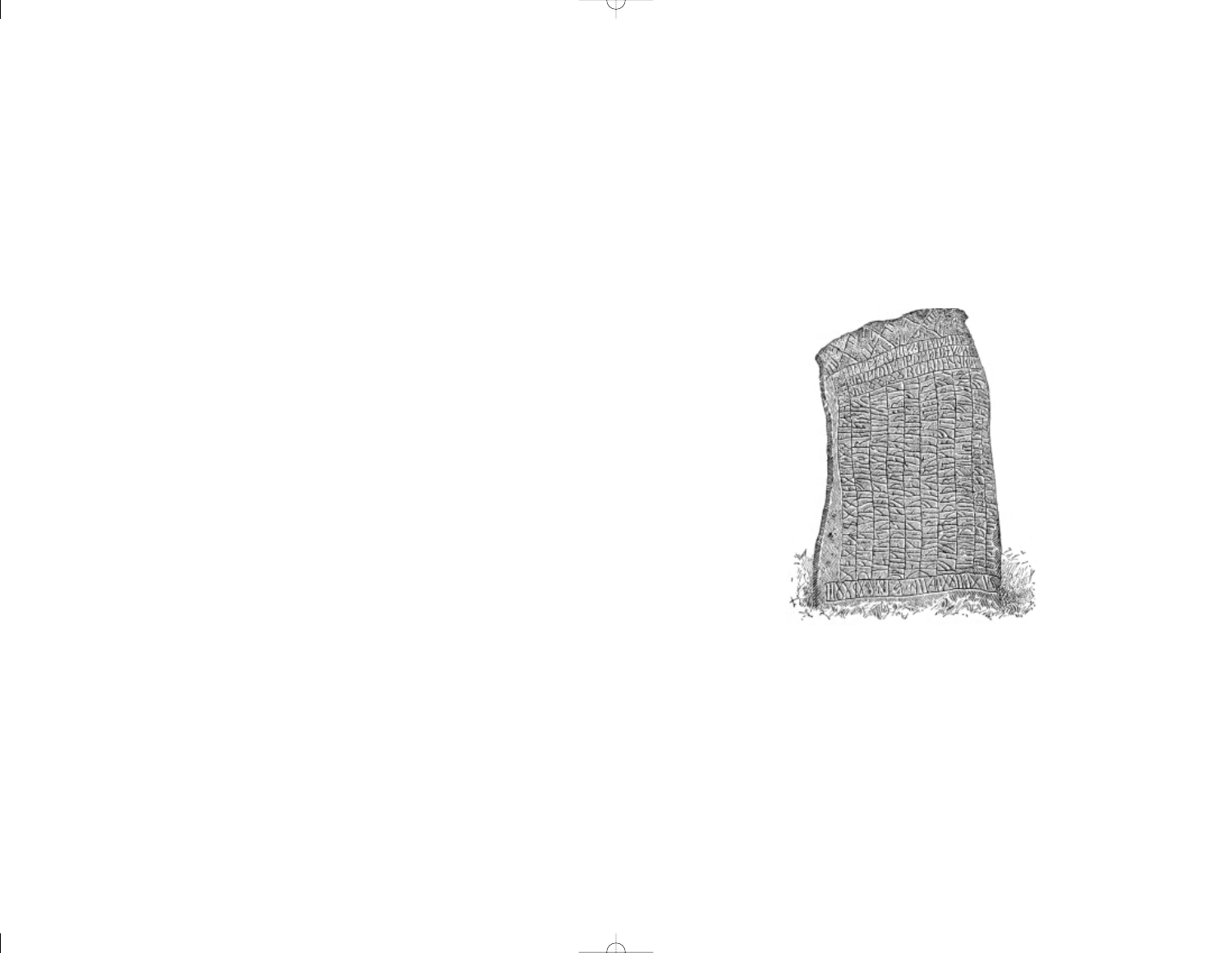#### **Footnotes**

- {0a} Not, of course, Beowulf the Great, hero of the epic.
- {0b} Kenning for king or chieftain of a comitatus: he breaks off gold from the spiral rings -- often worn on the arm -- and so rewards his followers.
- {1a} That is, "The Hart," or "Stag," so called from decorations in the gables that resembled the antlers of a deer. This hall has been carefully described in a pamphlet by Heyne. The building was rectangular, with opposite doors -- mainly west and east -- and a hearth in the middle of th single room. A row of pillars down each side, at some distance from the walls, made a space which was raised a little above the main floor, and was furnished with two rows of seats. On one side, usually south, was the high-seat midway between the doors. Opposite this, on the other raised space, was another seat of honor. At the banquet soon to be described, Hrothgar sat in the south or chief high-seat, and Beowulf opposite to him. The scene for a flying (see below, v.499) was thus very effectively set. Planks on trestles -- the "board" of later English literature -- formed the tables just in front of the long rows of seats, and were taken away after banquets, when the retainers were ready to stretch themselves out for sleep on the benches.
- {1b} Fire was the usual end of these halls. See v. 781 below. One thinks of the splendid scene at the end of the Nibelungen, of the Nialssaga, of Saxo's story of Amlethus, and many a less famous instance.
- {1c} It is to be supposed that all hearers of this poem knew how Hrothgar's hall was burnt, -- perhaps in the unsuccessful attack made on him by his son-in-law Ingeld.
- {1d} A skilled minstrel. The Danes are heathens, as one is told presently; but this lay of beginnings is taken from Genesis.
- {1e} A disturber of the border, one who sallies from his haunt in the fen and roams over the country near by. This probably pagan nuisance is now furnished with biblical credentials as a fiend or devil in good standing, so that all Christian Englishmen might read about him. "Grendel" may mean one who grinds and crushes.
- {1f} Cain's.
- {1g} Giants.

 $\forall$ 

{2a} The smaller buildings within the main enclosure but separate from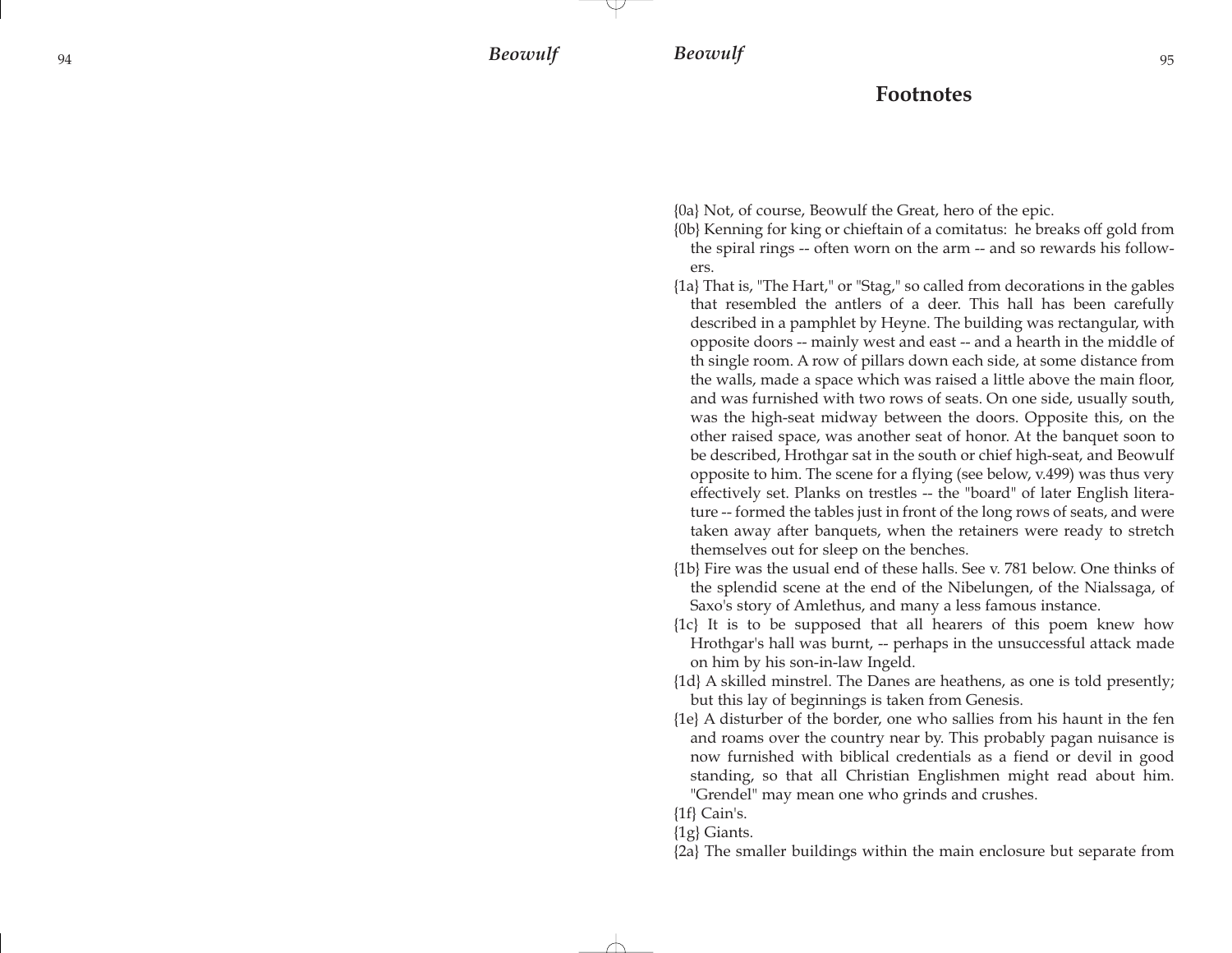**Beowulf** 97

the hall.

{2b} Grendel.

{2c} "Sorcerers-of-hell."

{2d} Hrothgar, who is the "Scyldings'-friend" of 170.

{2e} That is, in formal or prescribed phrase.

{3a} Ship.

- {3b} That is, since Beowulf selected his ship and led his men to the harbor.
- {3c} One of the auxiliary names of the Geats.
- {3d} Or: Not thus openly ever came warriors hither; yet...

{4a} Hrothgar.

- {4b} Beowulf's helmet has several boar-images on it; he is the "man of war"; and the boar-helmet guards him as typical representative of the marching party as a whole. The boar was sacred to Freyr, who was the favorite god of the Germanic tribes about the North Sea and the Baltic. Rude representations of warriors show the boar on the helmet quite as large as the helmet itself.
- {5a} Either merely paved, the strata via of the Romans, or else thought of as a sort of mosaic, an extravagant touch like the reckless waste of gold on the walls and roofs of a hall.
- {6a} The nicor, says Bugge, is a hippopotamus; a walrus, says Ten Brink. But that water-goblin who covers the space from Old Nick of jest to the Neckan and Nix of poetry and tale, is all one needs, and Nicor is a good name for him.
- {6b} His own people, the Geats.
- {6c} That is, cover it as with a face-cloth. "There will be no need of funeral rites."
- {6d} Personification of Battle.
- {6e} The Germanic Vulcan.
- {6f} This mighty power, whom the Christian poet can still revere, has here the general force of "Destiny."
- {7a} There is no irrelevance here. Hrothgar sees in Beowulf's mission a heritage of duty, a return of the good offices which the Danish king rendered to Beowulf's father in time of dire need.
- {7b} Money, for wergild, or man-price.
- {7c} Ecgtheow, Beowulf's sire.
- {8a} "Began the fight."
- {8b} Breca.
- {9a} Murder.
- {10a} Beowulf, -- the "one."
- {11a} That is, he was a "lost soul," doomed to hell.

{12a} Kenning for Beowulf.

{13a} "Guarded the treasure."

- {13b} Sc. Heremod.
- {13c} The singer has sung his lays, and the epic resumes its story. The time-relations are not altogether good in this long passage which describes the rejoicings of "the day after"; but the present shift from the riders on the road to the folk at the hall is not very violent, and is of a piece with the general style.
- {14a} Unferth, Beowulf's sometime opponent in the flyting.
- {15a} There is no horrible inconsistency here such as the critics strive and cry about. In spite of the ruin that Grendel and Beowulf had made within the hall, the framework and roof held firm, and swift repairs made the interior habitable. Tapestries were hung on the walls, and willing hands prepared the banquet.
- {15b} From its formal use in other places, this phrase, to take cup in hall, or "on the floor," would seem to mean that Beowulf stood up to receive his gifts, drink to the donor, and say thanks.
- {15c} Kenning for sword.
- {15d} Hrothgar. He is also the "refuge of the friends of Ing," below. Ing belongs to myth.
- {15e} Horses are frequently led or ridden into the hall where folk sit at banquet: so in Chaucer's Squire's tale, in the ballad of King Estmere, and in the romances.
- {16a} Man-price, wergild.
- {16b} Beowulf's.
- {16c} Hrothgar.

 $\forall$ 

- {16d} There is no need to assume a gap in the Ms. As before about Sigemund and Heremod, so now, though at greater length, about Finn and his feud, a lay is chanted or recited; and the epic poet, counting on his readers' familiarity with the story, -- a fragment of it still exists, -simply gives the headings.
- {16e} The exact story to which this episode refers in summary is not to be determined, but the following account of it is reasonable and has good support among scholars. Finn, a Frisian chieftain, who nevertheless has a "castle" outside the Frisian border, marries Hildeburh, a Danish princess; and her brother, Hnaef, with many other Danes, pays Finn a visit. Relations between the two peoples have been strained before. Something starts the old feud anew; and the visitors are attacked in their quarters. Hnaef is killed; so is a son of Hildeburh. Many fall on both sides. Peace is patched up; a stately funeral is held; and the surviving visitors become in a way vassals or liegemen of Finn, going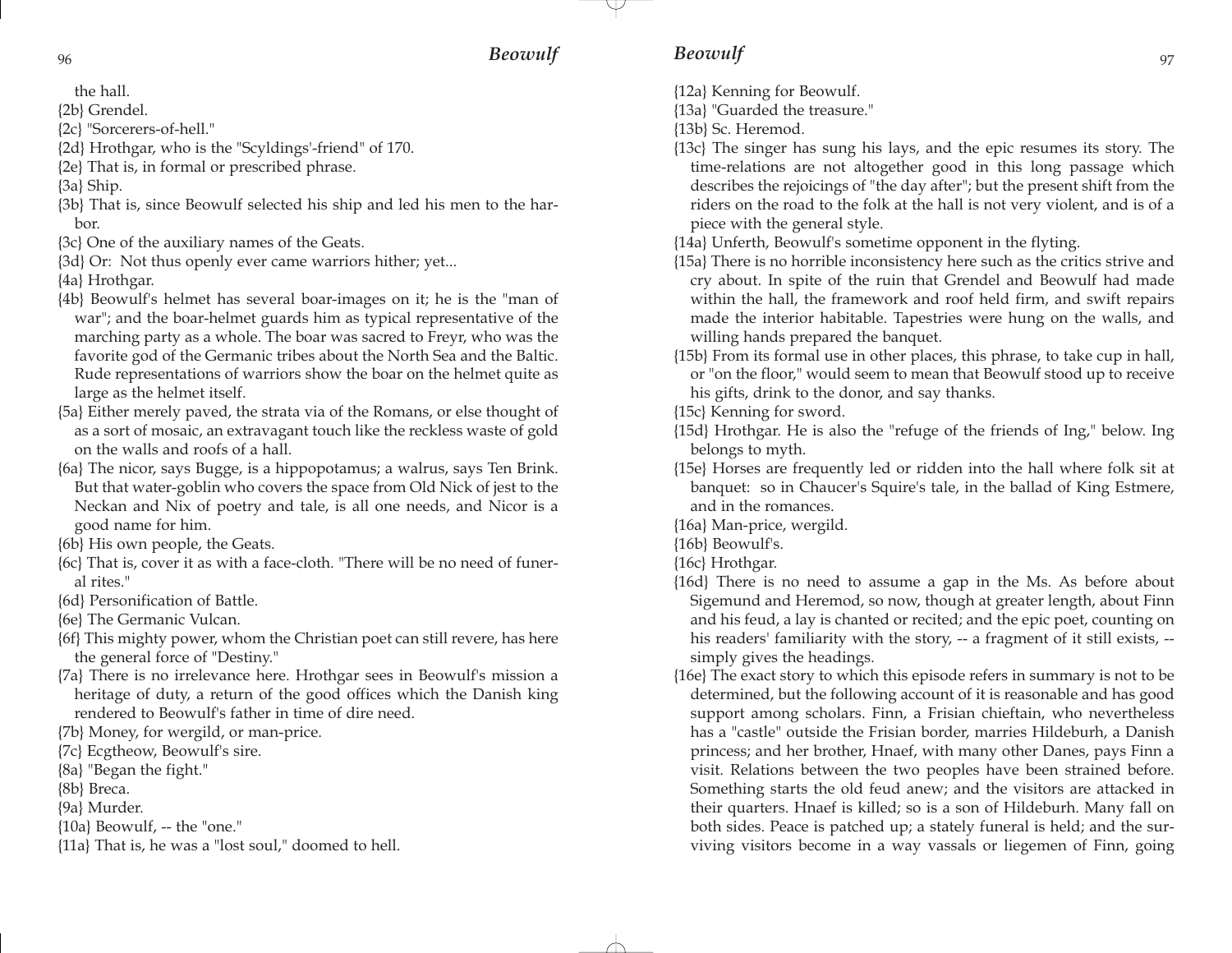**Beowulf** 99

- back with him to Frisia. So matters rest a while. Hengest is now leader of the Danes; but he is set upon revenge for his former lord, Hnaef. Probably he is killed in feud; but his clansmen, Guthlaf and Oslaf, gather at their home a force of sturdy Danes, come back to Frisia, storm Finn's stronghold, kill him, and carry back their kinswoman Hildeburh.
- {16f} The "enemies" must be the Frisians.
- {16g} Battlefield. -- Hengest is the "prince's thane," companion of Hnaef. "Folcwald's son" is Finn.
- {16h} That is, Finn would govern in all honor the few Danish warriors who were left, provided, of course, that none of them tried to renew the quarrel or avenge Hnaef their fallen lord. If, again, one of Finn's Frisians began a quarrel, he should die by the sword.
- {16i} Hnaef.
- {16j} The high place chosen for the funeral: see description of Beowulf's funeral-pile at the end of the poem.
- {16k} Wounds.
- {17a} That is, these two Danes, escaping home, had told the story of the attack on Hnaef, the slaying of Hengest, and all the Danish woes. Collecting a force, they return to Frisia and kill Finn in his home.
- {17b} Nephew to Hrothgar, with whom he subsequently quarrels, and elder cousin to the two young sons of Hrothgar and Wealhtheow, - their natural guardian in the event of the king's death. There is something finely feminine in this speech of Wealhtheow's, apart from its somewhat irregular and irrelevant sequence of topics. Both she and her lord probably distrust Hrothulf; but she bids the king to be of good cheer, and, turning to the suspect, heaps affectionate assurances on his probity. "My own Hrothulf" will surely not forget these favors and benefits of the past, but will repay them to the orphaned boy.
- {19a} They had laid their arms on the benches near where they slept.
- {20a} He surmises presently where she is.
- {20b} The connection is not difficult. The words of mourning, of acute grief, are said; and according to Germanic sequence of thought, inexorable here, the next and only topic is revenge. But is it possible? Hrothgar leads up to his appeal and promise with a skillful and often effective description of the horrors which surround the monster's home and await the attempt of an avenging foe.
- {21a} Hrothgar is probably meant.
- {21b} Meeting place.
- {22a} Kenning for "sword." Hrunting is bewitched, laid under a spell of uselessness, along with all other swords.
- {22b} This brown of swords, evidently meaning burnished, bright, continues to be a favorite adjective in the popular ballads.
- {23a} After the killing of the monster and Grendel's decapitation.
- {23b} Hrothgar.
- {23c} The blade slowly dissolves in blood-stained drops like icicles.
- {23d} Spear.
- {24a} That is, "whoever has as wide authority as I have and can remember so far back so many instances of heroism, may well say, as I say, that no better hero ever lived than Beowulf."
- {25a} That is, he is now undefended by conscience from the temptations (shafts) of the devil.
- {25b} Kenning for the sun. -- This is a strange role for the raven. He is the warrior's bird of battle, exults in slaughter and carnage; his joy here is a compliment to the sunrise.
- {26a} That is, he might or might not see Beowulf again. Old as he was, the latter chance was likely; but he clung to the former, hoping to see his young friend again "and exchange brave words in the hall."
- {27a} With the speed of the boat.
- {27b} Queen to Hygelac. She is praised by contrast with the antitype, Thryth, just as Beowulf was praised by contrast with Heremod.
- {27c} Kenning for "wife."

 $\forall$ 

- {28a} Beowulf gives his uncle the king not mere gossip of his journey, but a statesmanlike forecast of the outcome of certain policies at the Danish court. Talk of interpolation here is absurd. As both Beowulf and Hygelac know, -- and the folk for whom the Beowulf was put together also knew, -- Froda was king of the Heathobards (probably the Langobards, once near neighbors of Angle and Saxon tribes on the continent), and had fallen in fight with the Danes. Hrothgar will set aside this feud by giving his daughter as "peace-weaver" and wife to the young king Ingeld, son of the slain Froda. But Beowulf, on general principles and from his observation of the particular case, foretells trouble. Note:
- {28b} Play of shields, battle. A Danish warrior cuts down Froda in the fight, and takes his sword and armor, leaving them to a son. This son is selected to accompany his mistress, the young princess Freawaru, to her new home when she is Ingeld's queen. Heedlessly he wears the sword of Froda in hall. An old warrior points it out to Ingeld, and eggs him on to vengeance. At his instigation the Dane is killed; but the murderer, afraid of results, and knowing the land, escapes. So the old feud must break out again.
- {28c} That is, their disastrous battle and the slaying of their king.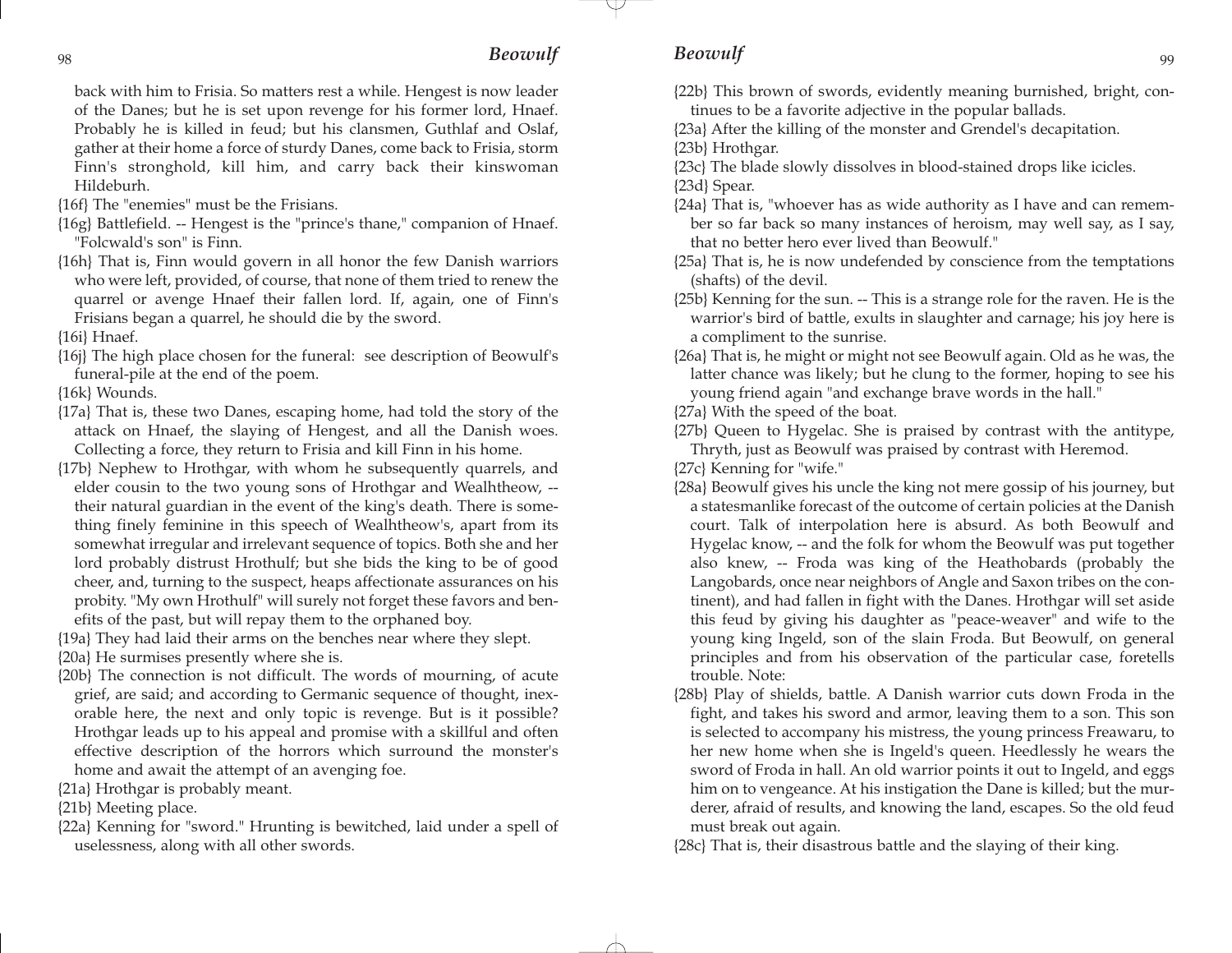# **Beowulf** 101

detailed description below.

{33b} Hygelac.

{33c} Shield.

- {33d} The hollow passage.
- {34a} That is, although Eanmund was brother's son to Onela, the slaying of the former by Weohstan is not felt as cause of feud, and is rewarded by gift of the slain man's weapons.
- {34b} Both Wiglaf and the sword did their duty. -- The following is one of the classic passages for illustrating the comitatus as the most conspicuous Germanic institution, and its underlying sense of duty, based partly on the idea of loyalty and partly on the practical basis of benefits received and repaid.
- {34c} Sc. "than to bide safely here," -- a common figure of incomplete comparison.
- {34d} Wiglaf's wooden shield.
- {34e} Gering would translate "kinsman of the nail," as both are made of iron.

{35a} That is, swords.

- {36a} Where Beowulf lay.
- {37a} What had been left or made by the hammer; well-forged.
- {37b} Trying to revive him.
- {38a} Nothing.
- {38b} Dead.
- {38c} Death-watch, guard of honor, "lyke-wake."
- {38d} A name for the Franks.
- {38e} Ongentheow.
- {38f} Haethcyn.
- {39a} The line may mean: till Hrethelings stormed on the hedged shields,
	- -- i.e. the shield-wall or hedge of defensive war -- Hrethelings, of course, are Geats.
- {39b} Eofor, brother to Wulf Wonreding.
- {39c} Sc. "value in" hides and the weight of the gold.
- {39d} Not at all.

 $\forall$ 

- {39e} Laid on it when it was put in the barrow. This spell, or in our days the "curse," either prevented discovery or brought dire ills on the finder and taker.
- {40a} Probably the fugitive is meant who discovered the hoard. Ten Brink and Gering assume that the dragon is meant. "Hid" may well mean here "took while in hiding."
- {40b} That is "one and a few others." But Beowulf seems to be indicated. {40c} Ten Brink points out the strongly heathen character of this part of

#### {28d} The sword.

- {28e} Beowulf returns to his forecast. Things might well go somewhat as follows, he says; sketches a little tragic story; and with this prophecy by illustration returns to the tale of his adventure.
- {28f} Not an actual glove, but a sort of bag.
- {29a} Hygelac.
- {29b} This is generally assumed to mean hides, though the text simply says "seven thousand." A hide in England meant about 120 acres, though "the size of the acre varied."
- {29c} On the historical raid into Frankish territory between 512 and 520 A.D. The subsequent course of events, as gathered from hints of this epic, is partly told in Scandinavian legend.
- {29d} The chronology of this epic, as scholars have worked it out, would make Beowulf well over ninety years of age when he fights the dragon. But the fifty years of his reign need not be taken as historical fact.
- {29e} The text is here hopelessly illegible, and only the general drift of the meaning can be rescued. For one thing, we have the old myth of a dragon who guards hidden treasure. But with this runs the story of some noble, last of his race, who hides all his wealth within this barrow and there chants his farewell to life's glories. After his death the dragon takes possession of the hoard and watches over it. A condemned or banished man, desperate, hides in the barrow, discovers the treasure, and while the dragon sleeps, makes off with a golden beaker or the like, and carries it for propitiation to his master. The dragon discovers the loss and exacts fearful penalty from the people round about.
- {31a} Literally "loan-days," days loaned to man.
- {31b} Chattuarii, a tribe that dwelt along the Rhine, and took part in repelling the raid of (Hygelac) Chocilaicus.
- {31c} Onla, son of Ongentheow, who pursues his two nephews Eanmund and Eadgils to Heardred's court, where they have taken refuge after their unsuccessful rebellion. In the fighting Heardred is killed.
- {32a} That is, Beowulf supports Eadgils against Onela, who is slain by Eadgils in revenge for the "care-paths" of exile into which Onela forced him.
- {32b} That is, the king could claim no wergild, or man-price, from one son for the killing of the other.
- {32c} Usual euphemism for death.
- {32d} Sc. in the grave.
- {33a} Eofor for Wulf. -- The immediate provocation for Eofor in killing "the hoary Scylfing," Ongentheow, is that the latter has just struck Wulf down; but the king, Haethcyn, is also avenged by the blow. See the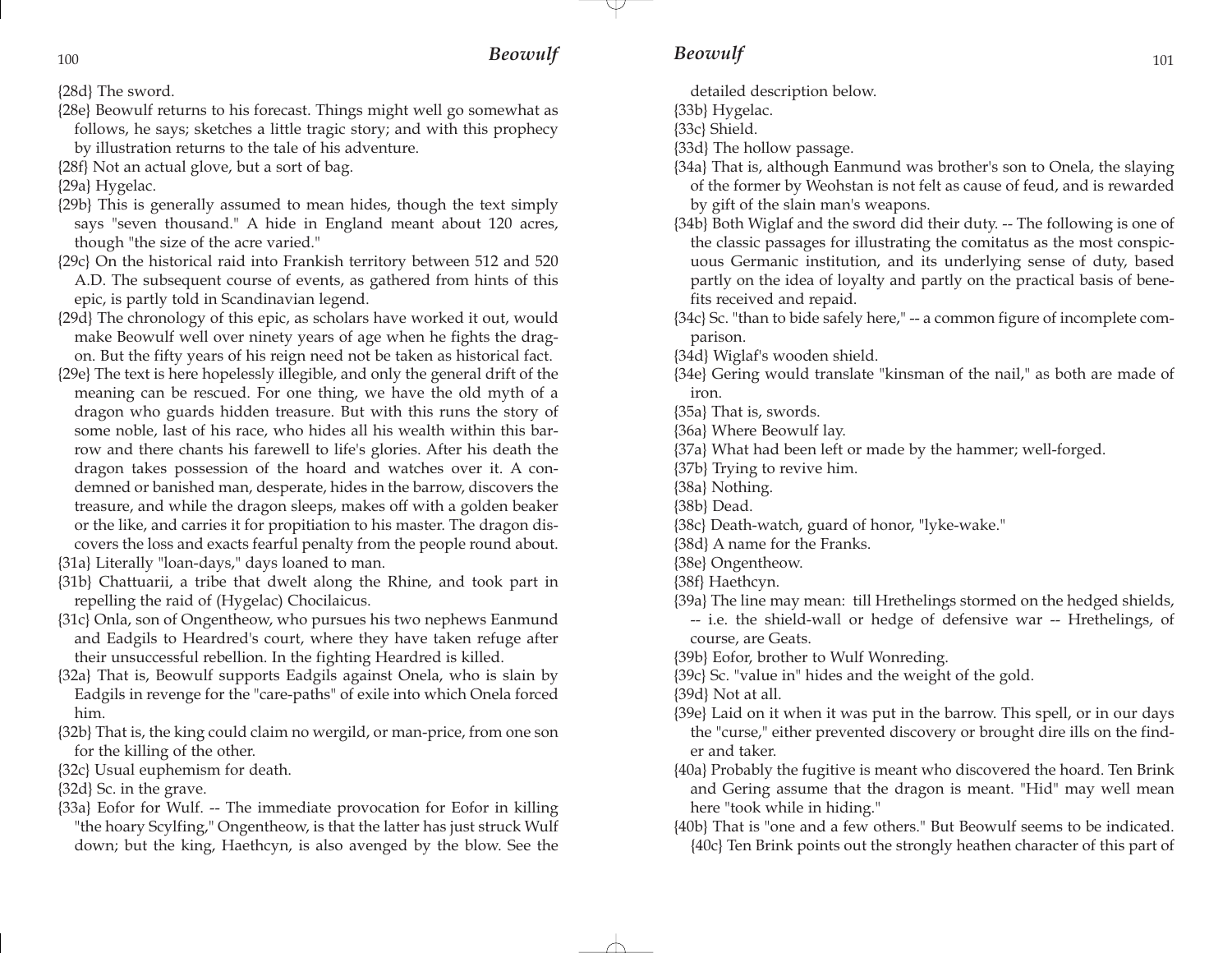$\forall$ 

#### *Beowulf* <sup>102</sup>

the epic. Beowulf's end came, so the old tradition ran, from his unwitting interference with spell-bound treasure

- {40d} A hard saying, variously interpreted. In any case, it is the somewhat clumsy effort of the Christian poet to tone down the heathenism of his material by an edifying observation.
- {41a} Nothing is said of Beowulf's wife in the poem, but Bugge surmises that Beowulf finally accepted Hygd's offer of kingdom and hoard, and, as was usual, took her into the bargain.

# **Beowulf and the Creatures of Denmark\***

Bill Cooper (1995)

The *Beowulf* poem survives in a single manuscript copy that was made in ca AD 1000. Moreover, this manuscript (1) is often stated by modern critics to be a copy of a mid-8th century Anglo-Saxon (i.e. Old English) original, now lost. This original is in turn described as an essentially Christian poem. Yet, the continually repeated assertion of the supposedly Christian origins of the poem not only contributes toward a serious misunderstanding of the poem's nature and purpose, but notably fails to take into account the following facts

Firstly, there are no allusions whatever in the poem to any event, person or teaching of the New Testament. This is in sharp contrast to other Anglo-Saxon poems (The Dream of the Rood, and so on) that certainly are Christian in sentiment. There are definite allusions to certain facts and personages contained in the Old Testament, namely to God, the Creation, to Abel and to Cain, but these are no more than those same historical allusions that are to be met with in the other preChristian Anglo-Saxon genealogies and records that we have already studied in chapter 7 of this book. Like those records, and whilst likewise showing a most interesting historical knowledge of certain events and personages that also appear in the Genesis record, the Beowulf poem clearly pre-dates any knowledge among the Anglo-Saxons of Christianity *per se*.

In view of this, it is hardly surprising to find that the sentiments of the poem are strongly pagan, extolling the highly questionable virtues of vengeance, the accumulation of plunder and the boasting of and reliance upon human strength and prowess. Allusions are also made to blatantly pagan oaths, sacrifices, sentiments and forms of burial. But there are certainly no exclusively Christian sentiments expressed anywhere in its 3182 lines of text.

Nowhere in the poem is any reference made to the British Isles or to any British (or English) king, personage or historical event. This is simply because this epic poem pre-dates the migration of the Saxons to these isles. And what are we to make of the following passage?: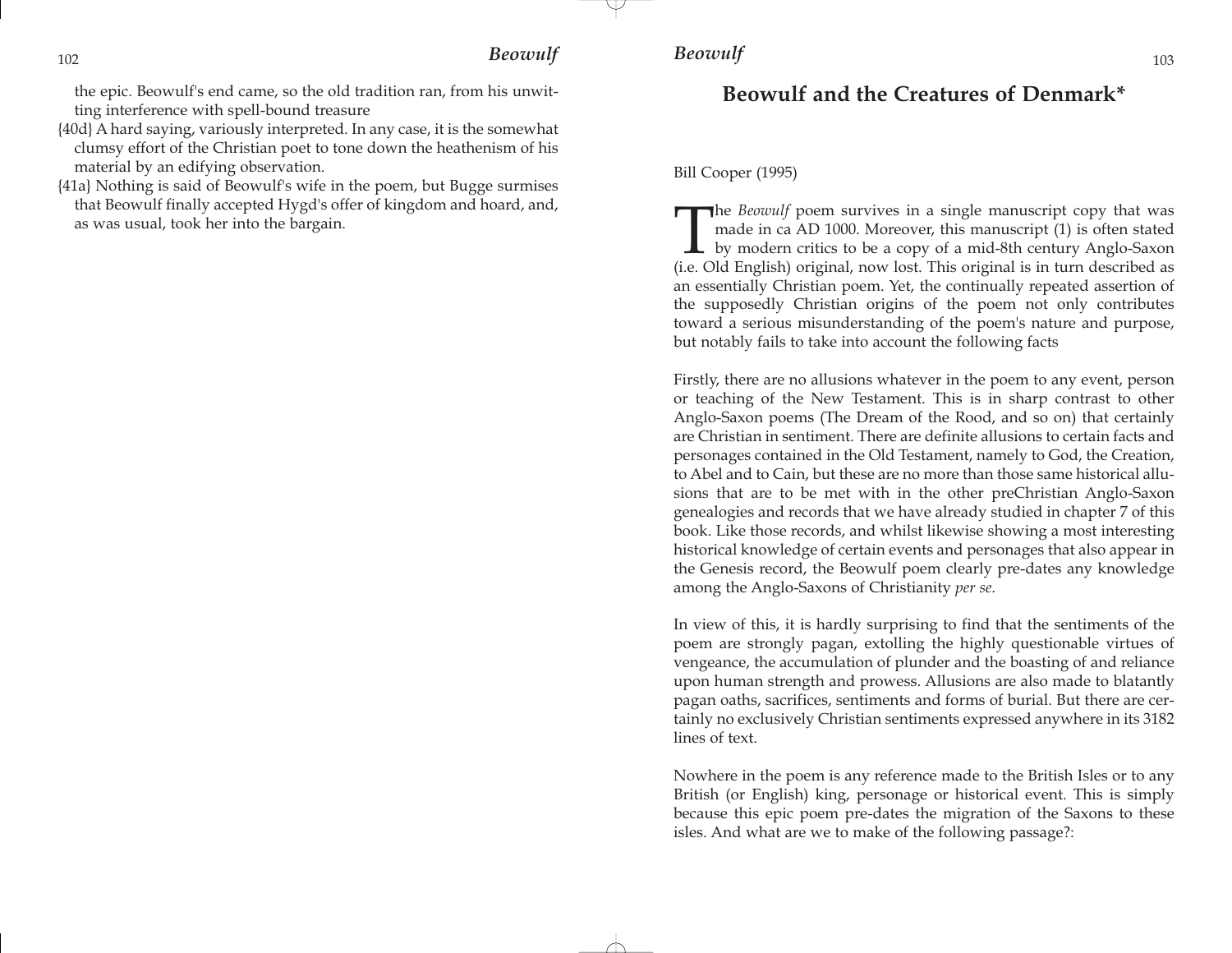'fortham **Offa** waes geoflim ond guthum garcene man wide geweorthod wisdome heold ethel sinne thonon **Eomer** woc haelethum to helpe... ' (2)

Which Alexander (see bibliography) translates thus:

'So it was that Offa [i.e. king of the continental Angles], brave with the spear, was spoken of abroad for his wars and his gifts; he governed with wisdom the land of his birth. To him was born Eomer, helper of the heroes...' (3)

The Offa who is mentioned here was the pre-migration ancestor of his 8th century namesake, King Offa of Mercia (AD 757-796), whom we have already met (along with this same ancestor), in the early Saxon genealogies. We have also met Eomer in the same genealogies, where his name is rendered Eomer and where he is, strictly speaking, the grandson, and not the son, of Offa. These ancient genealogies were clearly fresh in the mind of the writer of Beowulf, which again tells us something of the times in which the poem was composed. (4)

There is, moreover, no sycophantic dedication of the poem to any Christian Anglo-Saxon English king, not even to that King Offa whose ancestor is immortalised in the poem and under whose auspices some modern scholars suggest the poem was written. Many other scholars would plump for an even later date for the poem, yet the characters in the poem can be historically dated to the late 5th and early 6th centuries, years that long preceded the adoption of Christianity by the Saxons. In other words, the poem belongs very firmly indeed to the pagan times which it describes.

<sup>A</sup> detailed study of the historical characters contained in the Beowulf epic and their relationships to each other, is set out in Appendix 9. But to briefly summarise here, Beowulf, the character in whose honour the poem was written, was no mythical figure. His place is firmly set in history. He was born the son of Ecgtheow in AD 495. At the age of seven, in AD 502, he was brought to the court of Hrethel, his maternal grandfather (AD 445-503) who was then king of the Geatingas, a tribe who inhabited what is today southern Sweden (and whose eponymous founder, Geat, also appears in the early genealogies--see chapter 7). After an unpromising and feckless youth, during which years were fought the Geatish/Swedish wars, in particular the Battle of Ravenswood [Hrefnawudu] in the year AD 510, Beowulf undertook his celebrated

**Beowulf** 105

journey to Denmark, to visit Hrothgar, king of the Danes. This was in AD 515, Beowulf's twentieth year. (This was also the year of his slaying the monster Grendel which we shall examine shortly.) Six years later, in AD 521, Beowulf's uncle, King Hygelac, was slain.

Hygelac himself is known to have lived from AD 475 - 521, having come to the throne of the Geatingas in AD 503, the year of his father Hrethel's death. He is independently mentioned in Gregory of Tour's *Historiae Francorum*, where his name is rendered **Chlocbilaichus**. (5)

There, and in other Latin Frankish sources, (6) he is described as a Danish king (**Chogilaicus Danorum rex**), not a Geat, but this is the same mistake that our own English chroniclers made when they included even the Norwegian Vikings under the generic name of Danes. The Liber Monstrorum, however, did correctly allude to him as **rex Getarum**, king of the Geats. Saxo also mentions him as the **Hugletus** who destroyed the Swedish chief Homothus. Homothus, in turn, is the same as that Eanmund who is depicted in line 2612 of the Beowulf poem.

On Hygelac's death, Beowulf declined the offer to succeed his uncle to the throne of the Geatingas, choosing instead to act as guardian to Hygelac's son, prince Heardred, during the years of Heardred's minority. (Heardred lived from AD 511- 533. He was therefore in his tenth year when he became king.) Heardred, however, was killed by the Swedes in AD 533 (for giving shelter to the Swedish king's nephews--see Appendix 9), and it was in this year that Beowulf took over the reins of kingship. Beowulf went on to rule his people in peace for fifty years, dying at some 88 years of age in the year AD 583. The manner of his death, though, is particularly relevant to our study, as we shall see.

But first, we must dispel one particular and erroneous notion that has bedeviled studies in this field for years. Since the poem's rediscovery in the early 18th century (although it was brought to the more general attention of scholars in the year 1815 when it was first printed), scholars have insisted on depicting the creatures in their translations of the poem as 'trolls'. The monster Grendel, it is said, was a troll. And the older female who was assumed by the Danes to have been his mother, is likewise called by modern translators a troll-wife.

The word '**troll**' is of Nordic origin, and in the fairy-tales of Northern Europe it is supposed to have been a human-like, mischievous and hairy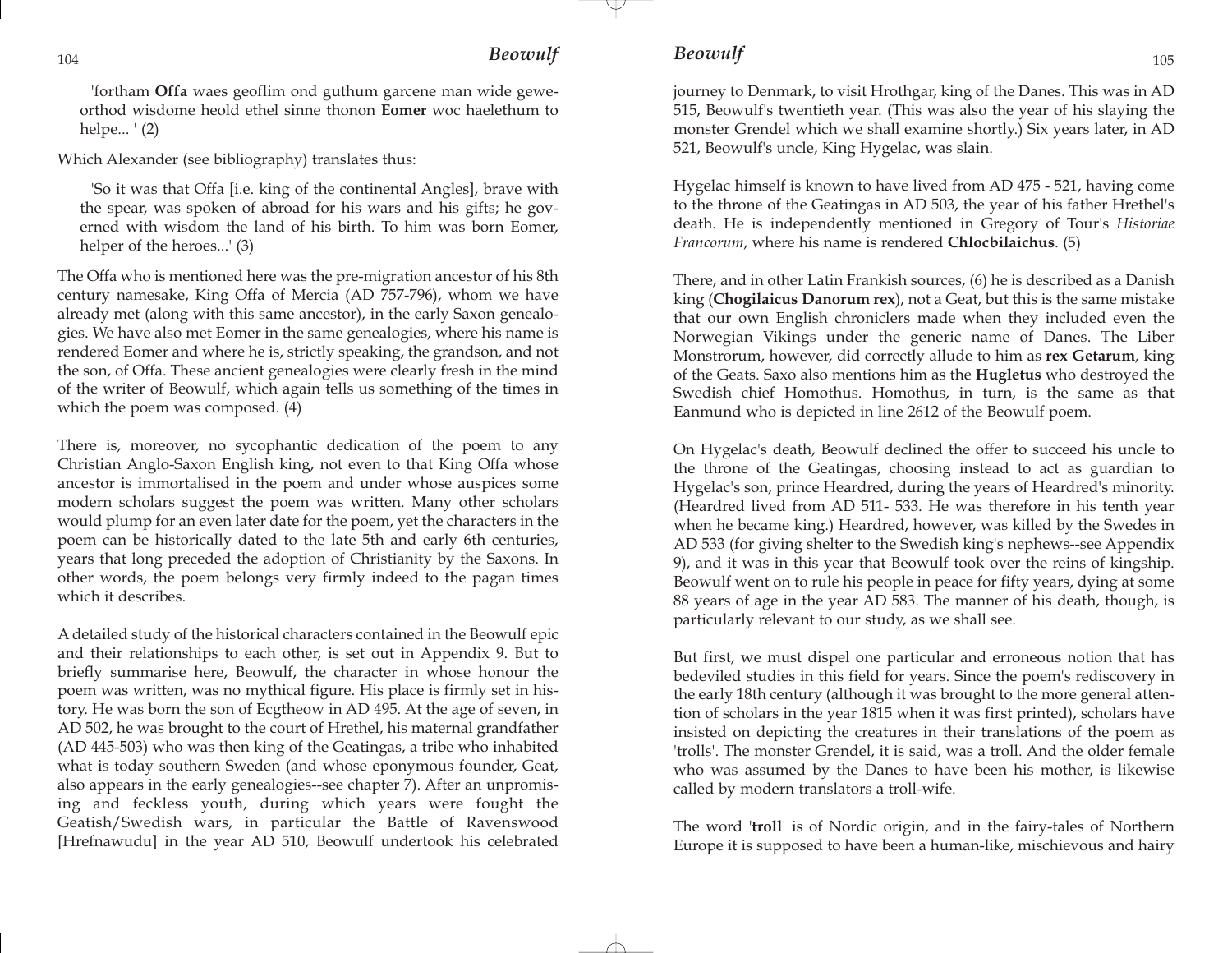dwarf who swaps troll children for human children in the middle of the night. For good measure, trolls are sometimes depicted as equally mischievous and hairy giants, some of whom lived under bridges or in caves. Which would be all well and good but for the singular observation that the word 'troll' is entirely absent from the original Anglo-Saxon text of Beowulf! The poem is full of expressions that we would call zoological terms, and these relate to all kinds of creatures, (see Appendix 10). But none of them have anything whatever to do with dwarves, giants, trolls or fairies, mischievous or otherwise. And whilst we are on the subject, the monster Grendel preyed on the Danes for twelve long years (AD 503- 515). Are we seriously to believe then that these Danish Vikings, whose berserker-warriors struck such fear into the hearts of their neighbours, were themselves for twelve long years rendered helpless with terror by a hairy dwarf; even a 'giant' one? For that is what certain of today's mistranslations of the poem would have us believe.

By the time of his slaying the monster Grendel in AD 515, Beowulf himself had already become something of a seasoned hunter of large reptilian monsters. He was renowned amongst the Danes at Hrothgar's court for having cleared the local sea lanes of monstrous animals whose predatory natures had been making life hazardous for the open boats of the Vikings. Fortunately, the Anglo-Saxon poem, written in pure celebration of his heroism, has preserved for us not just the physical descriptions of some of the monsters that Beowulf encountered, but even the names under which certain species of these animals were known to the Saxons and Danes.

However, in order to understand exactly what it is that we are reading when we examine these names, we must appreciate the nature of the Anglo-Saxon language. The Anglo-Saxons (like the modern Germans and Dutch) had a very simple method of word construction, and their names for everyday objects can sometimes sound amusing to our modern English ears when translated literally. A body, for example, was simply a bone-house (**banhus**), and a joint a bone-lock (**banloca**). When Beowulf speaks to his Danish interrogator, he is said quite literally to have unlocked his word-hoard (wordhord **onleoc**). Beowulf's own name means bear, and it is constructed in the following way. The **Beo**-element is the Saxon word for bee, and his name means literally a bee-wolf. The bear has a dog-like face and was seen by those who wisely kept their distance to apparently be eating bees when it raided their hives for honey. So they simply called the bear a bee-wolf. Likewise, the sun was called

#### **Beowulf** 107

**woruldcandel**, lit. the world-candle. It was thus an intensely literal but at the same time highly poetic language, possessing great and unambiguous powers of description.

The slaying of Grendel is the most famous of Beowulf's encounters with monsters of course, and we shall come to look closely at this animal's physical description as it is given in the Beowulf epic. But in Grendel's lair, a large swampy lake, there lived other reptilian species that were collectively known by the Saxons as **wyrmeynnes** (lit. wormkind, a race of monsters and serpents--the word serpent in those days meant something rather more than a snake). Beowulf and his men came across them as they were tracking the female of Grendel's species back to her lair after she had killed and eaten King Hrothgar's minister, Asshere, whose half-eaten head was found on the cliff-top overlooking the lake.

Amongst them were creatures that were known to the Saxons and Danes as giant **saedracan** (sea-drakes or sea-dragons), and these were seen from the cliff-top suddenly swerving through the deep waters of the lake. Perhaps they were aware of the arrival of humans. Other creatures were lying in the sun when Beowulf's men first saw them, but at the sound of the battle-horn they scurried back to the water and slithered beneath the waves.

These other creatures included one species known to the Saxons as a **nicor** (pl. niceras), and the word has important connotations for our present study inasmuch as it later developed into **knucker**, a Middle English word for a water-dwelling monster or dragon. The monster at Lyminster in Sussex (see table of previous chapter) was a knucker as were several of the other reported sightings of such creatures in this country. The pool where the Lyminster dragon lived is known to this day as the Knucker's Hole. The Orkney Isles, whose inhabitants, significantly, are Viking, not Scots, likewise have their **Nuckelavee**, as do also the Shetland Islanders. And on the Isle of Man, they have a **Nykir**.

However, amongst the more generally named **wyrmas** (serpents) and **wildeor** (wild beasts) that were present at the lake on this occasion, there was one species in particular that was called an **ythgewinnes**, (9) evidently a surface-swimming monster if its name is anything to go by, rather than a creature that swam at depth like the saedracan. Intrigued by it, Beowulf shot an arrow into the creature, and the animal was then harpooned by Beowulf's men using eoferspreotum, modified boar-spears.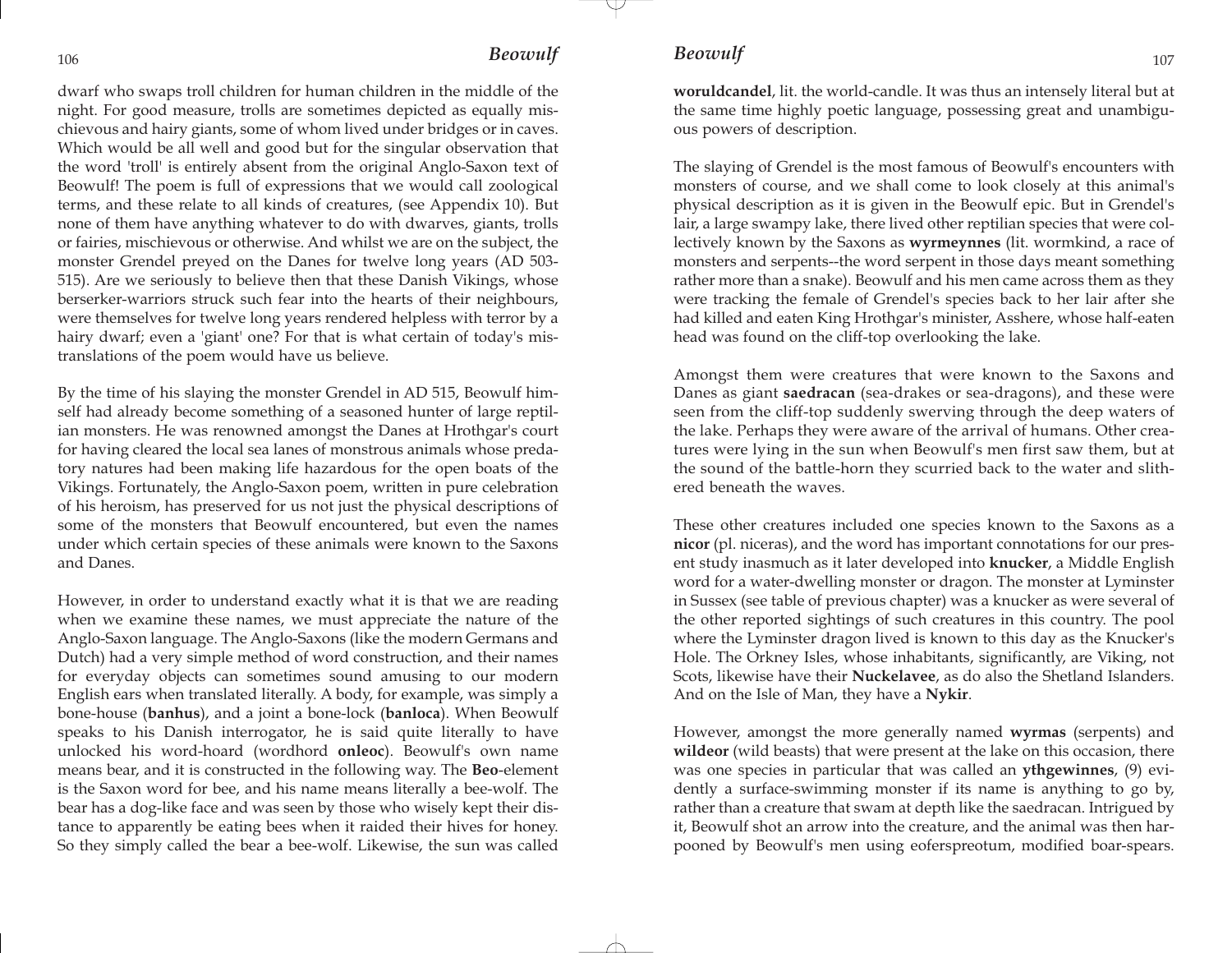Once the monster was dead, Beowulf and his men then dragged the ythgewinnes out of the water and laid its body out for examination. They had, after all, a somewhat professional interest in the animals that they were up against. Moreover, of the monstrous reptiles that they had encountered at the lake, it was said that they were such creatures as would sally out at midmorning time to create havoc amongst the ships in the sea lanes, and one particular success of Beowulf's, as we have already seen, was clearing the narrow sea lanes between Denmark and Sweden of certain monsters which he called **merefixa** and **niceras**. Following that operation, the carcasses of nine such creatures (niceras nigene-- Alexander mistakenly translates nigene as seven) were laid out on the beaches for display and further inspection.

The last monster to be destroyed by Beowulf (and from which encounter Beowulf also died in the year AD 583) was a flying reptile which lived on a promontory overlooking the sea at Hronesness on the southern coast of Sweden. Now, the Saxons (and presumably the Danes) knew flying reptiles in general as **lyftfloga** (air-fliers), but this particular species of flying reptile, the specimen from Hronesness, was known to them as a **widfloga**, lit, a wide (or far-ranging) flyer, and the description that they have left us fits that of a giant **Pteranodon**. Interestingly, the Saxons also described this creature as a **ligdraca**, or fire-dragon, and he is described as fifty feet in length (or perhaps wing-span?) and about 300 years of age. (Great age is a common feature even among today's non-giant reptiles.) Moreover, and of particular interest to us, the name widfloga would have distinguished this particular species of flying reptile from another similar species which was capable of making only short flights. Such a creature is portrayed in Figure 11.1, a shield-boss from the Sutton Hoo burial which shows a flying dragon with its wings folded along its sides. Its long tooth-filled jaws are readily seen, and the shield-boss can be seen to this day in its showcase at the British Museum. Modern paleontologists, working from fossilized remains, have named such a creature Pterodactyl.

But our attention must now be drawn towards another reptilian monster which was surely the most fiercesome of all the animals encountered by Beowulf, the monster called **Grendel**.

It is too often and mistakenly thought that the name Grendel was merely a personal name by which the Danes knew this particular animal. In much the same way as a horse is nicknamed Dobbin, or a dog Fido, this

#### **Beowulf** 109

monster, it is assumed, was called Grendel. But, in fact, Grendel was the name that our forebears gave to a particular species of animal. This is evidenced by the fact that in the year AD 931, King Athelstan of Wessex issued a charter in which a certain lake in Wiltshire (England) is called (as in Denmark) a grendles mere. (10) The Grendel in Beowulf, we note with interest, also lived in a mere. Other place-names mentioned in old charters, Grindles bee and Grendeles pyt, for example, were likewise places that were (or had been) the habitats of this particular species of animal. Grindelwald, lit. Grendelwood, in Switzerland is another such place. But where does the name Grendel itself come from?

There are several Anglo-Saxon words that share the same root as Grendel. The Old English word grindan, for example, and from which we derive our word grind, used to denote a destroyer. But the most likely origin of the name is simply the fact that Grendel is an onomatopoeic term derived from the Old Norse **grindill**, meaning a storm or **grenja**, meaning to bellow. The word Grendel is strongly reminiscent of the deep-throated growl that would be emitted by a very large animal and it came into Middle English usage as grindel, meaning angry.

To the hapless Danes who were the victims of his predatory raids, however, Grendel was not just an animal. To them he was demon-like, one who was **synnum beswenced** (afflicted with sins). He was **godes ansaca** (God's adversary), the **synscatha** (evil-doer) who was **wonsaeli** (damned), a very **feond on helle** (devil in hell)! He was one of the **grundwyrgen**, accursed and murderous monsters who were said by the Danes



Fig. 11.1 The portrayal from a Saxon shield (Sutton Hoo burial site) of a flying reptile at rest. Note the wings folded along its sides as well as the long tooth-filled jaws. Comparaison of this with a modern reconstruction of a Pterodactyl or similar creature is most intstructive.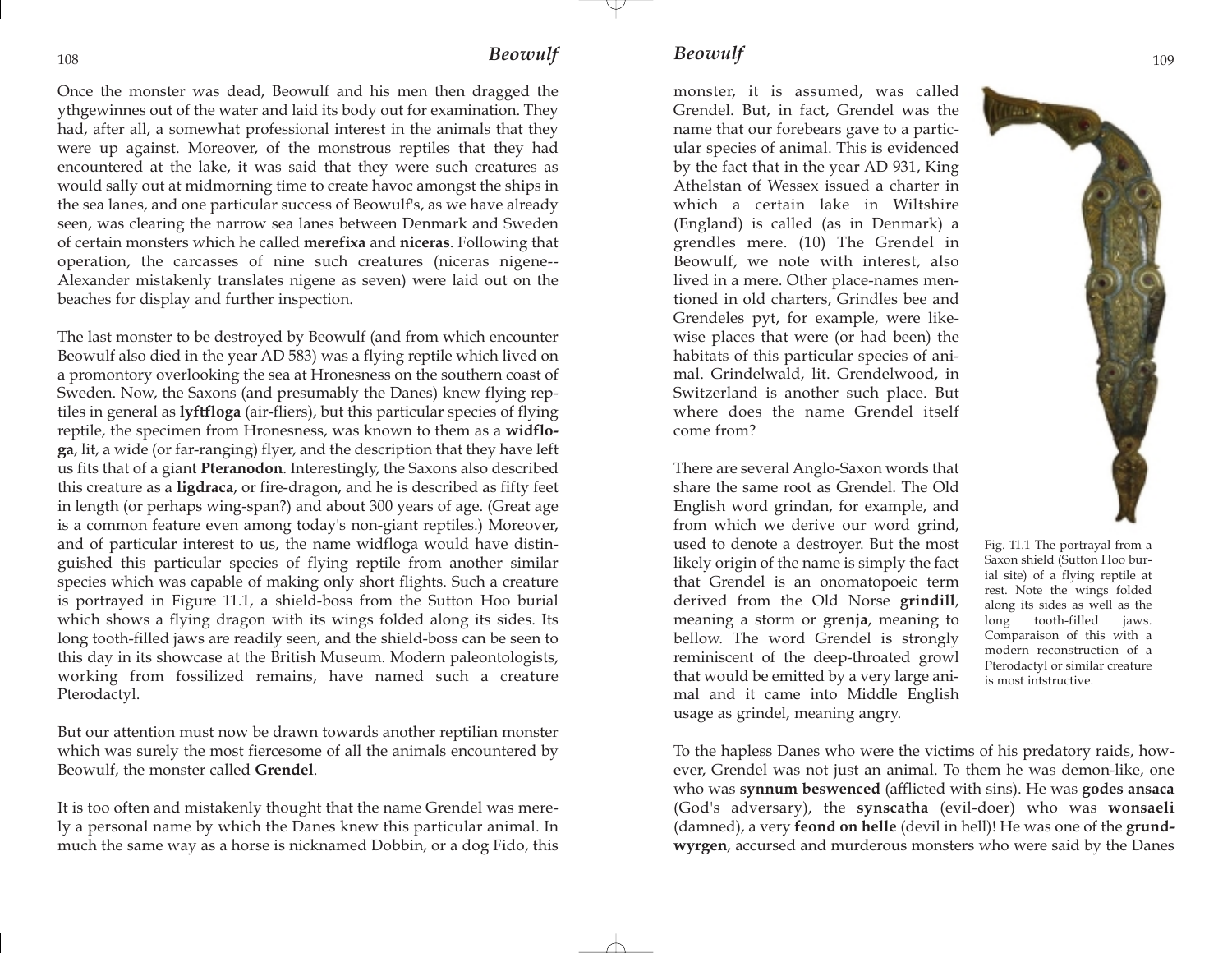$\forall$ 

to be descended from Cain himself. And it is descriptions such as these of Grendel's nature that convey something of the horror with which the men of those times anticipated his raids on their homesteads.

But as for Grendel's far more interesting physical description, his habits and the geography of his haunts, they are as follows:

At one point in the poem, Hrothgar, king of the Danes, relates to Beowulf the following information when describing Grendel and one of the monster's companions:

'Ic thaet londbuend leode mine seleraedende secgan hyde thaet hie gesawon swylce 1-wegen micle mearcsta pan moras healdan ellorgaestas. Thaera other waes thaes the hie gewislicost gewitan meahton idese onlienes, other earmscea pen on weres waeslmum sraeclastas traed naefne he waes mara thonne aenig man other thone on geardagum Grendel nemdon foldbuende...' (11) (Emphases mine)

... the best translation of which is Alexander's:

'I have heard it said by subjects of mine who live in the country, counselors in this hall, that they have seen such a pair of huge wayfarers haunting the moors, otherworldly ones; and one of them, so far as they might make it out, was in woman's shape; but the shape of a man, though twisted, trod also the tracks of exile - save that he was more huge than any human being. The country people have called him from of old by the name of Grendel." (12)

The key words from this passage, and from which we gain important information concerning the physical appearance of Grendel, are idese onlicnes when referring to the female monster, and weres waestmum when referring to the male. Those Danes who had seen the monsters thought that the female was the older of the two and supposed that she was Grendel's mother. She may have been. But what exactly do the descriptive terms tell us that is of such importance? Simply this: that the female was in the shape of a woman (idese onlicnes) and the male was in the shape of a man (weres waestmum), 'though twisted'. In other words, they were both bipedal, but larger than any human.

Further important detail is added elsewhere in the poem concerning Grendel's appearance, especially when the monster attacked the Danes for what was to prove the last time. In lines 815-8, we are told, in the most graphic detail, how Beowulf inflicted a fatal injury on the monster by

#### **Beowulf** 111

holding the creature in an arm lock, which he then twisted 'wrythan'(line 964). The poem then goes on to tell us that:

'Licsar gebad atol aeglaeca him on eaxie wearth syndolh sweotol seonowe onsprungon burston banlocan.'

Which may be translated thus:

'Searing pain seized the terrifying ugly one as a gaping wound appeared in his shoulder. The sinews snapped and the (arm) joint burst asunder.' (My translation)

For twelve years the Danes had themselves attempted to kill Grendel with conventional weapons, knives, swords, arrows and the like. Yet his impenetrable hide had defied them all and Grendel was able to attack the Danes with impunity Beowulf considered all this and decided that the only way to tackle the monster was to get to grips with him at close quarters. The monster's forelimbs, which the Saxons called **eorms** (arms) and which some translate as claws, were small and comparatively puny. They were the monster's one weak spot, and Beowulf went straight for them. He was already renowned for his prodigious strength of grip, and he used this to literally tear off one of Grendel's weak, small arms.

Grendel, however, is also described, in line 2079 of the poem, as a **mutbbona**, i.e. one who slays with his mouth or jaws, and the speed with which he was able to devour his human prey tells us something of the size of his jaws and teeth (he swallowed the body of one of his victims in large 'gobbets'). Yet, it is the very size of Grendel's jaws which paradoxically would have aided Beowulf in his carefully thought out strategy of going for the forelimbs, because pushing himself hard into the animals chest between those forelimbs would have placed Beowulf tightly underneath those jaws and would thus have sheltered him from Grendel's terrible teeth.

We are told that as soon as Beowulf gripped the monsters claws (and we must remember that Grendel was only a youngster, and not by all accounts a fully mature adult male of his species), the startled animal tried to pull away instead of attacking Beowulf. The animal instinctively knew the danger he was now in and he wanted to escape the clutches of the man who now posed such an unexpected threat and who was inflicting such alarming pain. However, it was this action of trying to pull away that left Grendel wide open to Beowulf's strategy. Thus, Beowulf was able in the ensuing struggle eventually to wrench off one of the animal's arms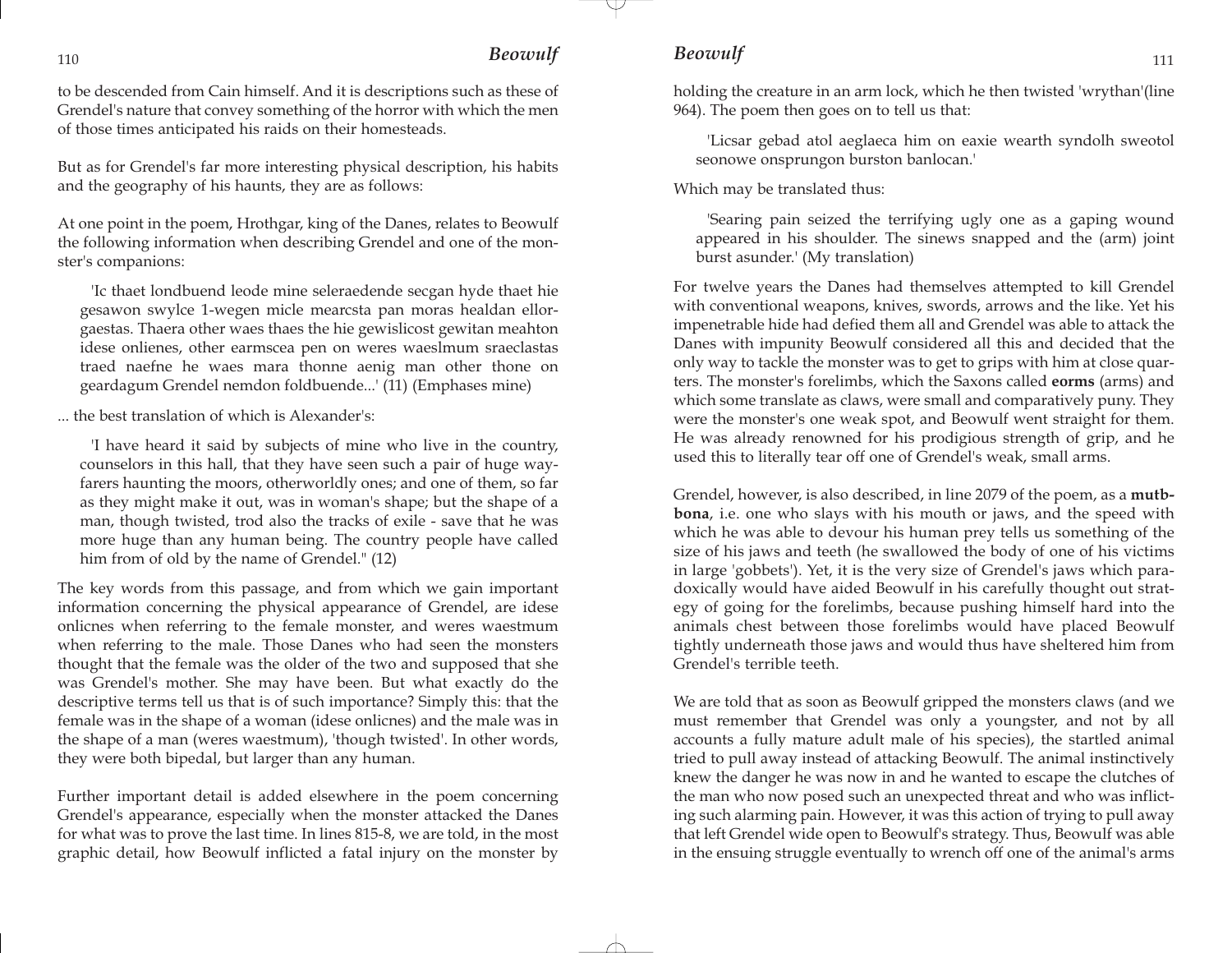as so graphically described in the poem. As a result of this appalling injury, the young Grendel returned to his lair and simply bled to death.

But is Beowulf's method of slaying Grendel unknown elsewhere in the historical record? Are there no depictions to be found of similar creatures being killed in a similar way? It would seem that there are, the illustration below being one example (see Figure 11.2). It is taken from an impression of an early Babylonian cylinder seal now in the British Museum, and clearly shows a man about to amputate the forelimb of a bipedal monster whose appearance, though stylistic, fits the descriptions of Grendel very closely. I know of no scholar who would venture to suggest that the Old English author of Beowulf filched his idea from his knowledge of Babylonian cylinder seals. So we may, I think, safely assume that Beowulf's method of slaying this particular kind of animal was not entirely unknown in the ancient world. Nor, indeed, was the Grendel itself entirely unknown in the ancient world, as is evident from the following item depicted in Figure 11.3.



Fig. 11,2 Was Beowulf's method of mortally wounding Grendel entirely novel, or was he merely employeing a a tried and etested strategy? This illustration from an early Babylonian cylinder seal, and it portrays a man seizing and about to amputate the forelimb of a Grendel-like bipedal monster.

Here we are presented with a truly remarkable scene. The stone in which these strange animals are carved, is preserved in the church of SS. Mary and Hardulph at Breedon-on-the-Hill in Leicestershire. This church used to belong to the Saxon kingdom of Mercia. The stone itself is part of a larger frieze in which are depicted various birds and humans, all of them readily recognisable. But what are these strange creatures represented here? They are like nothing that survives today in England, yet they are depicted as vividly as the other creatures. There are long-necked

#### **Beowulf** 113



Figure 11.3 A most graphic portrayal from Saxon times of an attack on a herd of long-necked quadrupeds by a bipedal predator. Note the predator's two large legs and puay forelimbs. This portrayal conforms very closely indeed to the description of Grendel, and is a clear indication that such creatures were to be seen on the British mainland as well as the Continent, as is also shown by Athelstan's and other charters. The stone can be seen inside the church of SS. Mary and Hardulph at Breedon-on-the-Hill in Leicestershire.

quadrupeds, one of whom on the right seems to be biting (or 'necking' with) another. And in the middle of the scene appears a bipedal animal who is clearly attacking one of the quadrupeds. He stands on two great hindlegs and has two smaller forelimbs, and carries what appears to be armour plating on his back. His victim seems to be turning to defend himself; but with his hindlegs buckled in fear.

Now it cannot be pretended that these are merely caricatures of ordinary animals that are indigenous (these days) to the British Isles, for none of our present native species have long necks or are bipedal. So how are we to satisfactorily account for them? Is there a predatory animal from the fossil record known to us, who had two massive hindlegs and two comparatively puny forelimbs? There is indeed. In fact there are several such species, but how was our Saxon artist to know about such creatures if he'd never seen one? Are we looking here at a depiction in stone of the creature known to the Saxons and Danes as Grendel? Considering the close physical descriptions that we find in Beowulf, it would seem that we are.

The Beowulf epic tells us that as for his haunts and habits, Grendel hunted alone, being known by the understandably frightened locals who sometimes saw his moonlit shape coming down from the mist-laden fens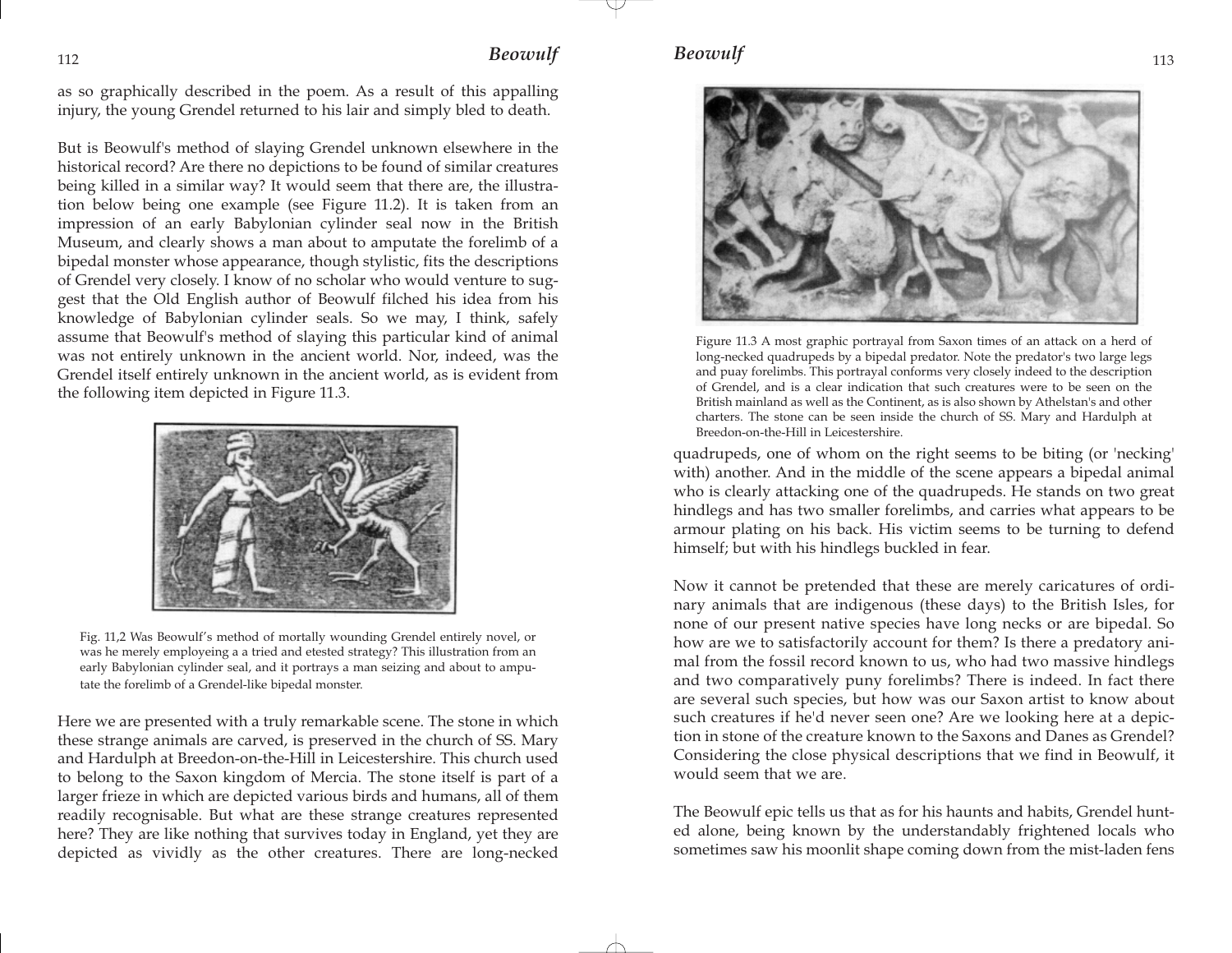as the **atol angengea**, the terrifying solitary one. He was a **mearcstapa** (lit. a marsh-stepper), one who stalked the marshes or outlying regions, ('haunting the moors', as Alexander so powerfully renders it). He hunted by night, approaching human settlements and waiting silently in the darkness for his prey to fall asleep before he descended on them as a sceadugenga (lit, a shadow-goer, a night-walker). Gliding silently along the **fenhlith** (the waste and desolate tract of the marshes), he would emerge from the dense black of night as the **deathscua** (death's shadow). The Danes employed an **eotanweard** (lit. a giant-ward, a watcher for monsters), to warn of Grendel's approach, but often in vain. For so silent was Grendel's approach when he was hunting in the darkness of the night that sometimes an eotanweard himself was surprised and eaten. On one particular and long-remembered night, no less than thirty Danish warriors were killed by Grendel. Little wonder then Beowulf was rewarded so richly and was so famed for having slain him.

In all, a comprehensive and somewhat horrifying picture of Grendel emerges from the pages of Beowulf, and I doubt that the reader needs to be guided by me as to which particular species of predatory dinosaur the details of his physical description fit best. Modern commentators who have been brought up on evolutionary ideas are compelled to suggest that monsters like Grendel are primitive personifications of death or disease, and other such nonsense. (It had even once been suggested that he was a personification of the North Sea!) But really, the evidence will not support such claims. One modern and refreshingly honest publication on the poem makes a more telling comment:

'In spite of allusions to the devil and abstract concepts of evil, the monsters are very tangible creatures in Beowulf. They have no supernatural tricks, other than exceptional strength, and they are vulnerable and mortal. The early medieval audience would have accepted these monsters as monsters, not as symbols of plague or war, for such creatures were a definite reality.' (13)

#### **Beowulf** 115

# **Notes**

- \* Drawn from chap. 11 of **After the Flood**. 1995 New Wine Press Chichester UK.
- 1. Brit. Mus. Cotton. Vitellius. A. XV.
- 2. lines 1957-61 (Klaeber).
- 3. Alexander, M. Beowulf. Penguin Classics. Harmondsworth. pp.ll2-3.
- 4. Which incidentally verifies the pre-Christian origins of the Mercian, and therefore other pedigrees, proving that the early Saxon genealogies were in existence before the Saxons migrated to England.
- 5. *Historae Franconim*. Book III. chap. 3. See Thorpe, Lewis tr. Gregory of Tours: The History of the Franks. Penguin Classics. Harmondsworth. 1974. p. 163.
- 6. cit. Klaeber. p. xli.
- 7. ibid.
- 8. This is the one flaw that mars Michael Alexander's otherwise excellent translation of Beowulf. Surprisingly, Klaeber also makes the same error, having actually edited the original text of the poem.
- 9. **Ythgewinnes**. lit, a wave-thrasher. Its surface-swimming nature would explain the ease with which the creature was harpooned from the shore of the mere. It is also probably the ythgewinnes whose likeness was portrayed so often on the prow of Viking ships. Rather than being merely a superstitious emblem, perhaps that likeness had the very practical purpose of deterring other wave-thrashers from attacking the vessel.
- 10. *Cartularium Saxonicum*. (W. de Gray Birch ed.). ii. 363 if. (cit. also by Klaeber. p. xxiv).
- 11. Beowulf lines 1345-1355 (Klaeber).
- 12. Alexander. p. 93.

 $\forall$ 

13. Longman Literature Guides. (York Notes Series). Beowulf. p. 65.